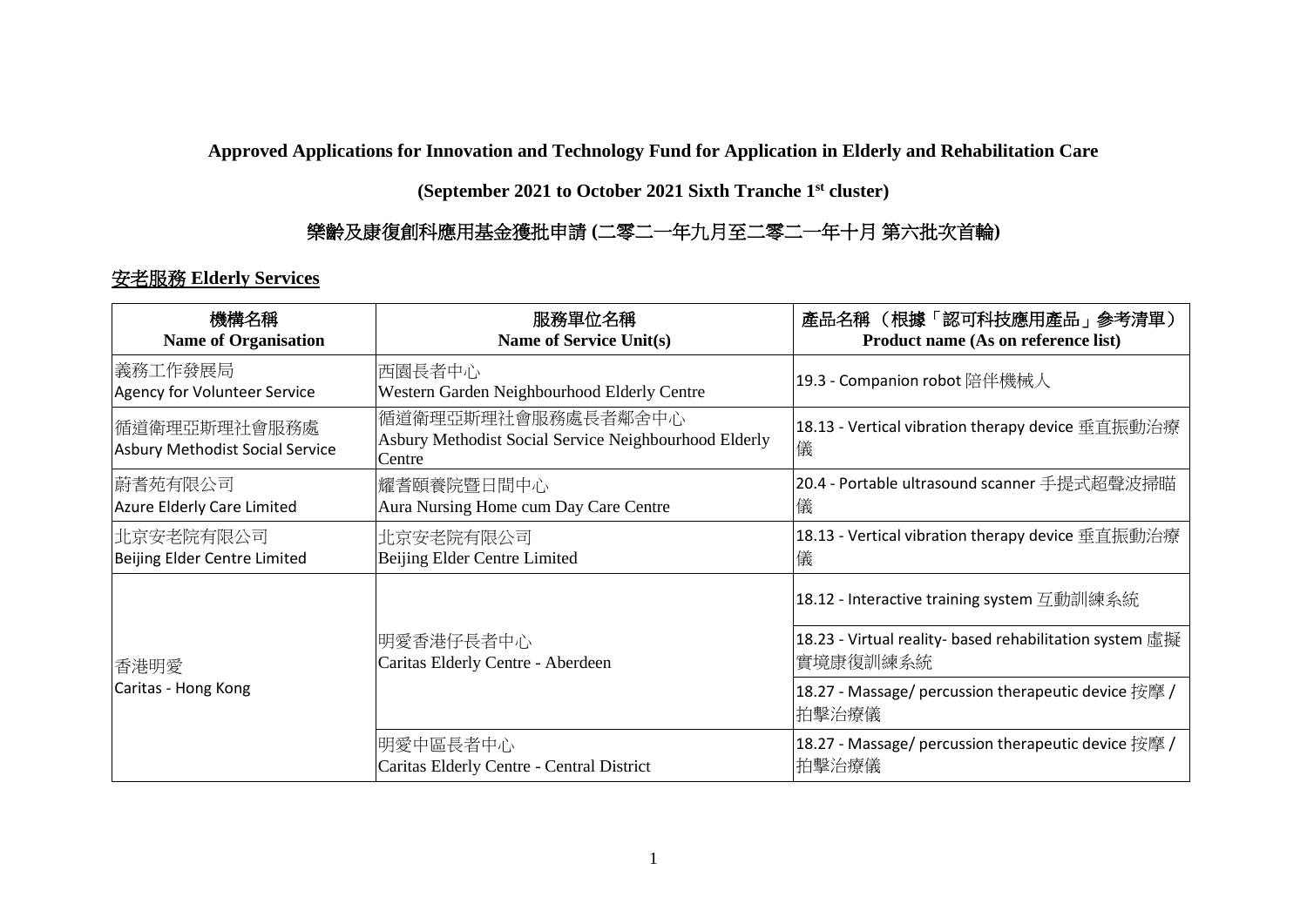| 機構名稱<br><b>Name of Organisation</b> | 服務單位名稱<br><b>Name of Service Unit(s)</b>           | 產品名稱 (根據「認可科技應用產品」參考清單)<br>Product name (As on reference list)                                          |
|-------------------------------------|----------------------------------------------------|---------------------------------------------------------------------------------------------------------|
|                                     | 明愛梨木樹長者中心<br>Caritas Elderly Centre - Lei Muk Shue | 18.12 - Interactive training system 互動訓練系統                                                              |
|                                     | 明愛牛頭角長者中心<br>Caritas Elderly Centre - Ngau Tau Kok | 18.4 - Multi-function coordination and agility trainer $\mathcal{\hat{B}}$<br>功能協調和敏捷性培訓儀               |
| 香港明愛<br>Caritas - Hong Kong         | 明愛西貢長者中心<br>Caritas Elderly Centre - Sai Kung      | 18.20 - Computerized system for assessment and/or<br>training of cognitive functions 認知評估及/或訓練之電<br>腦系統 |
|                                     |                                                    | 18.27 - Massage/ percussion therapeutic device 按摩 /<br>拍擊治療儀                                            |
|                                     | 明愛天悅長者中心<br>Caritas Elderly Centre - Tin Yuet      | 18.12 - Interactive training system 互動訓練系統                                                              |
|                                     |                                                    | 18.17 - Active passive trainer for upper and lower limbs<br>training 主動/被動式手腳訓練器材                       |
|                                     | 明愛東頭長者中心<br>Caritas Elderly Centre - Tung Tau      | 18.12 - Interactive training system 互動訓練系統                                                              |
|                                     | 明愛富亨苑<br>Caritas Fu Heng Home                      | 18.17 - Active passive trainer for upper and lower limbs<br>training 主動/被動式手腳訓練器材                       |
|                                     |                                                    | 18.12 - Interactive training system 互動訓練系統                                                              |
|                                     | 明愛富東苑<br>Caritas Fu Tung Home                      | 18.15 - Gait and walking trainer 步態和步行訓練儀                                                               |
|                                     |                                                    | 18.27 - Massage/ percussion therapeutic device 按摩 /<br>拍擊治療儀                                            |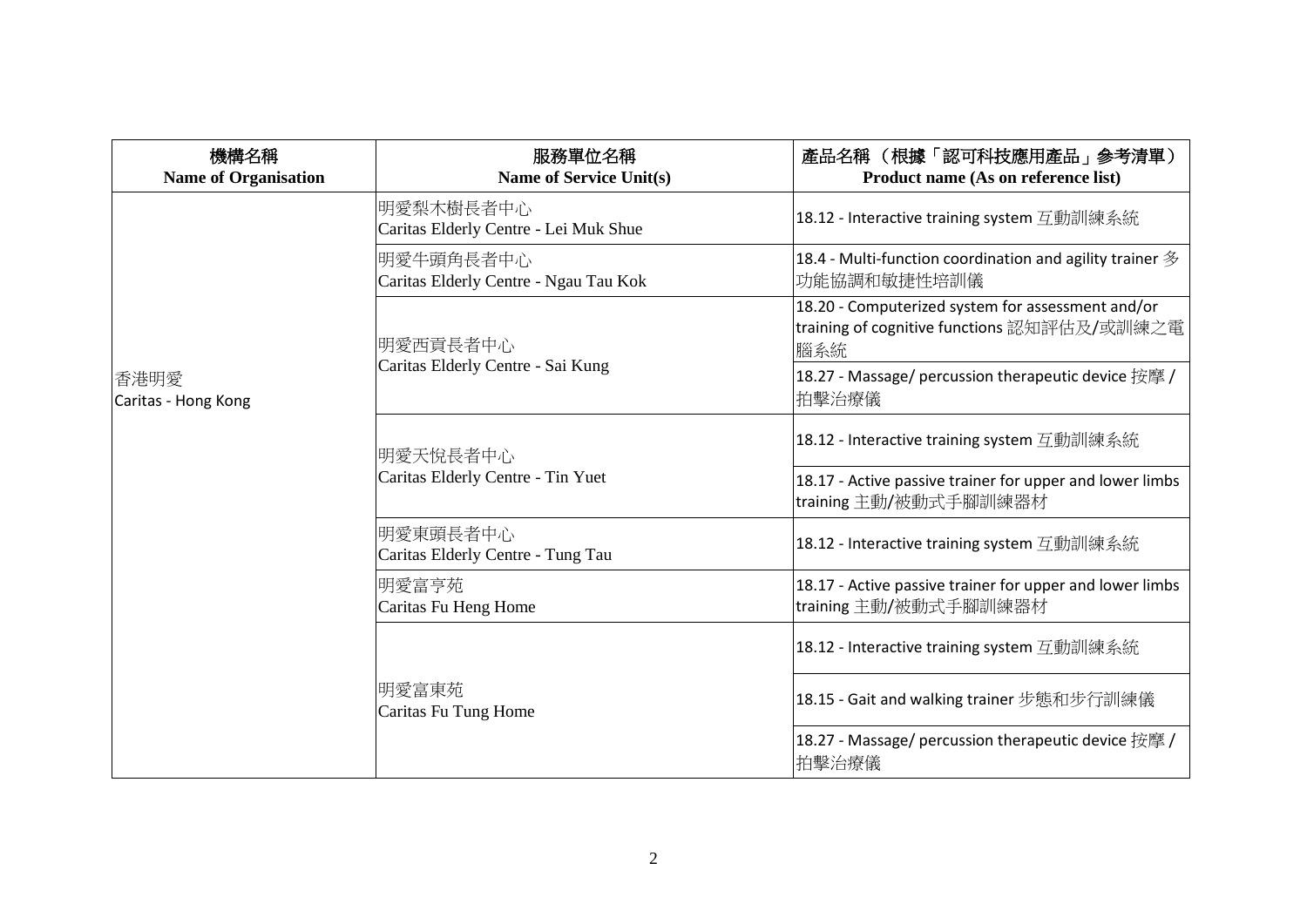| 機構名稱<br><b>Name of Organisation</b> | 服務單位名稱<br><b>Name of Service Unit(s)</b>                                              | 產品名稱 (根據「認可科技應用產品」參考清單)<br>Product name (As on reference list)                            |
|-------------------------------------|---------------------------------------------------------------------------------------|-------------------------------------------------------------------------------------------|
|                                     | 明愛利孝和護理安老院<br>Caritas Harold HW Lee Care and Attention Home                           | 18.12 - Interactive training system 互動訓練系統                                                |
|                                     | 明愛深水埗綜合家居照顧服務<br>Caritas Integrated Home Care Service (Shamshuipo)                    | 18.12 - Interactive training system 互動訓練系統                                                |
|                                     |                                                                                       | 18.12 - Interactive training system 互動訓練系統                                                |
| 香港明愛<br>Caritas - Hong Kong         |                                                                                       | 18.4 - Multi-function coordination and agility trainer $\mathcal{\hat{B}}$<br>功能協調和敏捷性培訓儀 |
|                                     | 明愛鑽石山綜合家居照顧服務<br>Caritas Integrated Home Care Services (Diamond Hill/Tsz<br>Wan Shan) | 18.12 - Interactive training system 互動訓練系統                                                |
|                                     |                                                                                       | 18.16 - Balance training system 平衡訓練系統                                                    |
|                                     | 明愛北區綜合家居照顧服務<br>Caritas Integrated Home Care Services (North District)                | 10.1 - Exercise bicycle with physically activated screen<br>互動腳踏單車                        |
|                                     |                                                                                       | 10.2 - Stimulated exercise system 模擬運動系統                                                  |
|                                     |                                                                                       | 18.12 - Interactive training system 互動訓練系統                                                |
|                                     | 明愛西貢及將軍澳綜合家居照顧服務<br>Caritas Integrated Home Care Services (Sai Kung/Tseung<br>Kwan O) | 10.1 - Exercise bicycle with physically activated screen<br>互動腳踏單車                        |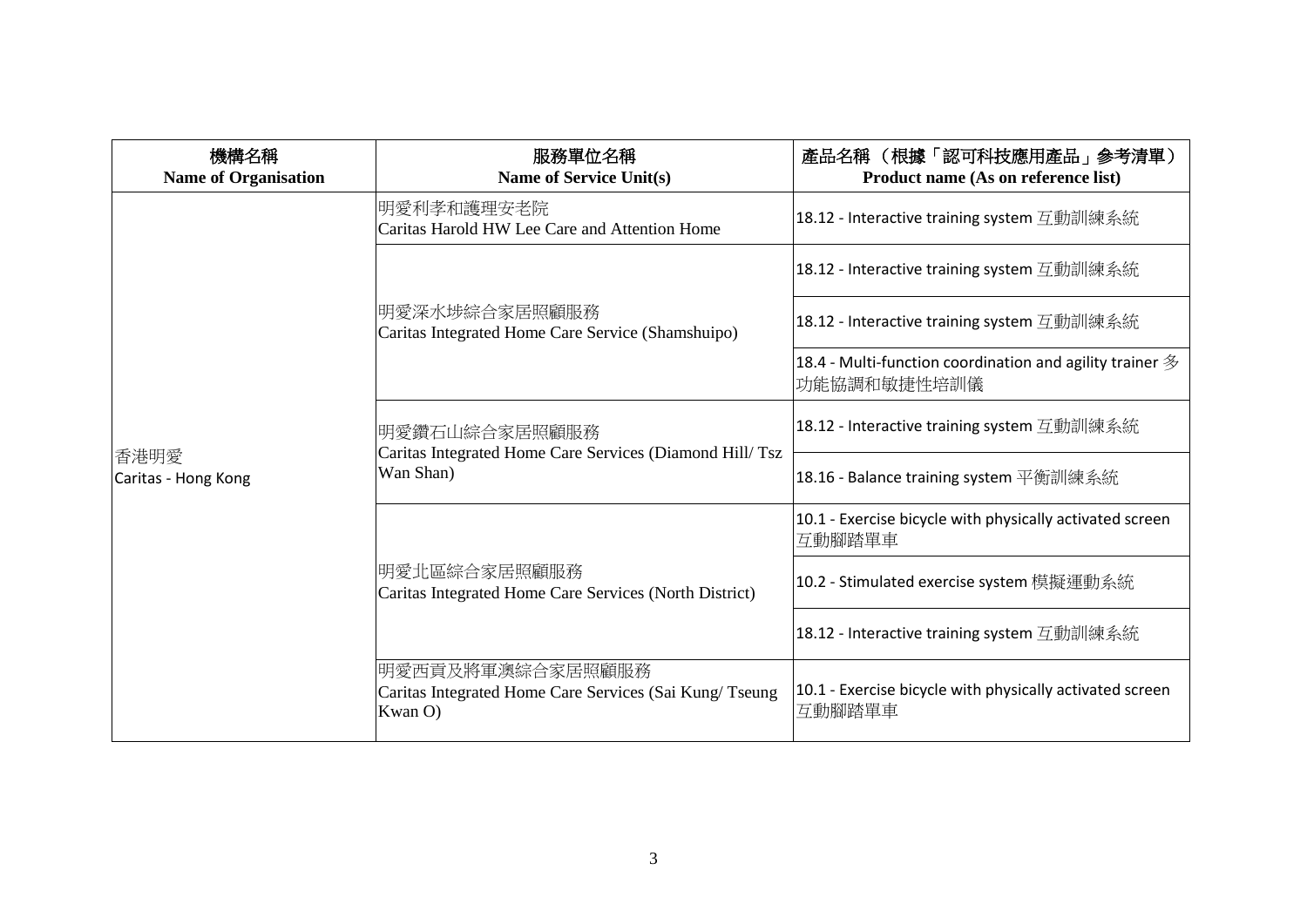| 機構名稱<br><b>Name of Organisation</b> | 服務單位名稱<br><b>Name of Service Unit(s)</b>                                              | 產品名稱 (根據「認可科技應用產品」參考清單)<br>Product name (As on reference list)                                            |
|-------------------------------------|---------------------------------------------------------------------------------------|-----------------------------------------------------------------------------------------------------------|
|                                     | 明愛西貢及將軍澳綜合家居照顧服務<br>Caritas Integrated Home Care Services (Sai Kung/Tseung<br>Kwan O) | 18.12 - Interactive training system 互動訓練系統                                                                |
|                                     |                                                                                       | 18.13 - Vertical vibration therapy device 垂直振動治療<br>儀                                                     |
| 香港明愛<br>Caritas - Hong Kong         |                                                                                       | 18.27 - Massage/ percussion therapeutic device 按摩 /<br>拍擊治療儀                                              |
|                                     | 明愛沙田及隆亨綜合家居照顧服務<br>Caritas Integrated Home Care Services (Sha Tin/ Lung<br>Hang)      | 18.12 - Interactive training system 互動訓練系統                                                                |
|                                     |                                                                                       | 18.12 - Interactive training system 互動訓練系統                                                                |
|                                     |                                                                                       | 18.23 - Virtual reality- based rehabilitation system 虛擬<br>實境康復訓練系統                                       |
|                                     |                                                                                       | 18.27 - Massage/ percussion therapeutic device 按摩 /<br>拍擊治療儀                                              |
|                                     |                                                                                       | 19.4 - Smart interactive device for sensory stimulation<br>and psychosocial support 智能互動感官刺激及社會心<br>理支援器材 |
|                                     |                                                                                       | 19.4 - Smart interactive device for sensory stimulation<br>and psychosocial support 智能互動感官刺激及社會心          |
|                                     |                                                                                       | 理支援器材<br>8.2 - Electronic stabilising handle with feeding<br>accessories 電子穩定食具手柄連食具配件                    |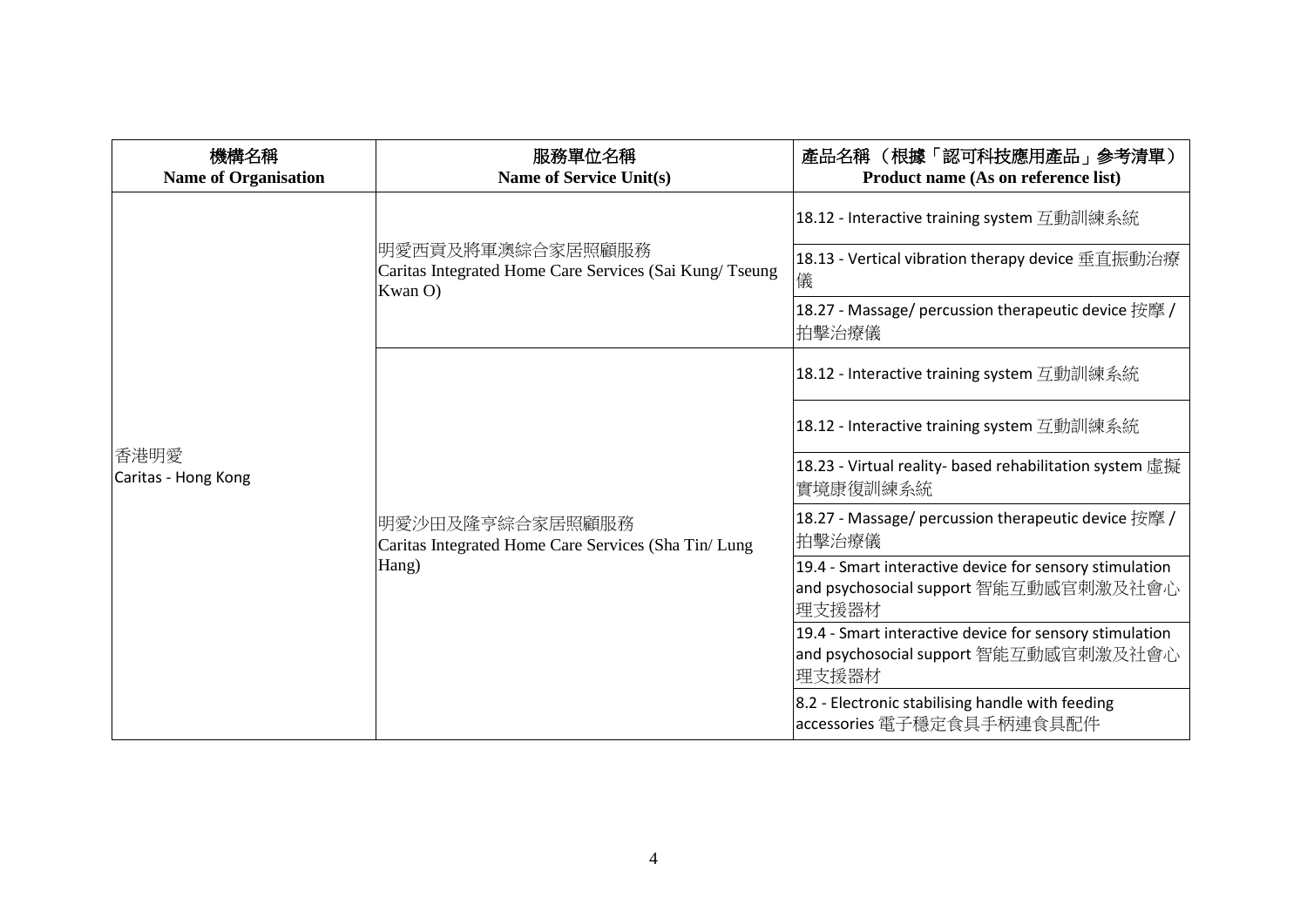| 機構名稱<br><b>Name of Organisation</b> | 服務單位名稱<br><b>Name of Service Unit(s)</b>                                                 | 產品名稱(根據「認可科技應用產品」參考清單)<br>Product name (As on reference list)                                                                                                                                                                |
|-------------------------------------|------------------------------------------------------------------------------------------|------------------------------------------------------------------------------------------------------------------------------------------------------------------------------------------------------------------------------|
| 香港明愛<br>Caritas - Hong Kong         | 明愛田灣及華富綜合家居照顧服務<br>Caritas Integrated Home Care Services (Wah Fu/Tin Wan)                | 18.12 - Interactive training system 互動訓練系統<br>18.13 - Vertical vibration therapy device 垂直振動治療<br>儀<br>18.13 - Vertical vibration therapy device 垂直振動治療<br>儀<br>18.27 - Massage/ percussion therapeutic device 按摩 /<br>拍擊治療儀 |
|                                     | 明愛元朗綜合家居照顧服務<br>Caritas Integrated Home Care Services (Yuen Long)                        | 18.12 - Interactive training system 互動訓練系統                                                                                                                                                                                   |
|                                     | 明愛賽馬會長者日間綜合服務中心<br>Caritas Jockey Club Integrated Day Services Centre for the<br>Elderly | 18.29 - Functional electrical stimulation device 功能性<br>電剌激儀器                                                                                                                                                                |
|                                     |                                                                                          | 22.2 - Wearable sensor with biofeedback 有生物反饋的<br>配帶式感應器                                                                                                                                                                     |
|                                     | 明愛麗閣苑<br>Caritas Lai Kok Home                                                            | 13.3 - Electric standing wheelchair 電動站立式輪椅<br>18.17 - Active passive trainer for upper and lower limbs                                                                                                                      |
|                                     | 明愛李嘉誠護理安老院<br>Caritas Li Ka Shing Care and Attention Home                                | training 主動/被動式手腳訓練器材<br>18.10 - Standing device with specialized design 特殊設<br>計站立訓練器材                                                                                                                                      |
|                                     | 明愛恩柏軒日間護理中心<br>Caritas Mutual Help Project Day Care Centre                               | 10.1 - Exercise bicycle with physically activated screen<br>互動腳踏單車                                                                                                                                                           |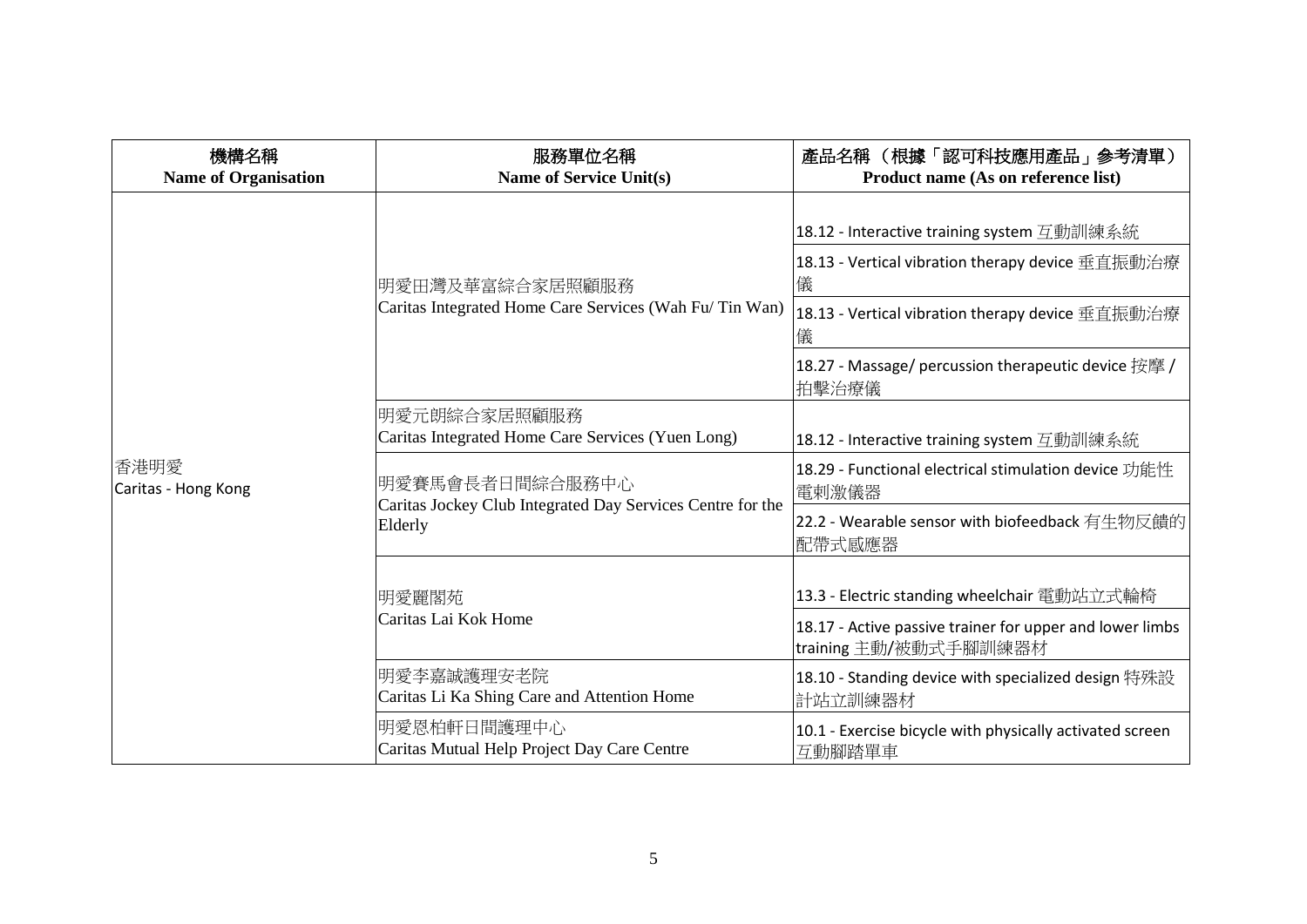| 機構名稱<br><b>Name of Organisation</b>                                                  | 服務單位名稱<br>Name of Service Unit(s)                                                                                  | 產品名稱 (根據「認可科技應用產品」參考清單)<br>Product name (As on reference list)                                   |
|--------------------------------------------------------------------------------------|--------------------------------------------------------------------------------------------------------------------|--------------------------------------------------------------------------------------------------|
|                                                                                      | 明愛深水埗改善家居及社區照顧服務<br>Caritas Sham Shui Po Enhanced Home and Community<br><b>Care Services</b>                       | 18.12 - Interactive training system 互動訓練系統                                                       |
| 香港明愛<br>Caritas - Hong Kong                                                          |                                                                                                                    | 18.4 - Multi-function coordination and agility trainer $\mathscr Y$<br>功能協調和敏捷性培訓儀               |
|                                                                                      | 明愛盈水閣<br>Caritas Ying Shui Home                                                                                    | 10.2 - Stimulated exercise system 模擬運動系統                                                         |
| 志蓮淨苑                                                                                 | 志蓮護理安老院                                                                                                            |                                                                                                  |
| Chi Lin Nunnery                                                                      | Chi Lin Care and Attention Home                                                                                    | 14.1 - Bedside sensor alarm system 床邊感測監察系統                                                      |
|                                                                                      | 香港中華基督教青年會天平頤康之家<br>Chinese Y.M.C.A. of Hong Kong Tin Ping Care and<br>Attention Home for the Elderly              | 18.2 - Smart table/ Smart projector 智能桌/智能投影機                                                    |
| 香港中華基督教青年會<br>Chinese YMCA of Hong Kong                                              | 天平長者鄰舍中心                                                                                                           | 18.23 - Virtual reality- based rehabilitation system 虛擬<br>實境康復訓練系統                              |
|                                                                                      | Tin Ping Neighbourhood Elderly Centre                                                                              | Non-reference list item 非參考清單項目                                                                  |
| 基督教宣道會香港區聯會有限公司<br>Christian & Missionary Alliance<br>Church Union Hong Kong Limited | 基督教宣道會翠樂長者睦鄰中心<br>Christian & Missionary Alliance Tsui Lok Good<br>Neighbours Centre for the Elderly               | 18.4 - Multi-function coordination and agility trainer $\mathcal{\hat{B}}$<br>功能協調和敏捷性培訓儀        |
| 基督教家庭服務中心<br>Christian Family Service Centre                                         | 基督教家庭服務中心黃大仙改善家居及社區照顧服務<br>Christian Family Service Centre Wong Tai Sin Enhanced<br>Home & Community Care Services | 13.2 - Electric push and brake aid/ Electric assisted rear<br>wheel for wheelchair 輪椅電動助推器/輔助推動輪 |
|                                                                                      |                                                                                                                    | 18.12 - Interactive training system 互動訓練系統                                                       |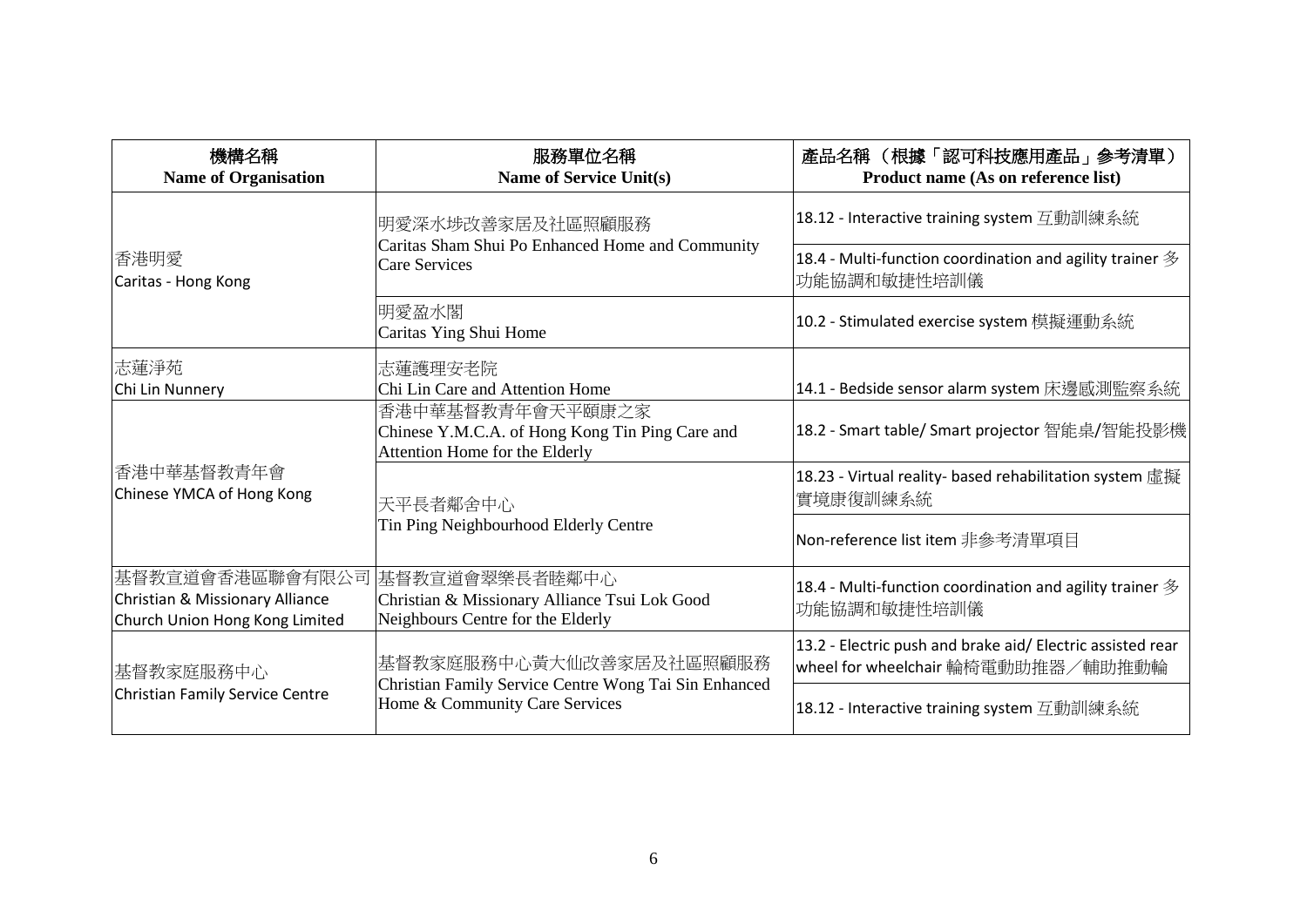| 機構名稱<br><b>Name of Organisation</b>         | 服務單位名稱<br><b>Name of Service Unit(s)</b>                                                                                                               | 產品名稱 (根據「認可科技應用產品」參考清單)<br>Product name (As on reference list)                    |
|---------------------------------------------|--------------------------------------------------------------------------------------------------------------------------------------------------------|-----------------------------------------------------------------------------------|
|                                             | 基督教家庭服務中心黃大仙改善家居及社區照顧服務<br>Christian Family Service Centre Wong Tai Sin Enhanced<br>Home & Community Care Services                                     | 18.2 - Smart table/ Smart projector 智能桌/智能投影機                                     |
|                                             | 觀塘改善家居及社區照顧服務<br>Kwun Tong Enhanced Home and Community Care Services 實境康復訓練系統                                                                          | 18.19 - Airway clearance vest 智能拍痰背心                                              |
| 基督教家庭服務中心                                   |                                                                                                                                                        | 18.23 - Virtual reality- based rehabilitation system 虚擬                           |
| Christian Family Service Centre             |                                                                                                                                                        | 5.1 - Portable hair washer 便攜式洗頭器                                                 |
|                                             | 樂力長者日間訓練中心<br>Lively Elderly Day Training Centre                                                                                                       | 20.1 - Body composition analyser 身體成分分析儀                                          |
|                                             | 智活記憶及認知訓練中心<br>Mind Delight Memory and Congitive Training Centre                                                                                       | 20.1 - Body composition analyser 身體成分分析儀                                          |
| 鍾錫熙長洲安老院有限公司 <br>for the Aged Limited       | 鍾錫熙長洲安老院有限公司 - 長者日間護理中心<br>Chung Shak Hei (Cheung Chau) Home Chung Shak Hei (Cheung Chau) Home for the Aged<br>Limited Day Care Centre for the Elderly | 18.17 - Active passive trainer for upper and lower limbs<br>training 主動/被動式手腳訓練器材 |
|                                             |                                                                                                                                                        | 19.3 - Companion robot 陪伴機械人                                                      |
|                                             |                                                                                                                                                        | 19.3 - Companion robot 陪伴機械人                                                      |
|                                             |                                                                                                                                                        | 8.2 - Electronic stabilising handle with feeding<br>accessories 電子穩定食具手柄連食具配件     |
| 嘉豐國際有限公司<br>Crawfield International Limited | 輝濤護老院(屯門分院)<br>Fai To Home For The Aged (Tuen Mun) Branch                                                                                              | 18.12 - Interactive training system 互動訓練系統                                        |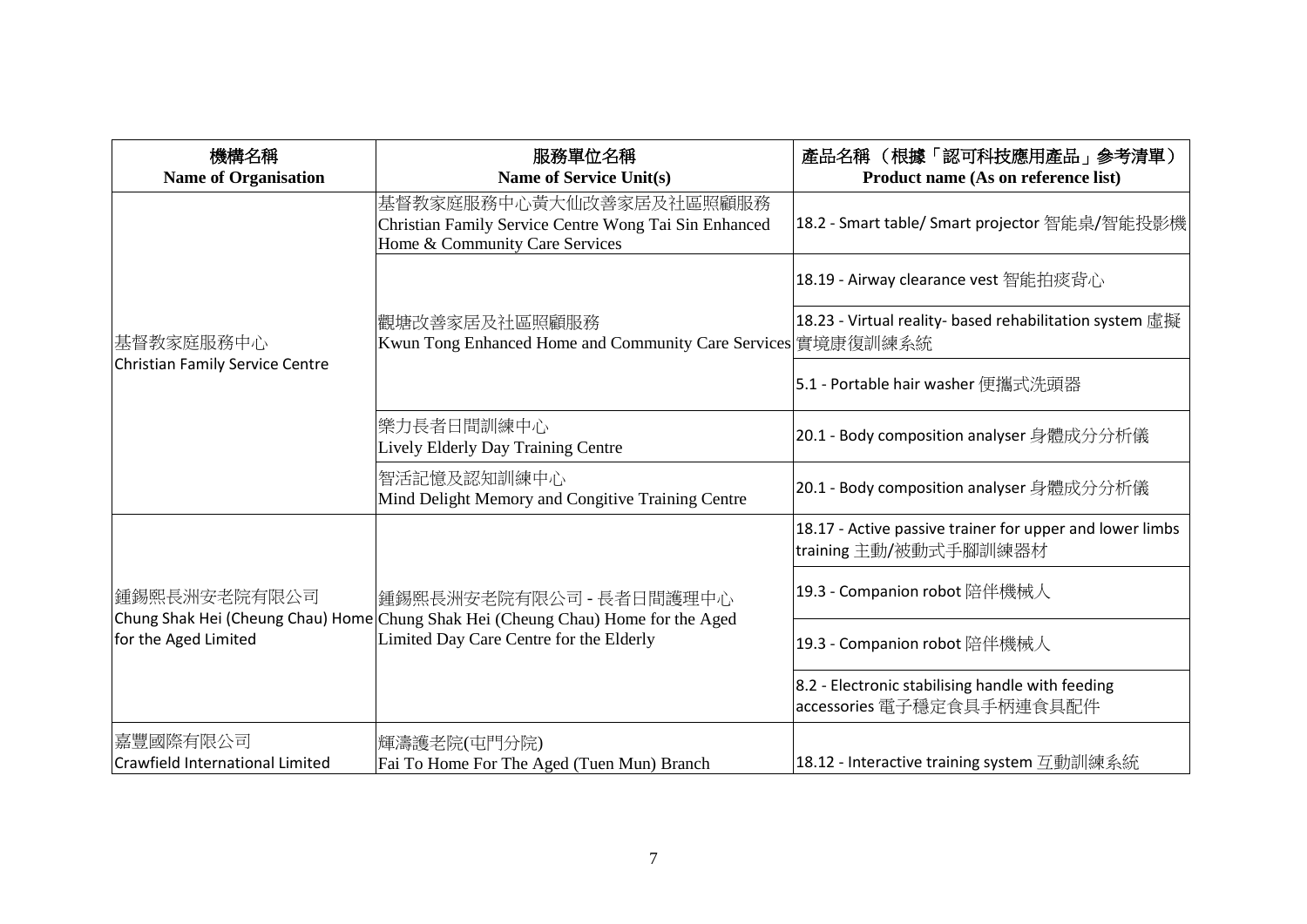| 機構名稱<br><b>Name of Organisation</b>                                        | 服務單位名稱<br>Name of Service Unit(s)                                | 產品名稱 (根據「認可科技應用產品」參考清單)<br>Product name (As on reference list)                                       |
|----------------------------------------------------------------------------|------------------------------------------------------------------|------------------------------------------------------------------------------------------------------|
| 嘉豐國際有限公司<br><b>Crawfield International Limited</b>                         | 輝濤護老院(安麗分院)<br>Fai-To Home For The Aged (On Lai) Branch          | 18.12 - Interactive training system 互動訓練系統                                                           |
| 欣穎護老院有限公司<br>Delightful Rche Limited                                       | 欣穎護老院有限公司<br>Delightful Rche Limited                             | 12.4 - Electric mobile hoist 電動移位機                                                                   |
| 德諾集團(香港)有限公司                                                               | 欣柏軒                                                              | 18.13 - Vertical vibration therapy device 垂直振動治療<br>儀                                                |
| Denos Group (Hong Kong) Limited                                            | Cypress Care Home                                                | 18.15 - Gait and walking trainer 步態和步行訓練儀                                                            |
| 基督教香港信義會社會服務部<br>Evangelical Lutheran Church Social<br>Service - Hong Kong | 基督教香港信義會葵涌長者鄰舍中心<br>Kwai Chung Neighbourhood Elderly Centre      | Non-reference list item 非參考清單項目                                                                      |
| 福恩護老院有限公司<br>Fook Yen Home For The Aged<br>Limited                         | 福恩護老院有限公司<br>Fook Yen Home For the Aged Limited                  | 18.21 - Real-time biofeedback device training for<br>cognitive or motor function 實時生物反饋認知或肌能<br>訓練器材 |
|                                                                            |                                                                  | 18.16 - Balance training system 平衡訓練系統                                                               |
| 耆康護老中心有限公司<br><b>Forever Health Gericare Centre</b><br>Limited             | 耆康護老中心有限公司<br>Forever Health Gericare Centre Limited             | 18.4 - Multi-function coordination and agility trainer $\mathscr Y$<br>功能協調和敏捷性培訓儀                   |
|                                                                            |                                                                  | 18.8 - Smart Glove 智能手套                                                                              |
| 友愛 (屯門) 護老院有限公司<br>Friendly (Tuen Mun) Home For The<br><b>Aged Limited</b> | 友愛 (屯門) 護老院有限公司<br>Friendly (Tuen Mun) Home For The Aged Limited | 13.3 - Electric standing wheelchair 電動站立式輪椅                                                          |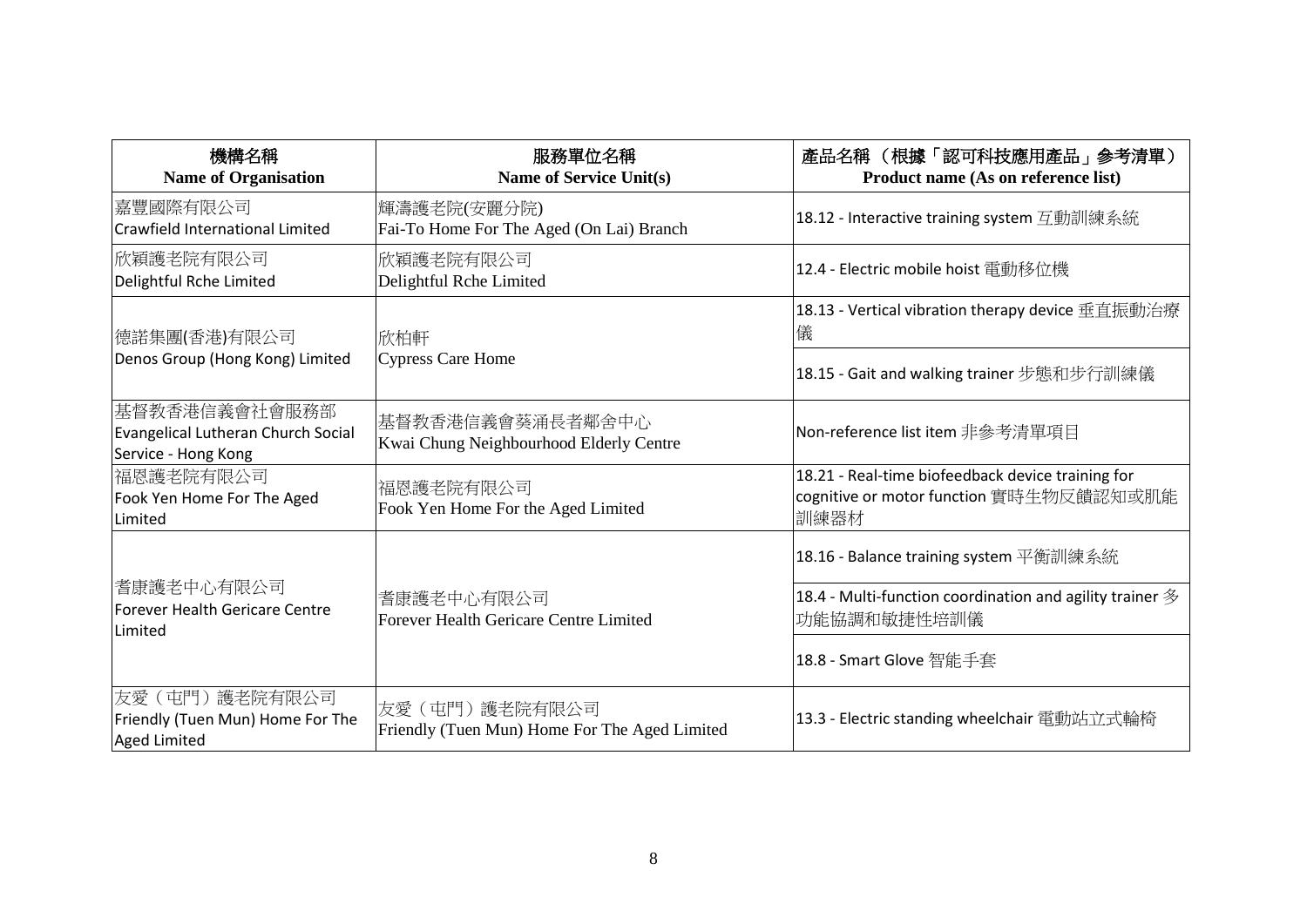| 機構名稱<br><b>Name of Organisation</b>                                      | 服務單位名稱<br><b>Name of Service Unit(s)</b>                                         | 產品名稱 (根據「認可科技應用產品」參考清單)<br>Product name (As on reference list)                    |
|--------------------------------------------------------------------------|----------------------------------------------------------------------------------|-----------------------------------------------------------------------------------|
| 友愛(屯門)護老院有限公司                                                            | 友愛 (屯門) 護老院有限公司<br>Friendly (Tuen Mun) Home For The Aged Limited                 | 18.13 - Vertical vibration therapy device 垂直振動治療<br>儀                             |
| Friendly (Tuen Mun) Home For The<br><b>Aged Limited</b>                  |                                                                                  | 18.15 - Gait and walking trainer 步態和步行訓練儀                                         |
| 鳳溪公立學校<br>Fung Kai Public School                                         | 鳳溪長者鄰舍中心<br>Fung Kai Neighbourhood Elderly Centre                                | 18.12 - Interactive training system 互動訓練系統                                        |
| 保德護老中心有限公司<br>Gericare Centre Limited                                    | 松齡(保德)護老中心<br>Pine Care (Po Tak) Elderly Centre                                  | Non-reference list item 非參考清單項目                                                   |
| 長青安老院有限公司 <br><b>Greenery Elderly Homes Limited</b>                      | 長青安老院<br>Greenery Elderly Home                                                   | 1.2 - Smart hospital bed with extra low position 醫療護<br>理超低床                      |
| 耆安園護理安老院有限公司<br>Happy Home Caring Center for the<br>Elderly Co., Limited | 耆安園護理安老院有限公司<br>Happy Home Caring Center for the Elderly Co., Limited            | 1.2 - Smart hospital bed with extra low position 醫療護<br>理超低床                      |
|                                                                          |                                                                                  | 18.13 - Vertical vibration therapy device 垂直振動治療<br>儀                             |
| 荃威安老院有限公司<br>Happy Luck Elderly Home Limited                             | 荃威安老院有限公司<br>Happy Luck Elderly Home Limited                                     | 18.2 - Smart table/ Smart projector 智能桌/智能投影機                                     |
| 基督教靈實協會<br>Haven of Hope Christian Service                               | 靈實長者記憶護理中心(港島西)<br>Haven of Hope Day Memory Care Centre for Elderly (HK<br>West) | 18.17 - Active passive trainer for upper and lower limbs<br>training 主動/被動式手腳訓練器材 |
| 伸手助人協會<br><b>Helping Hand</b>                                            | 伸手助人協會麗瑤白普理護老院<br>Helping Hand Lai Yiu Bradbury Care Home                        | 12.4 - Electric mobile hoist 電動移位機                                                |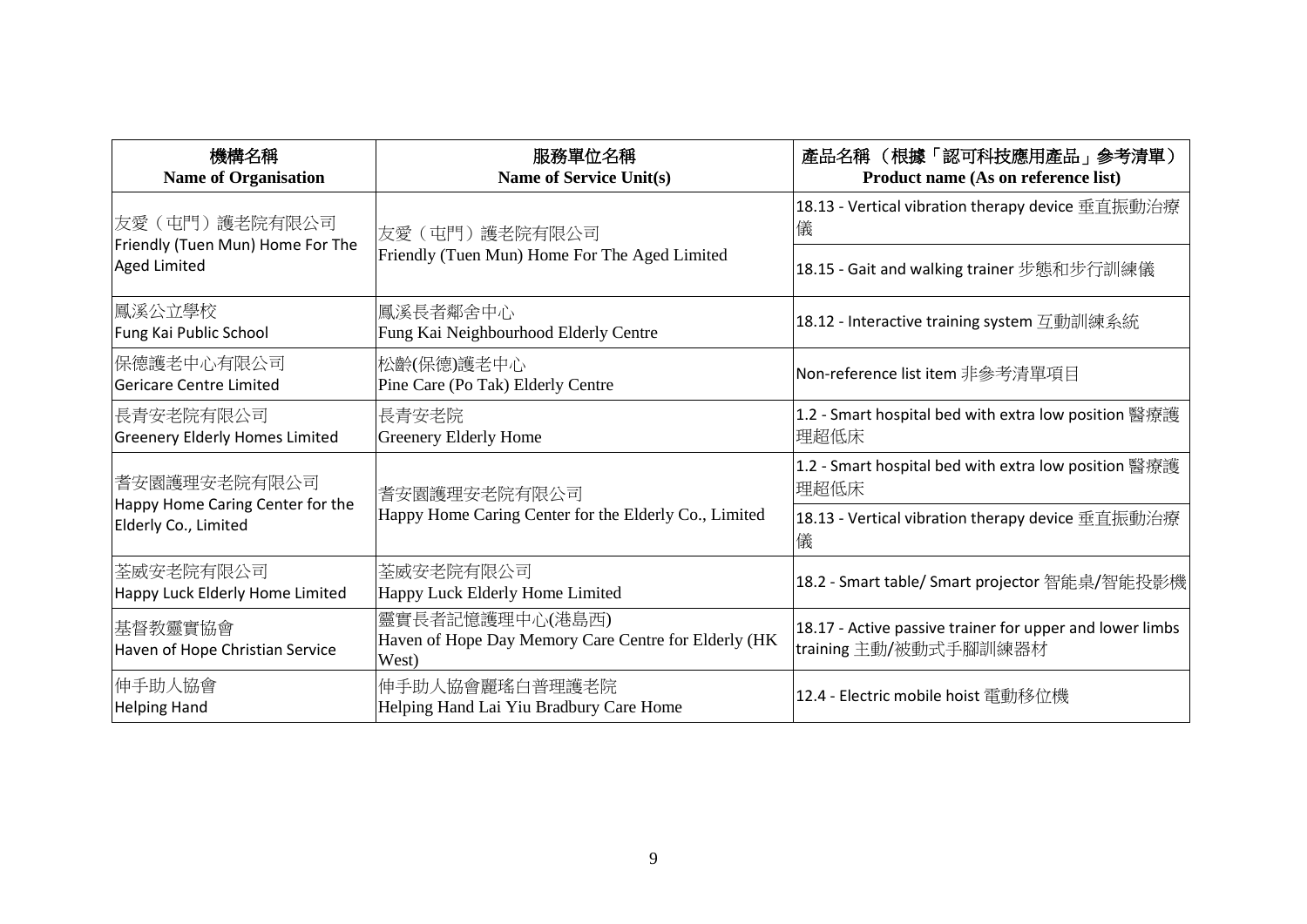| 機構名稱<br><b>Name of Organisation</b>                       | 服務單位名稱<br>Name of Service Unit(s)                                                                                     | 產品名稱 (根據「認可科技應用產品」參考清單)<br>Product name (As on reference list)                                       |
|-----------------------------------------------------------|-----------------------------------------------------------------------------------------------------------------------|------------------------------------------------------------------------------------------------------|
| 香海正覺蓮社 <br>Heung Hoi Ching Kok Lin Association            | 香海正覺蓮社主辦 佛教李莊月明護養院<br>Heung Hoi Ching Kok Lin Association Buddhist Li Chong<br>Yuet Ming Nursing Home for the Elderly | 18.1 - Pressure assessment system 壓力評測系統                                                             |
| 恩奇護老之家有限公司 <br>Home Care Nursing Centre Limited           | 恩奇護老之家<br>Home Care Nursing Centre                                                                                    | 18.13 - Vertical vibration therapy device 垂直振動治療<br>儀                                                |
| 長者家專業顧問有限公司<br>Home Of The Elderly Consultancy<br>Limited | 長者家專業顧問有限公司<br>Home Of The Elderly Consultancy Limited                                                                | 18.21 - Real-time biofeedback device training for<br>cognitive or motor function 實時生物反饋認知或肌能<br>訓練器材 |
| 香港萬國宣道浸信會社會服務<br>Hong Kong ABWE Social Services           | 長康浸信會長者鄰舍中心<br>Cheung Hong Baptist Church Neighbourhood Elderly<br>Centre                                             | 18.12 - Interactive training system 互動訓練系統                                                           |
|                                                           |                                                                                                                       | 18.12 - Interactive training system 互動訓練系統                                                           |
|                                                           | 荔景白普理長者鄰舍中心<br>Lai King Bradbury Neighbourhood Elderly Centre                                                         | 18.12 - Interactive training system 互動訓練系統                                                           |
|                                                           | 寶林浸信會白普理長者鄰舍中心<br>Po Lam Baptist Church Bradbury Neighbourhood Elderly<br>Centre                                      | 18.12 - Interactive training system 互動訓練系統                                                           |
|                                                           |                                                                                                                       | 18.28 - Computerized evaluation and training system for<br>motor function 電腦化肌能評估及訓練系統               |
|                                                           | 田裕浸信會長者鄰舍中心<br>Tin Yue Baptist Church Neighbourhood Elderly Centre                                                    | 18.12 - Interactive training system 互動訓練系統                                                           |
|                                                           |                                                                                                                       | 18.28 - Computerized evaluation and training system for<br>motor function 電腦化肌能評估及訓練系統               |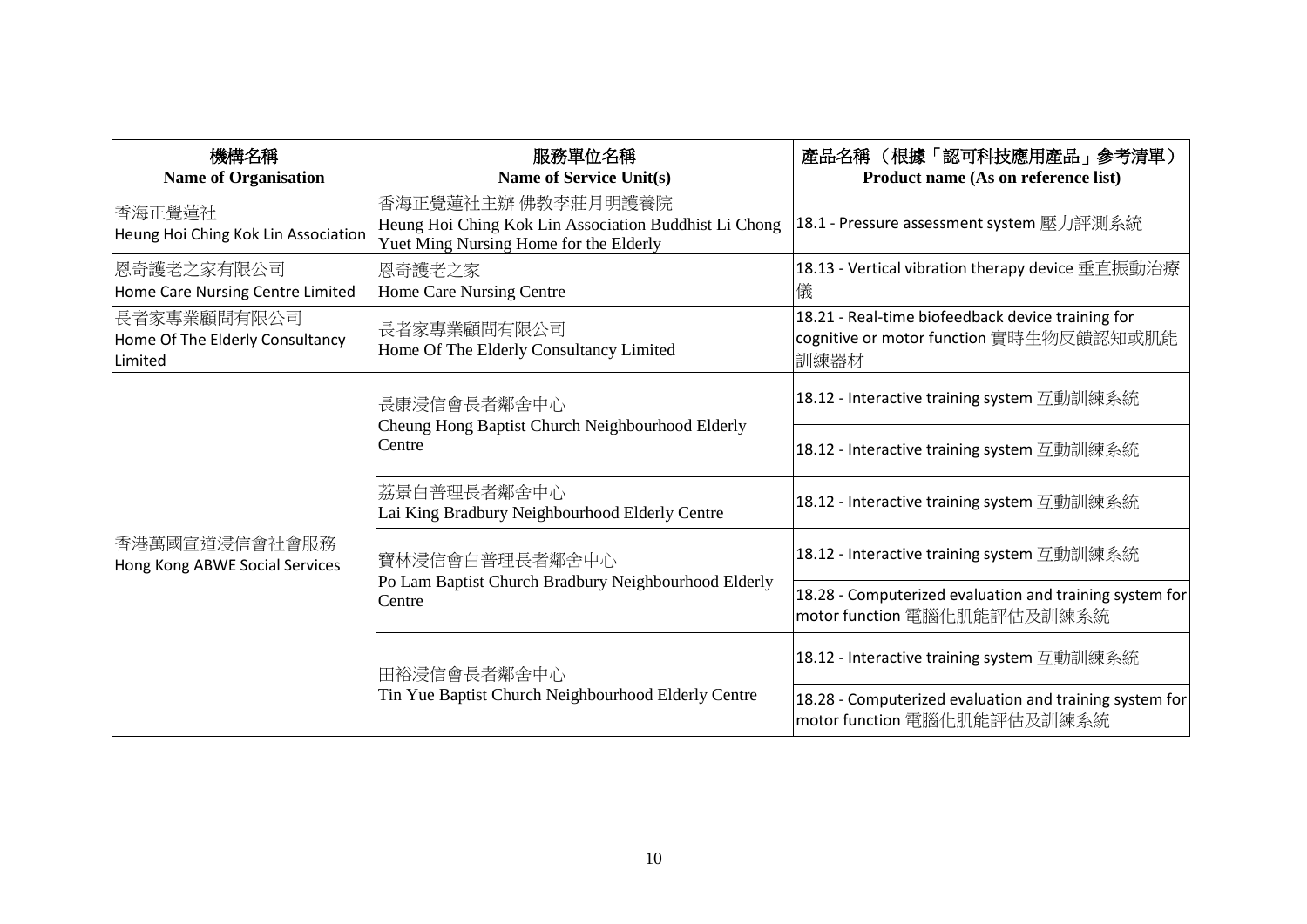| 機構名稱<br><b>Name of Organisation</b>         | 服務單位名稱<br><b>Name of Service Unit(s)</b>                                                                        | 產品名稱 (根據「認可科技應用產品」參考清單)<br>Product name (As on reference list)                     |
|---------------------------------------------|-----------------------------------------------------------------------------------------------------------------|------------------------------------------------------------------------------------|
|                                             | 香港基督教服務處長發安老院<br>Hong Kong Christian Service Cheung Fat Home for the<br>Elderly                                 | 18.17 - Active passive trainer for upper and lower limbs<br>training 主動/被動式手腳訓練器材  |
| 香港基督教服務處<br>Hong Kong Christian Service     | 雲漢綜合家居照顧服務隊<br>Wan Hon Integrated Home Care Services Team                                                       | 18.18 - Visual cues device for gait training 步態訓練用<br>的視覺提示裝置                      |
|                                             |                                                                                                                 | 18.4 - Multi-function coordination and agility trainer $\mathscr Y$<br>功能協調和敏捷性培訓儀 |
| 香港家庭福利會<br>Hong Kong Family Welfare Society | 香港家庭福利會觀塘改善家居及社區照顧服務<br>Hong Kong Family Welfare Society Kwun Tong Enhanced<br>Home and Community Care Services | 18.18 - Visual cues device for gait training 步態訓練用<br> 的視覺提示裝置                     |
|                                             | 荃灣改善家居及社區照顧服務<br>Hong Kong Family Welfare Society Tsuen Wan Enhanced<br>Home and Community Care Services        | 8.2 - Electronic stabilising handle with feeding<br>accessories 電子穩定食具手柄連食具配件      |
|                                             | 綜合家居照顧服務(順安/牛頭角)<br>Integrated Home Care Services (Shun On/ Ngan Tau Kok)                                       | 12.2 - Electric stair climber 樓梯機                                                  |
|                                             |                                                                                                                 | 19.3 - Companion robot 陪伴機械人                                                       |
|                                             |                                                                                                                 | 8.2 - Electronic stabilising handle with feeding<br>accessories 電子穩定食具手柄連食具配件      |
|                                             | 綜合家居照顧服務 (象山)<br>Integrated Home Care Services (Cheung Shan)                                                    | 20.4 - Portable ultrasound scanner 手提式超聲波掃瞄<br>儀                                   |
|                                             |                                                                                                                 | 8.2 - Electronic stabilising handle with feeding<br>accessories 電子穩定食具手柄連食具配件      |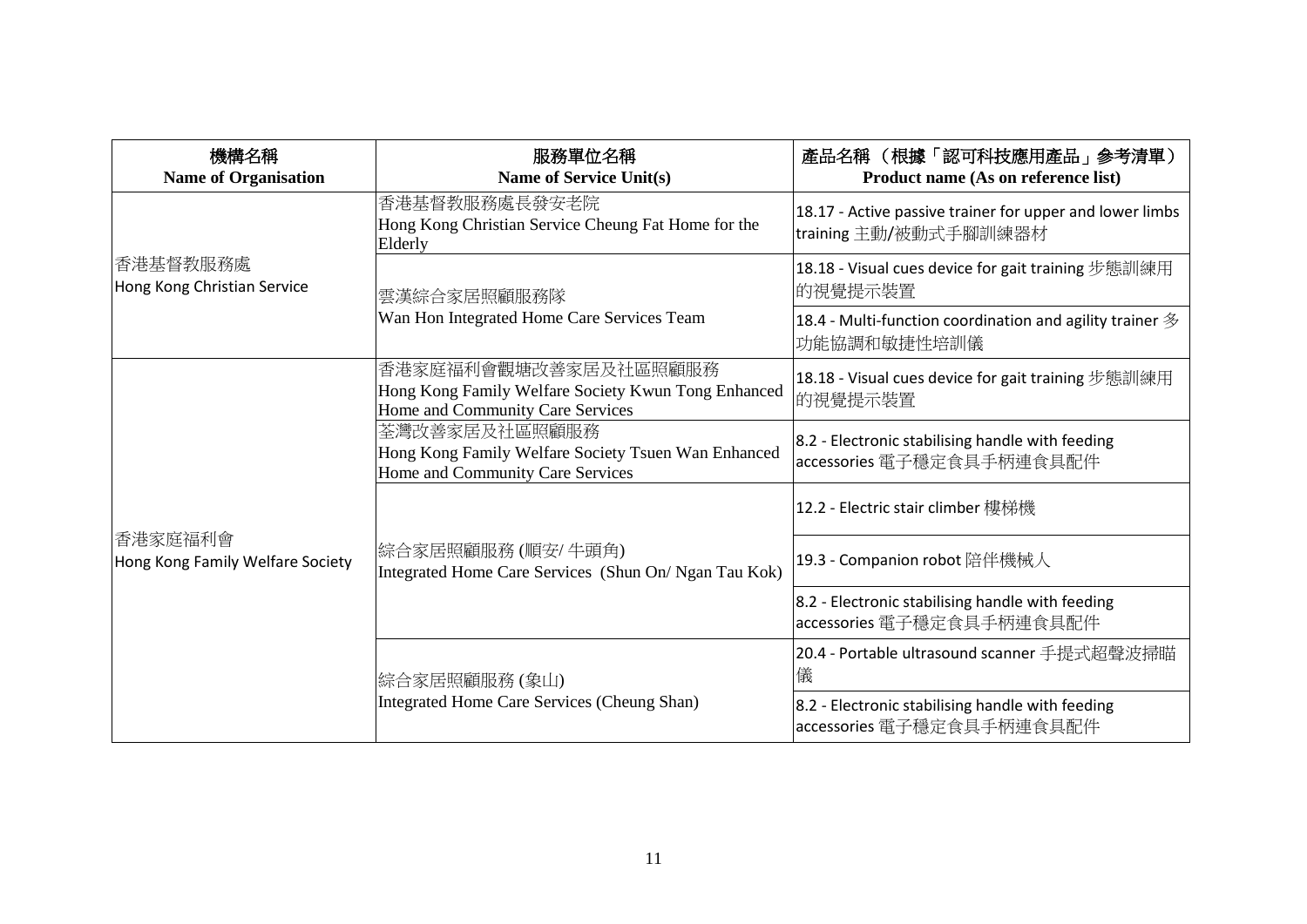| 機構名稱<br><b>Name of Organisation</b>                                  | 服務單位名稱<br>Name of Service Unit(s)                                                           | 產品名稱 (根據「認可科技應用產品」參考清單)<br>Product name (As on reference list)                                            |
|----------------------------------------------------------------------|---------------------------------------------------------------------------------------------|-----------------------------------------------------------------------------------------------------------|
|                                                                      | 綜合家居照顧服務 (葵芳/長亨/宏福)<br>Integrated Home Care Services (Kwai Fong/ Cheung<br>Hang/Tivoli)     | 19.4 - Smart interactive device for sensory stimulation<br>and psychosocial support 智能互動感官刺激及社會心<br>理支援器材 |
| 香港家庭福利會<br>Hong Kong Family Welfare Society                          |                                                                                             | 4.2 - Cutter/Mixer for Soft Diet 軟餐攪拌機                                                                    |
|                                                                      |                                                                                             | 8.2 - Electronic stabilising handle with feeding<br>accessories 電子穩定食具手柄連食具配件                             |
| 香港路德會社會服務處<br>Hong Kong Lutheran Social Service,<br>LC-HKS           | 路德會富欣花園長者中心<br>Harmony Garden Lutheran Centre for the Elderly                               | 18.12 - Interactive training system 互動訓練系統                                                                |
|                                                                      | 路德會茜草灣長者中心<br>Sai Cho Wan Lutheran Centre for the Elderly                                   | 18.12 - Interactive training system 互動訓練系統                                                                |
| 香港傷健協會<br>Hong Kong PHAB Association                                 | 坪洲長者暨青少年鄰舍中心<br>Peng Chau Neighbourhood Elderly cum Children/Youth<br>Centre                | 18.23 - Virtual reality- based rehabilitation system 虛擬<br>實境康復訓練系統                                       |
|                                                                      | 香港聖公會西環長者綜合服務中心<br>H.K.S.K.H. Western District Elderly Community Centre<br>(CCSV)           | 18.21 - Real-time biofeedback device training for<br>cognitive or motor function 實時生物反饋認知或肌能<br>訓練器材      |
| 香港聖公會福利協會有限公司<br>Hong Kong Sheng Kung Hui Welfare<br>Council Limited | 香港聖公會九龍城綜合家居照顧服務隊<br>Hong Kong Sheng Kung Hui Kowloon City Integrated<br>Home Care Services | 19.3 - Companion robot 陪伴機械人                                                                              |
|                                                                      |                                                                                             | 20.3 - Wireless health monitoring equipment 無線生命<br>表徵檢測器                                                 |
|                                                                      |                                                                                             | 20.3 - Wireless health monitoring equipment 無線生命<br>表徵檢測器                                                 |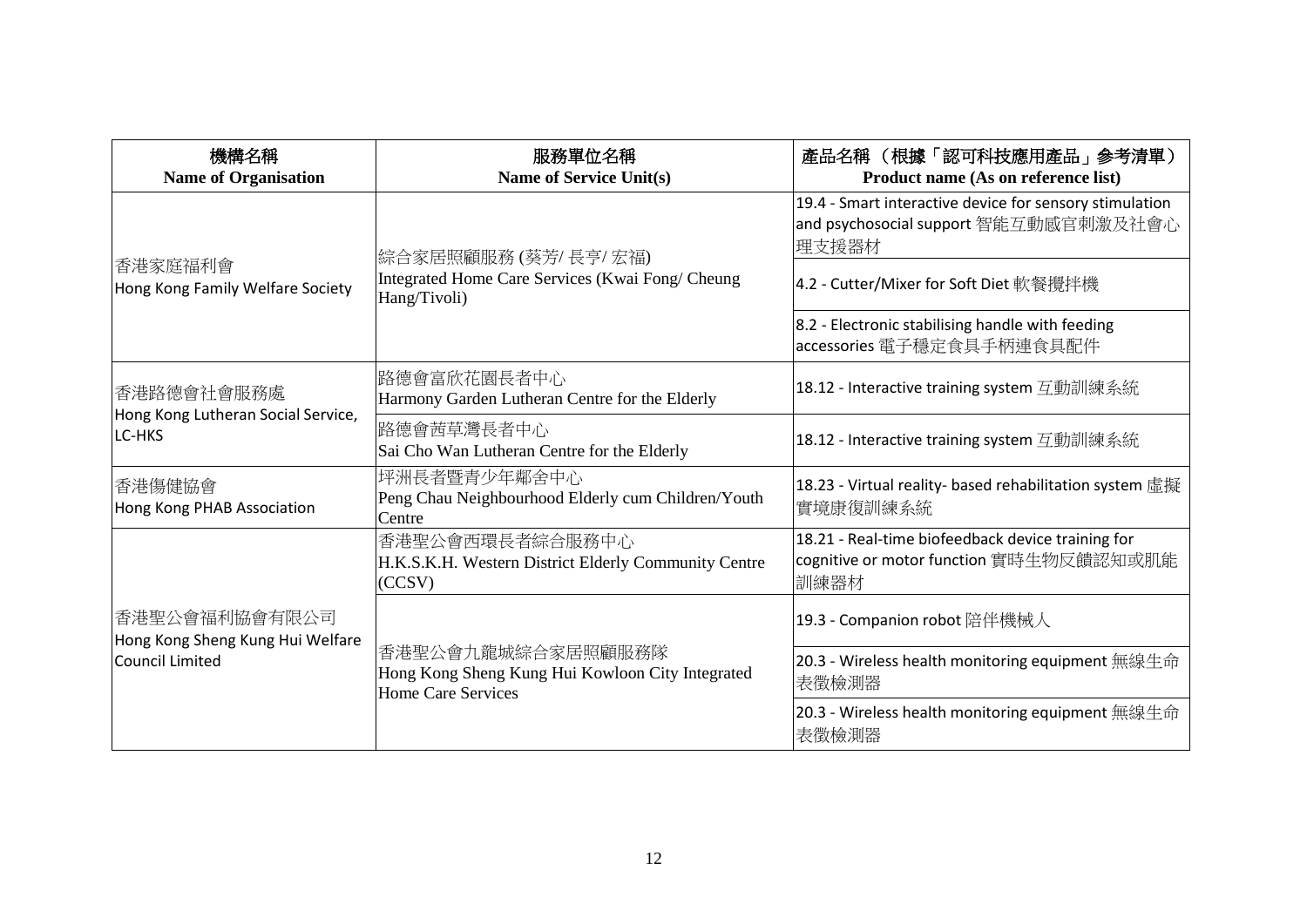| 機構名稱<br><b>Name of Organisation</b>                                         | 服務單位名稱<br><b>Name of Service Unit(s)</b>                                                                                              | 產品名稱 (根據「認可科技應用產品」參考清單)<br>Product name (As on reference list)                                       |
|-----------------------------------------------------------------------------|---------------------------------------------------------------------------------------------------------------------------------------|------------------------------------------------------------------------------------------------------|
| 香港聖公會福利協會有限公司<br>Hong Kong Sheng Kung Hui Welfare<br><b>Council Limited</b> | 香港聖公會九龍城綜合家居照顧服務隊<br>Hong Kong Sheng Kung Hui Kowloon City Integrated<br>Home Care Services                                           | 20.3 - Wireless health monitoring equipment 無線生命<br>表徵檢測器                                            |
|                                                                             |                                                                                                                                       | 20.3 - Wireless health monitoring equipment 無線生命<br>表徵檢測器                                            |
|                                                                             | 香港聖公會麥理浩夫人中心 綜合家居照顧服務<br>Hong Kong Sheng Kung Hui Lady MacLehose Centre<br><b>Integrated Home Care Services Team</b>                  | 18.12 - Interactive training system 互動訓練系統                                                           |
|                                                                             | 香港聖公會黃大仙綜合家居照顧服務<br>Hong Kong Sheng Kung Hui Welfare Council Limited<br>Wong Tai Sin Integrated Home Care Services                    | 20.3 - Wireless health monitoring equipment 無線生命<br>表徵檢測器                                            |
|                                                                             | 香港聖公會西環長者綜合中心-綜合家居照顧服務隊<br>Hong Kong Sheng Kung Hui Western District Elderly<br>Community Centre - Integrated Home Care Services Team | 18.21 - Real-time biofeedback device training for<br>cognitive or motor function 實時生物反饋認知或肌能<br>訓練器材 |
|                                                                             | 香港聖公會恩駿長者日間護理中心<br>Yan Chun Day Care Centre for the Elderly                                                                           | Non-reference list item 非參考清單項目                                                                      |
| 香港西區浸信會<br>Hong Kong West Point Baptist<br>Church                           | 香港西區浸信會長者鄰里中心<br>Hong Kong West Point Baptist Church Neighbourhood<br><b>Elderly Centre</b>                                           | 20.1 - Body composition analyser 身體成分分析儀                                                             |
| 香港基督教女青年會<br>Association                                                    | 香港基督教女青年會鄭傍卿護理安老苑<br>Cheng Pon Hing Care & Attention Home for the Elderly                                                             | 18.17 - Active passive trainer for upper and lower limbs<br>training 主動/被動式手腳訓練器材                    |
|                                                                             | 香港基督教女青年會長青松柏中心<br>$\vert$ Hong Kong Young Women's Christian $\vert_{\rm Cheung}$ Ching Neighbourhood Elderly Centre                  | 18.13 - Vertical vibration therapy device 垂直振動治療<br>儀                                                |
|                                                                             | 香港基督教女青年會秀群松柏社區服務中心<br>ELLEN LI DISTRICT ELDERLY COMMUNITY<br><b>CENTRE</b>                                                           | 18.12 - Interactive training system 互動訓練系統                                                           |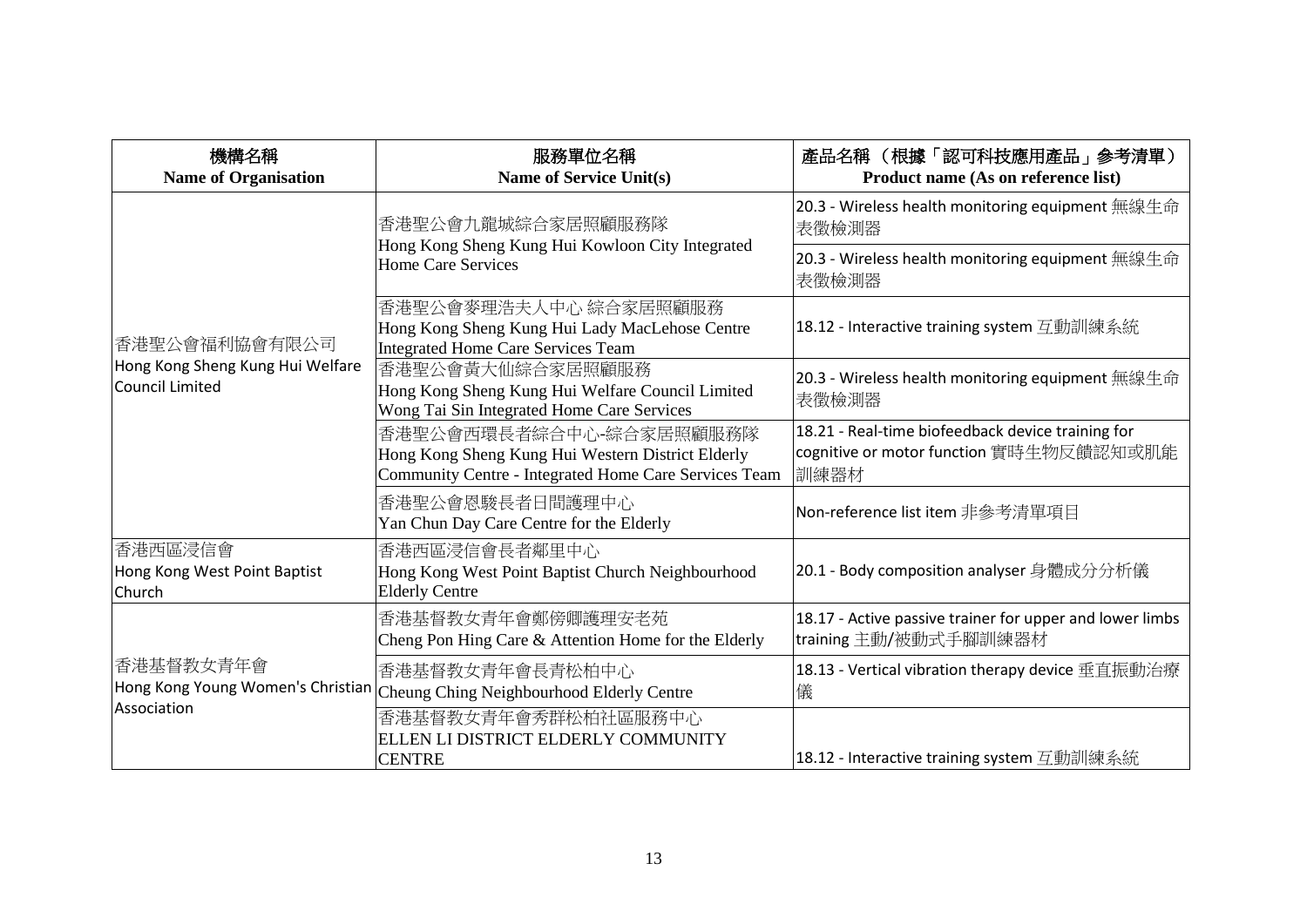| 機構名稱<br><b>Name of Organisation</b>                           | 服務單位名稱<br><b>Name of Service Unit(s)</b>                                                              | 產品名稱 (根據「認可科技應用產品」參考清單)<br>Product name (As on reference list)                                            |
|---------------------------------------------------------------|-------------------------------------------------------------------------------------------------------|-----------------------------------------------------------------------------------------------------------|
| 香港基督教女青年會                                                     | 香港基督教女青年會深水埗綜合家居照顧服務隊<br>HKYWCA Sham Shui Po Integrated Home Care Services<br>Team                    | 4.2 - Cutter/Mixer for Soft Diet 軟餐攪拌機                                                                    |
|                                                               | 香港基督教女青年會九龍城綜合家居照顧服務隊<br>Kowloon City Integrated Home Care Services Team                              | 19.4 - Smart interactive device for sensory stimulation<br>and psychosocial support 智能互動感官刺激及社會心<br>理支援器材 |
| Association                                                   | Hong Kong Young Women's Christian 香港基督教女青年會林護松柏日間護理中心<br>Lam Woo Memorial Day Care Centre for Elderly | 18.17 - Active passive trainer for upper and lower limbs<br>training 主動/被動式手腳訓練器材                         |
|                                                               | 香港基督教女青年會明儒松柏社區服務中心<br>Ming Yue District Elderly Community Centre                                     | 20.1 - Body composition analyser 身體成分分析儀                                                                  |
|                                                               | 香港基督教女青年會青健坊(又一村)<br>Y Care (Yau Yat Chuen)                                                           | 18.17 - Active passive trainer for upper and lower limbs<br>training 主動/被動式手腳訓練器材                         |
|                                                               |                                                                                                       | 18.12 - Interactive training system 互動訓練系統                                                                |
| 頤樂居有限公司<br>Jane's Home Limited                                | 康城松山府邸<br>Pine Villa                                                                                  | 18.2 - Smart table/ Smart projector 智能桌/智能投影機                                                             |
|                                                               |                                                                                                       | 18.20 - Computerized system for assessment and/or<br>training of cognitive functions 認知評估及/或訓練之電<br>腦系統   |
| 嘉林護老院有限公司<br>Ka Lam Gerocomy Limited                          | 嘉林護老院有限公司<br>Ka Lam Gerocomy Limited                                                                  | 15.1 - Smart anti- wandering solution 智能防遊走解決<br>方案                                                       |
| 嘉瑞園(紅磡)安養有限公司<br>Ka Shui Garden (Hung Hom) Health<br>Care Ltd | 嘉瑞園日間護理中心(紅磡)<br>Ka Shui Garden Day Care Centre (Hung Hom)                                            | 18.12 - Interactive training system 互動訓練系統                                                                |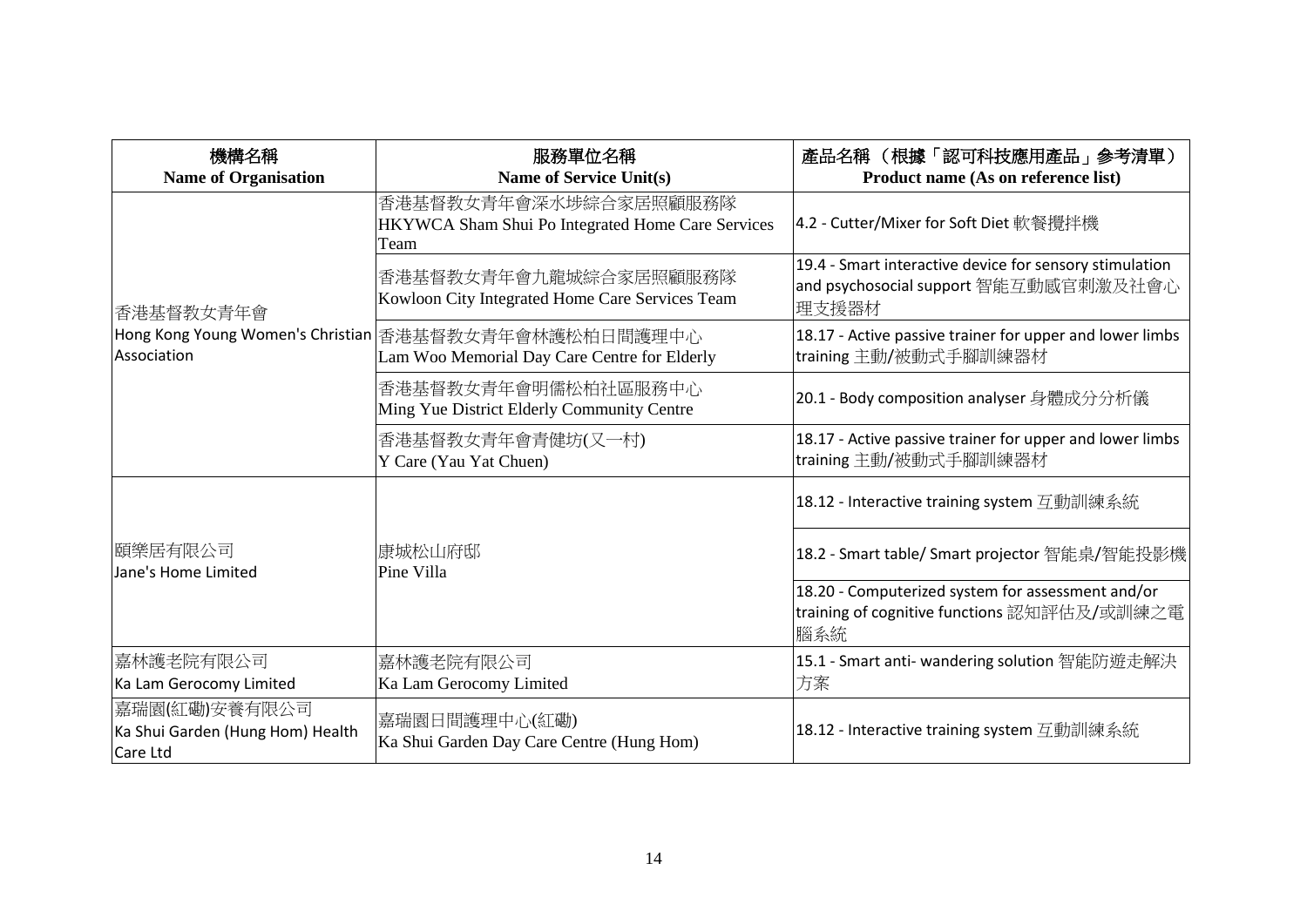| 機構名稱<br><b>Name of Organisation</b>                                            | 服務單位名稱<br><b>Name of Service Unit(s)</b>                                                                             | 產品名稱 (根據「認可科技應用產品」參考清單)<br>Product name (As on reference list)                                          |
|--------------------------------------------------------------------------------|----------------------------------------------------------------------------------------------------------------------|---------------------------------------------------------------------------------------------------------|
| 嘉瑞園(紅磡)安養有限公司<br>Ka Shui Garden (Hung Hom) Health<br>Care Ltd                  | 嘉瑞園日間護理中心(紅磡)<br>Ka Shui Garden Day Care Centre (Hung Hom)                                                           | 18.20 - Computerized system for assessment and/or<br>training of cognitive functions 認知評估及/或訓練之電<br>腦系統 |
| 嘉瑞園(荃灣)安養有限公司<br>Ka Shui Garden (Tsuen Wan) Health<br>Care Ltd                 | 嘉瑞園日間護理中心(荃灣)<br>Ka Shui Garden Day Care Centre (Tsuen Wan)                                                          | 18.20 - Computerized system for assessment and/or<br>training of cognitive functions 認知評估及/或訓練之電<br>腦系統 |
| 嘉濤耆康之家<br>Kato Kung Limited                                                    | 嘉濤耆康之家<br>Kato Home For The Aged                                                                                     | 18.12 - Interactive training system 互動訓練系統                                                              |
| 嘉濤耆樂苑                                                                          | 嘉濤耆樂苑                                                                                                                | 18.12 - Interactive training system 互動訓練系統                                                              |
| Kato Kung Limited                                                              | Kato Home For The Elderly                                                                                            | 18.2 - Smart table/ Smart projector 智能桌/智能投影機                                                           |
| 香港蘇浙滬同鄉會<br>Kiangsu Chekiang and Shanghai<br>Residents (Hong Kong) Association | 香港蘇浙滬同鄉會屯門安老院<br>Kiangsu Chekiang and Shanghai Residents (Hong Kong)<br>Association Tuen Mun Hostel for the Elderly  | 23.2 - Continuous contact-free smart monitoring system<br>持續非觸式智能監控系統                                   |
| 廣福護老院(荃灣)有限公司<br>Kwong Fuk Elderly Care Centre<br>(Tsuen Wan) Limited          | 廣福護老院 (荃灣) 有限公司<br>Kwong Fuk Elderly Care Centre (Tsuen Wan) Limited                                                 | 17.1 - Smart Management System 智能管理資料系統                                                                 |
| 循道衛理中心<br><b>Methodist Centre</b>                                              | 循道衛理中心安老院舍外展專業服務<br>Methodist Centre Pilot Scheme on Multi-disciplinary<br>Outreaching Support Teams for the Elderly | 18.20 - Computerized system for assessment and/or<br>training of cognitive functions 認知評估及/或訓練之電<br>腦系統 |
|                                                                                |                                                                                                                      | 18.23 - Virtual reality- based rehabilitation system 虛擬<br>實境康復訓練系統                                     |
|                                                                                | 循道衛理喜樂軒<br><b>Methodist Cheer Centre</b>                                                                             | 18.12 - Interactive training system 互動訓練系統                                                              |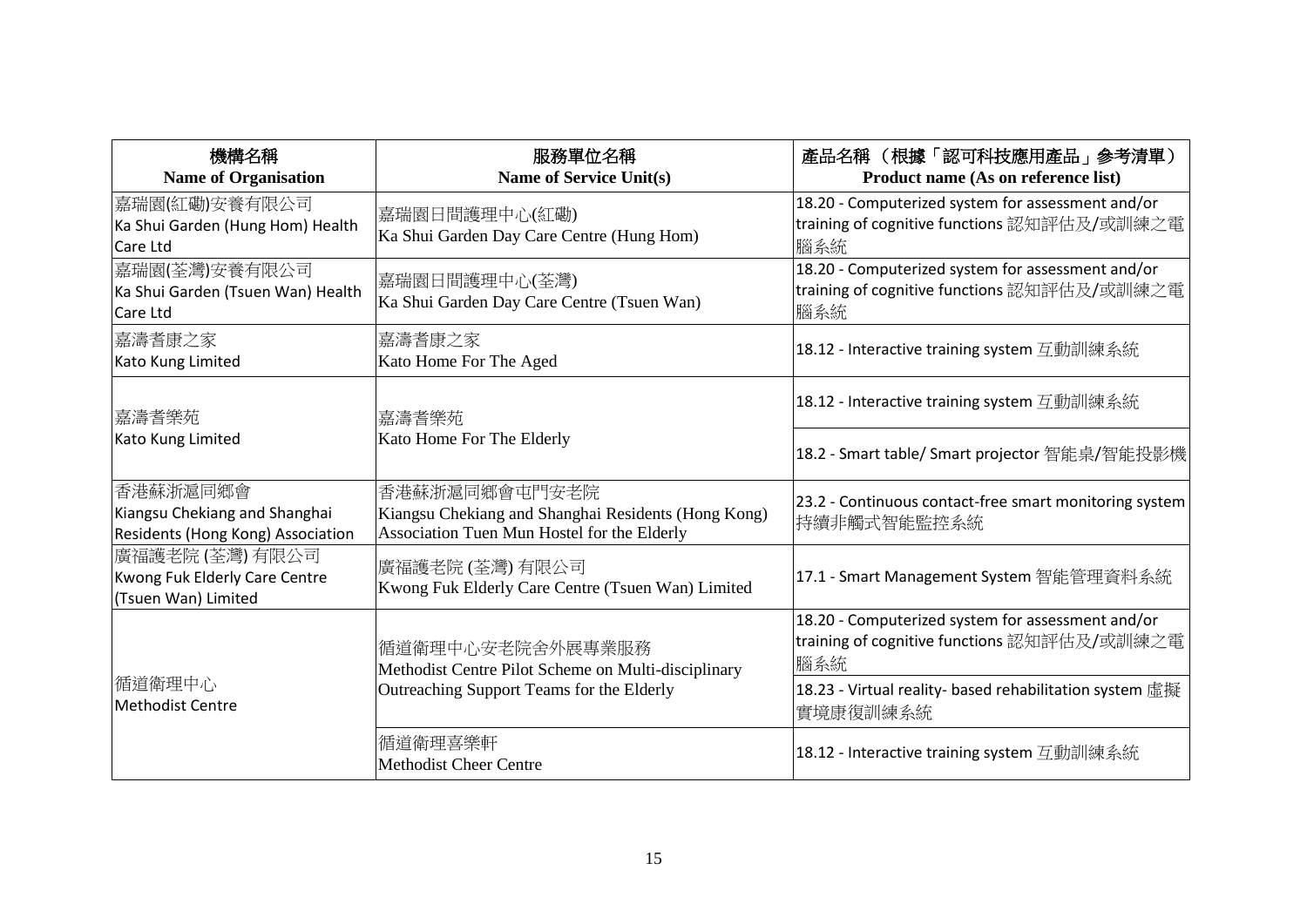| 機構名稱<br><b>Name of Organisation</b>                           | 服務單位名稱<br><b>Name of Service Unit(s)</b>                   | 產品名稱 (根據「認可科技應用產品」參考清單)<br>Product name (As on reference list)                    |
|---------------------------------------------------------------|------------------------------------------------------------|-----------------------------------------------------------------------------------|
| 循道衛理中心<br><b>Methodist Centre</b>                             | 循道衛理喜樂軒<br><b>Methodist Cheer Centre</b>                   | 18.23 - Virtual reality- based rehabilitation system 虛擬<br>實境康復訓練系統               |
| 循道愛華村服務中心社會福利部                                                | 愛華長者日間護理中心<br>Epworth Day Care Centre for the Elderly      | 12.3 - Electric raiser 電動站立機                                                      |
| Methodist Epworth Village<br>Community Centre, Social Welfare | 小西灣老人日間護理中心<br>Siu Sai Wan Day Care Centre for the Elderly | 12.3 - Electric raiser 電動站立機                                                      |
| 美景護老院有限公司<br>Mie King Home for Aged Limited                   | 美景護老院有限公司<br>Mie King Home For Aged Limited                | 18.15 - Gait and walking trainer 步態和步行訓練儀                                         |
|                                                               | 美景護老院有限公司第一分院<br>Mie King Home For Aged Limited (Branch 1) | 18.15 - Gait and walking trainer 步態和步行訓練儀                                         |
| 愛群理療護理院有限公司<br>Oi Kwan Care for the Aged Home<br>Limited      | 愛群理療護理院(第一分院)<br>Oi Kwan Care For The Aged Home (Branch 1) | 18.17 - Active passive trainer for upper and lower limbs<br>training 主動/被動式手腳訓練器材 |
|                                                               | 愛群理療護理院有限公司<br>Oi Kwan Care For The Aged Home Limited      | 18.12 - Interactive training system 互動訓練系統                                        |
| 要回家護理中心有限公司<br>OK Care Limited                                | 要回家護理中心有限公司<br><b>OK</b> Care Limited                      | 18.29 - Functional electrical stimulation device 功能性<br> 電剌激儀器                    |
|                                                               |                                                            | Non-reference list item 非參考清單項目                                                   |
| 安福護老院有限公司<br>On Fuk Nursing Home Limited                      | 騰達長者日間護理中心<br>Tang Tat Day Care Centre for the Elderly     | 18.15 - Gait and walking trainer 步態和步行訓練儀                                         |
| 東方中醫葯有限公司<br>Oriental Chinese Medicine Limited                | 輝濤中西結合安老院 <br>Fai-To Sino-West Combined Home For The Aged  | 18.12 - Interactive training system 互動訓練系統                                        |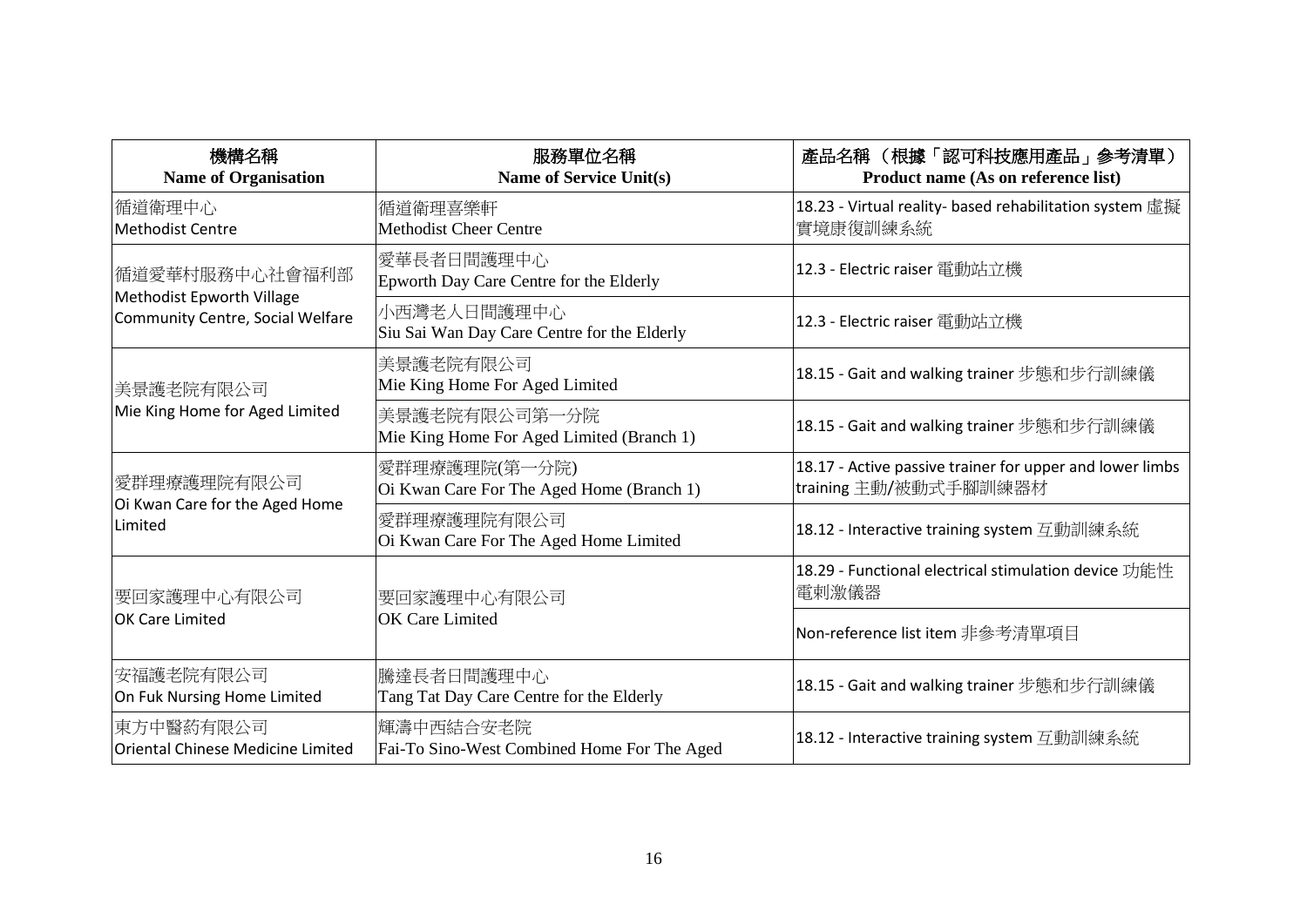| 機構名稱<br><b>Name of Organisation</b>                   | 服務單位名稱<br><b>Name of Service Unit(s)</b>                     | 產品名稱 (根據「認可科技應用產品」參考清單)<br>Product name (As on reference list)                                          |
|-------------------------------------------------------|--------------------------------------------------------------|---------------------------------------------------------------------------------------------------------|
| 東方中醫葯有限公司<br><b>Oriental Chinese Medicine Limited</b> | 輝濤中西結合安老院<br>Fai-To Sino-West Combined Home For The Aged     | 18.2 - Smart table/ Smart projector 智能桌/智能投影機                                                           |
|                                                       |                                                              | 18.20 - Computerized system for assessment and/or<br>training of cognitive functions 認知評估及/或訓練之電<br>腦系統 |
| 銅璵護老服務有限公司<br>Patina Elderly Care Services Limited    | 蔚盈苑<br>Patina Care                                           | 18.15 - Gait and walking trainer 步態和步行訓練儀                                                               |
|                                                       |                                                              | 18.2 - Smart table/ Smart projector 智能桌/智能投影機                                                           |
| 竹園區神召會<br>Pentecostal Church of Hong Kong             | 竹園區神召會彩雲長者鄰舍中心<br>Choi Wan Neighbourhood Elderly Centre      | 18.12 - Interactive training system 互動訓練系統                                                              |
|                                                       | 竹園區神召會牛頭角長者鄰舍中心<br>Ngau Tau Kok Neighbourhood Elderly Centre | 18.13 - Vertical vibration therapy device 垂直振動治療<br>儀                                                   |
|                                                       |                                                              | 18.13 - Vertical vibration therapy device 垂直振動治療<br>儀                                                   |
|                                                       |                                                              | 18.23 - Virtual reality- based rehabilitation system 虛擬<br>實境康復訓練系統                                     |
| 松齡雅軒有限公司 <br><b>Pine Care Point Limited</b>           | 松齡樂軒<br><b>Pine Care Point</b>                               | 18.15 - Gait and walking trainer 步態和步行訓練儀                                                               |
|                                                       |                                                              | 18.2 - Smart table/ Smart projector 智能桌/智能投影機                                                           |
|                                                       |                                                              | 20.4 - Portable ultrasound scanner 手提式超聲波掃瞄<br>儀                                                        |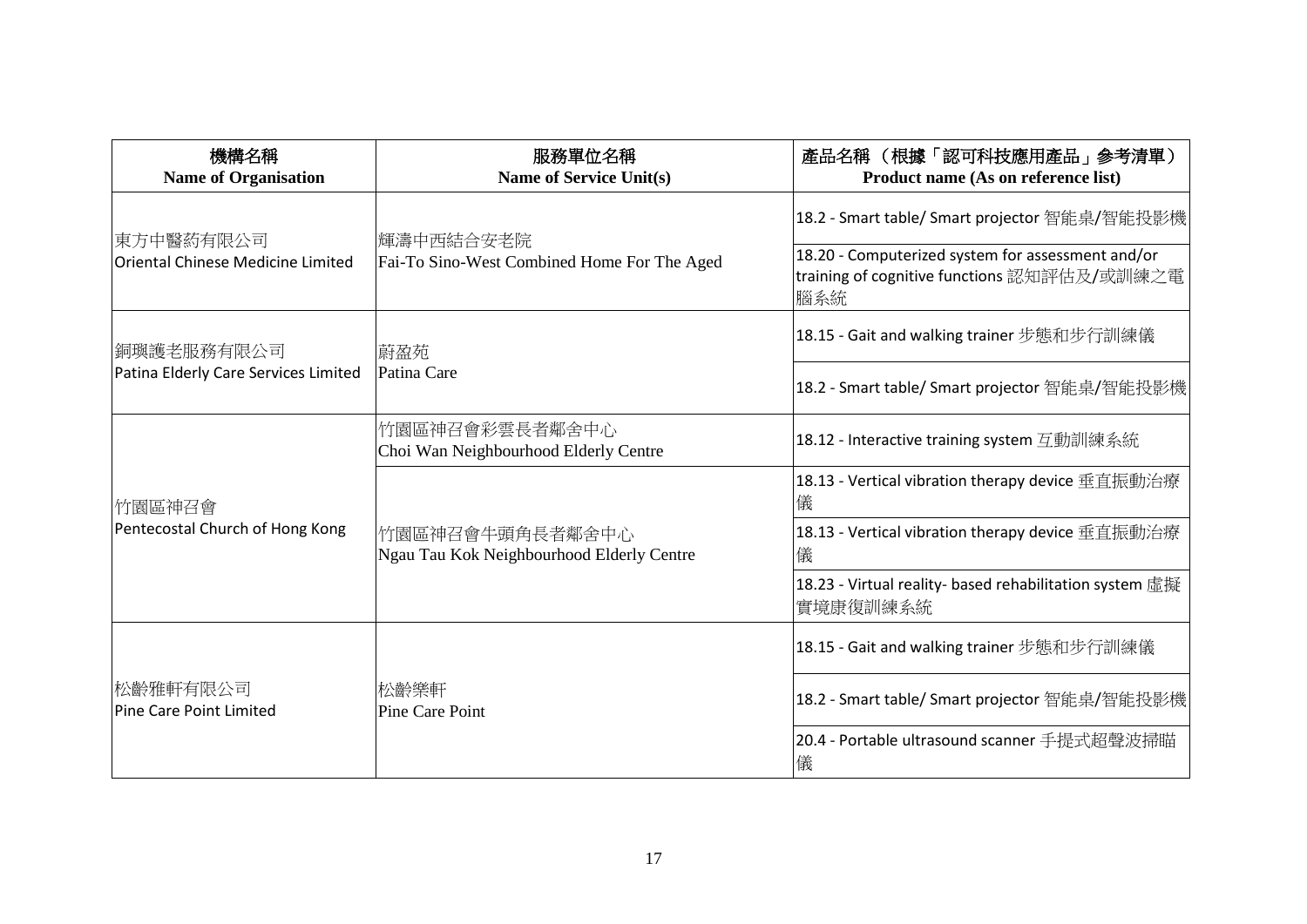| 機構名稱<br><b>Name of Organisation</b> | 服務單位名稱<br><b>Name of Service Unit(s)</b>                                                                                                  | 產品名稱 (根據「認可科技應用產品」參考清單)<br>Product name (As on reference list)                                 |
|-------------------------------------|-------------------------------------------------------------------------------------------------------------------------------------------|------------------------------------------------------------------------------------------------|
| 保良局<br>Po Leung Kuk                 | 保良局頤康長者日間護理中心<br>Po Leung Kuk Ageing Well Day Care Centre                                                                                 | 18.13 - Vertical vibration therapy device 垂直振動治療<br>儀                                          |
|                                     | 保良局癸未年樂頤居暨耆安長者日間護理中心<br>Po Leung Kuk Eco-Home for the Senior cum Sunny Green<br>Day Care Centre for the Senior (RCHE)                     | 1.2 - Smart hospital bed with extra low position 醫療護<br>理超低床                                   |
|                                     | 保良局劉陳小寶長者地區中心<br>Po Leung Kuk Lau Chan Siu Po District Elderly<br><b>Community Centre</b>                                                 | 15.1 - Smart anti- wandering solution 智能防遊走解決<br>方案                                            |
|                                     | 保良局好幫手(德田)<br>Po Leung Kuk Lau Chan Siu Po District Elderly<br>Community Centre (CCSV)                                                    | 11.2 - Assistive technology device for elderly/people<br>with visual impairment 視障長者/人士適用的輔助設備 |
|                                     | 保良局大角咀護老院暨耆順長者日間護理中心<br>Po Leung Kuk Tai Kok Tsui Home for the Elderly cum<br>Cherish Day Care Centre for the Elderly                     | 18.17 - Active passive trainer for upper and lower limbs<br>training 主動/被動式手腳訓練器材              |
|                                     | 保良局屯門改善家居及社區照顧服務<br>Po Leung Kuk Tuen Mun Enhanced Home and Community  18.12 - Interactive training system 互動訓練系統<br><b>Care Services</b> |                                                                                                |
|                                     | 保良局好幫手(大角咀)<br>Tai Kok Tsui Home for the Elderly cum Cherish Day Care<br>Centre for the Elderly (CCSV)                                    | 18.17 - Active passive trainer for upper and lower limbs<br>training 主動/被動式手腳訓練器材              |
|                                     | 保良局好幫手(沙田)<br>Tin Ka Ping Family Joy Centre (CCSV)                                                                                        | 18.4 - Multi-function coordination and agility trainer $\mathcal Z$<br>功能協調和敏捷性培訓儀             |
| 博愛醫院<br>Pok Oi Hospital             | 博愛醫院王東源夫人長者地區中心                                                                                                                           | 18.12 - Interactive training system 互動訓練系統                                                     |
|                                     | Mrs Wong Tung Yuen District Elderly Community Centre                                                                                      | 18.28 - Computerized evaluation and training system for<br>motor function 電腦化肌能評估及訓練系統         |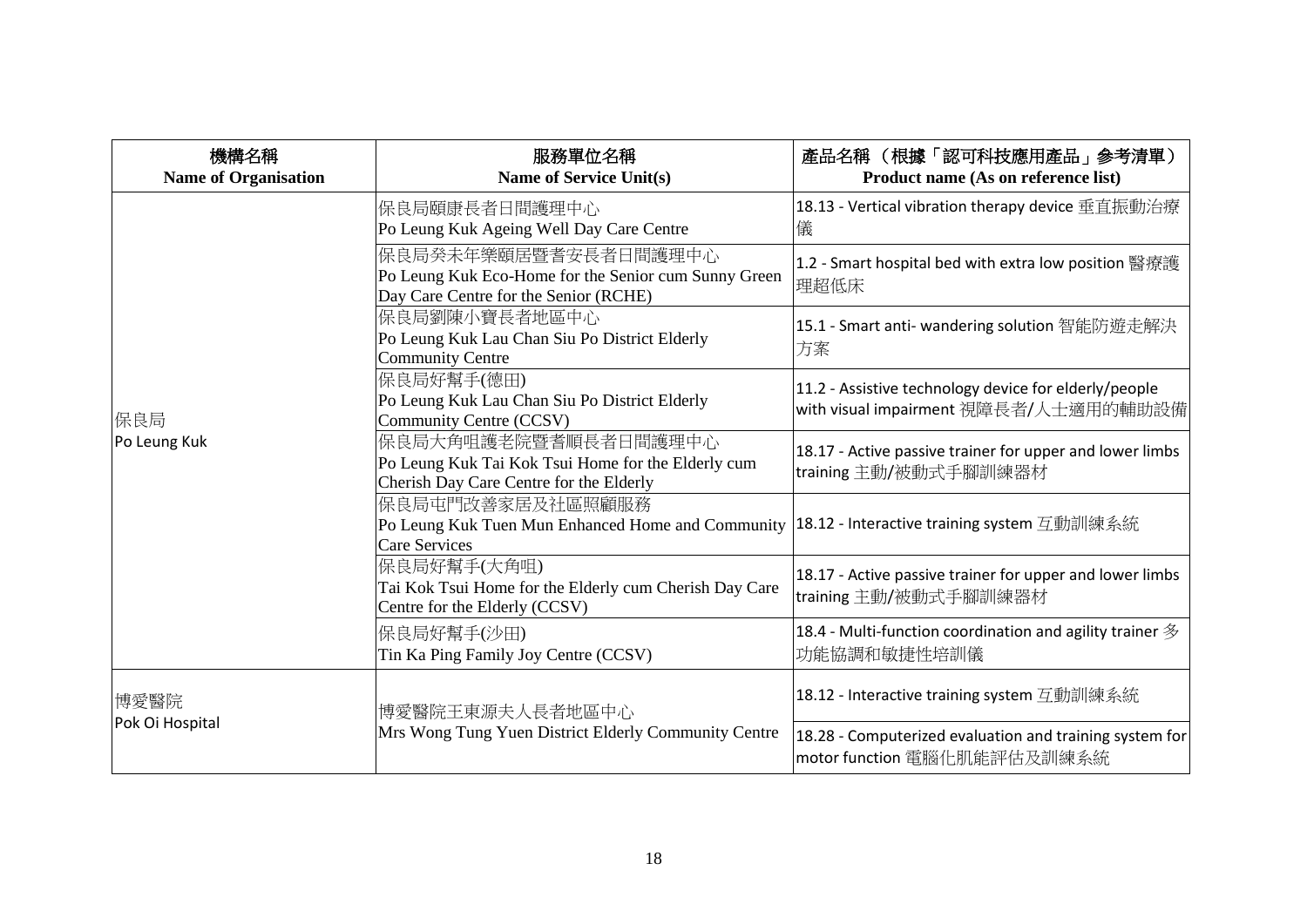| 機構名稱<br><b>Name of Organisation</b>                                      | 服務單位名稱<br>Name of Service Unit(s)                                                                                      | 產品名稱 (根據「認可科技應用產品」參考清單)<br>Product name (As on reference list)                    |
|--------------------------------------------------------------------------|------------------------------------------------------------------------------------------------------------------------|-----------------------------------------------------------------------------------|
| 博愛醫院<br>Pok Oi Hospital                                                  | 博愛醫院王東源夫人長者地區中心<br>Mrs Wong Tung Yuen District Elderly Community Centre                                                | 19.3 - Companion robot 陪伴機械人                                                      |
|                                                                          |                                                                                                                        | 20.1 - Body composition analyser 身體成分分析儀                                          |
|                                                                          | 博愛醫院百周年陳是紀念護養院暨日間中心<br>Pok Oi Hospital Centenary Chan See Memorial Nursing<br>Home cum Day Care Centre (Contract Home) | 12.3 - Electric raiser 電動站立機                                                      |
|                                                                          | 博愛醫院屯門護養院<br>Pok Oi Hospital Tuen Mun Nursing Home                                                                     | 1.2 - Smart hospital bed with extra low position 醫療護<br>理超低床                      |
|                                                                          |                                                                                                                        | 18.13 - Vertical vibration therapy device 垂直振動治療<br>儀                             |
| 驕陽護老院有限公司<br>Ray of Sun Elderly Home Limited                             | 驕陽護老院有限公司<br>Ray of Sun Elderly Home Limited                                                                           | 17.1 - Smart Management System 智能管理資料系統                                           |
| 順恩護老中心 (建福) 有限公司<br>Shun Yan Elderly Centre (Kin Fook)<br><b>Limited</b> | 順恩護老中心(建福)有限公司<br>Shun Yan Elderly Centre (Kin Fook) Limited                                                           | 10.1 - Exercise bicycle with physically activated screen<br>互動腳踏單車                |
|                                                                          |                                                                                                                        | 18.13 - Vertical vibration therapy device 垂直振動治療<br>儀                             |
|                                                                          |                                                                                                                        | 18.13 - Vertical vibration therapy device 垂直振動治療<br>儀                             |
|                                                                          |                                                                                                                        | 18.17 - Active passive trainer for upper and lower limbs<br>training 主動/被動式手腳訓練器材 |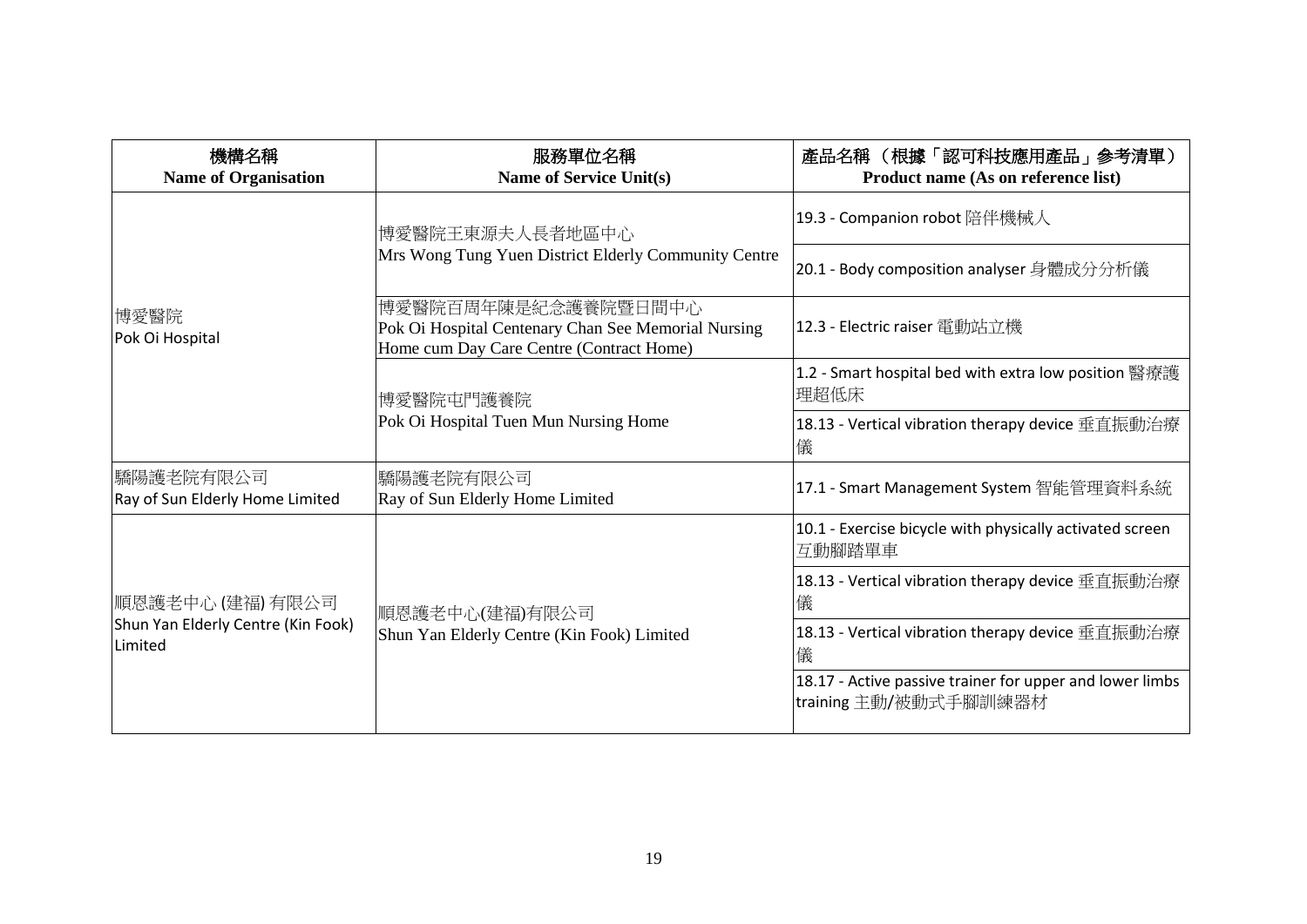| 機構名稱<br><b>Name of Organisation</b>                           | 服務單位名稱<br>Name of Service Unit(s)                                      | 產品名稱 (根據「認可科技應用產品」參考清單)<br>Product name (As on reference list)                            |
|---------------------------------------------------------------|------------------------------------------------------------------------|-------------------------------------------------------------------------------------------|
| 順恩護老中心 (建福) 有限公司                                              | 順恩護老中心(建福)有限公司<br>Shun Yan Elderly Centre (Kin Fook) Limited           | 18.4 - Multi-function coordination and agility trainer $\mathcal{\hat{B}}$<br>功能協調和敏捷性培訓儀 |
| Shun Yan Elderly Centre (Kin Fook)<br>Limited                 |                                                                        | 18.8 - Smart Glove 智能手套                                                                   |
| 聖恩護老院<br>Sing Yan Nursing Home Limited                        | 聖恩護老院<br>Sing Yan Elderly Home                                         | 18.13 - Vertical vibration therapy device 垂直振動治療<br>儀                                     |
| 聖雅各福群會<br>St. James' Settlement                               | 東區改善家居及社區照顧服務<br>Eastern Enhanced Home and Community Care Services     | 20.1 - Body composition analyser 身體成分分析儀                                                  |
| 大角咀安老院有限公司<br>Tai Kok Tsui Elderly Home Ltd                   | 大角咀安老院<br>Tai Kok Tsui Elderly Home                                    | 18.15 - Gait and walking trainer 步態和步行訓練儀                                                 |
| 德安護老之家有限公司<br>Tak On Nursing Centre Limited                   | 德安護老之家有限公司<br>Tak On Nursing Centre Limited                            | 12.2 - Electric stair climber 樓梯機                                                         |
|                                                               |                                                                        | 18.15 - Gait and walking trainer 步態和步行訓練儀                                                 |
| 騰達護老中心有限公司<br>Tang Tat Home for Elder Limited                 | 騰達護老中心<br>Tang Tat Home for Elder                                      | 18.23 - Virtual reality- based rehabilitation system 虛擬<br>實境康復訓練系統                       |
|                                                               |                                                                        | Non-reference list item 非參考清單項目                                                           |
| 中華基督教禮賢會香港區會<br>The Chinese Rhenish Church Hong<br>Kong Synod | 禮賢會萬隸甫夫人長者鄰舍中心<br>Mrs Mann Tai Po Rhenish Neighbourhood Elderly Centre | 18.17 - Active passive trainer for upper and lower limbs<br>training 主動/被動式手腳訓練器材         |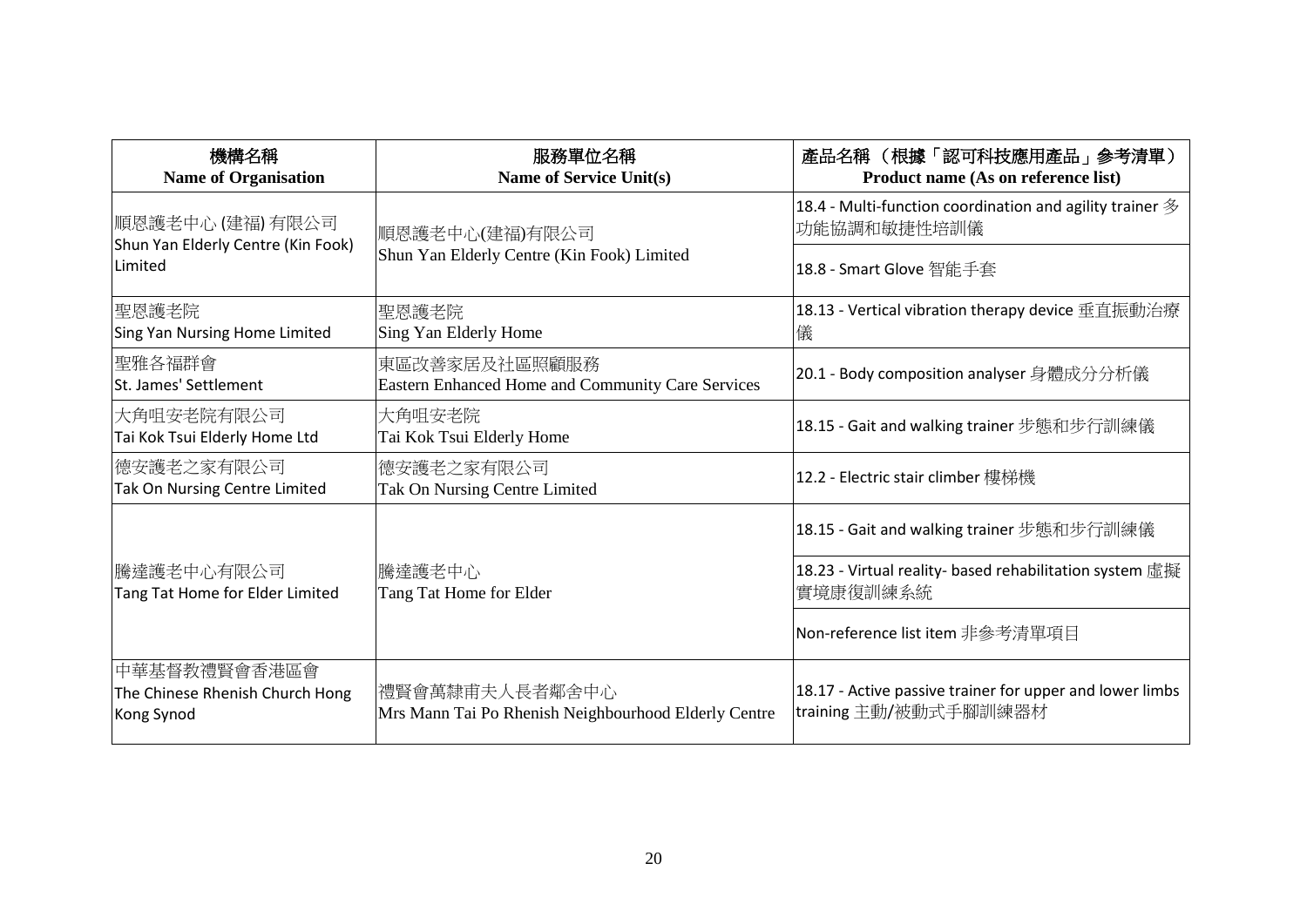| 機構名稱<br><b>Name of Organisation</b>                           | 服務單位名稱<br>Name of Service Unit(s)                                                                                | 產品名稱 (根據「認可科技應用產品」參考清單)<br>Product name (As on reference list) |
|---------------------------------------------------------------|------------------------------------------------------------------------------------------------------------------|----------------------------------------------------------------|
| 中華基督教禮賢會香港區會<br>The Chinese Rhenish Church Hong<br>Kong Synod | 禮賢會詩田頤養院<br>Sze Tian Rhenish Home for the Elderly                                                                | 18.16 - Balance training system 平衡訓練系統                         |
|                                                               |                                                                                                                  | 18.2 - Smart table/ Smart projector 智能桌/智能投影機                  |
|                                                               | 禮賢會王少清頤養院<br>Wong Siu Ching Rhenish Home for the Elderly                                                         | 18.2 - Smart table/ Smart projector 智能桌/智能投影機                  |
| 香港復康會<br>The Hong Kong Society for<br>Rehabilitation          | 香港復康會鄭德炎日間復康護理中心<br>The Hong Kong Society for Rehabilitation Cheng Tak Yim<br>Day Rehabilitation and Care Centre | 18.12 - Interactive training system 互動訓練系統                     |
| 香港耆康老人福利會<br>The Hong Kong Society for the Aged               | 耆康會白普理護理安老院<br>SAGE Bradbury Home for the Elderly                                                                | 12.4 - Electric mobile hoist 電動移位機                             |
|                                                               | 耆康會懷熙葵涌長者地區中心<br>SAGE Chan Tseng Hsi Kwai Chung District Elderly<br><b>Community Centre</b>                      | 15.1 - Smart anti- wandering solution 智能防遊走解決<br>方案            |
|                                                               | 耆康會啟業護理安老院<br>SAGE Kai Yip Home for the Elderly                                                                  | 2.2 - Multi- function electric chair 多功能電動躺坐椅                  |
|                                                               |                                                                                                                  | Non-reference list item 非參考清單項目                                |
|                                                               | 耆康會啟業護理安老院 - 長者社區照顧服務券<br>SAGE Kai Yip Home for the Elderly (CCSV)                                               | 19.3 - Companion robot 陪伴機械人                                   |
|                                                               |                                                                                                                  | Non-reference list item 非參考清單項目                                |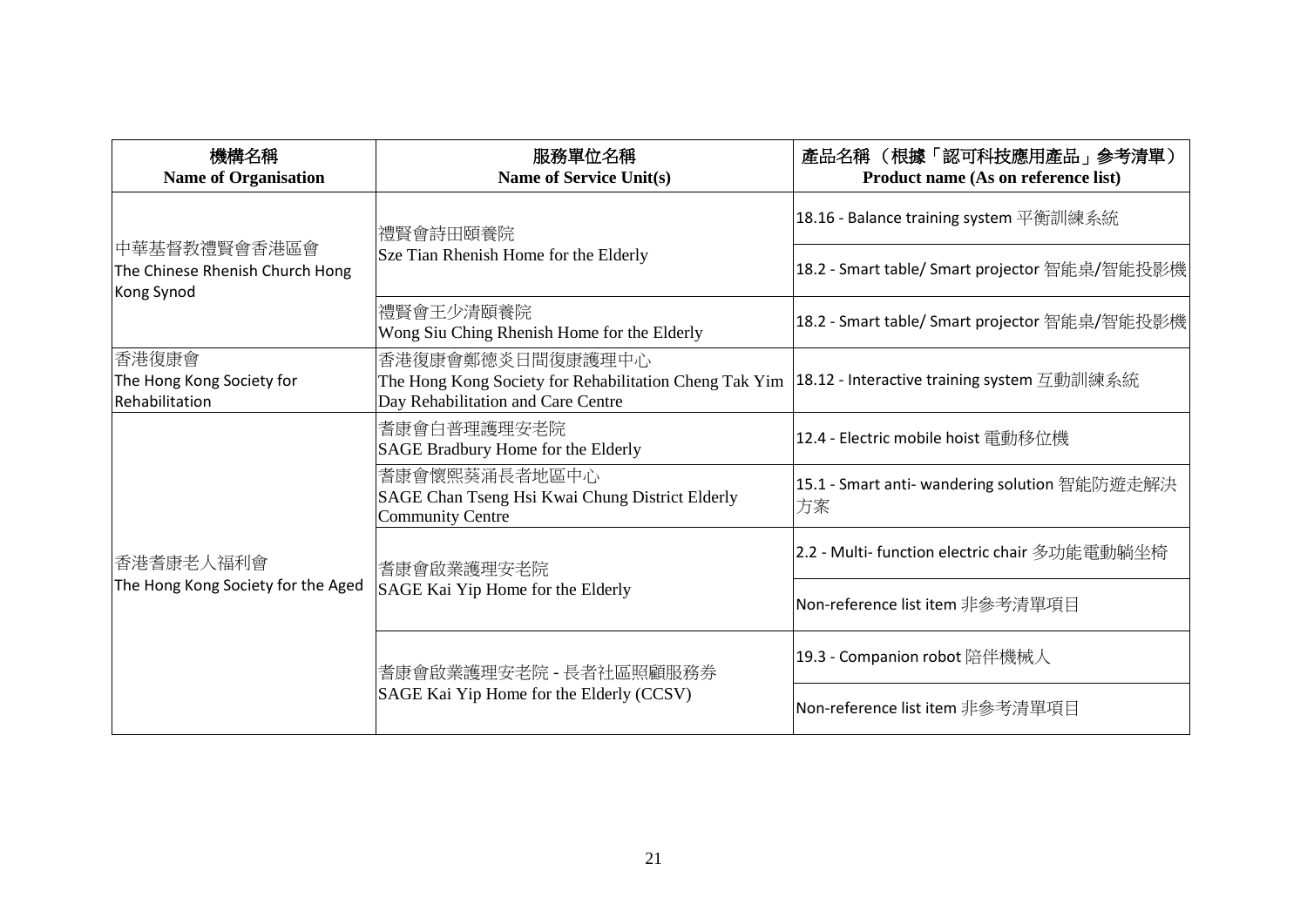| 機構名稱<br><b>Name of Organisation</b>             | 服務單位名稱<br>Name of Service Unit(s)                                                                   | 產品名稱 (根據「認可科技應用產品」參考清單)<br>Product name (As on reference list)                                             |
|-------------------------------------------------|-----------------------------------------------------------------------------------------------------|------------------------------------------------------------------------------------------------------------|
|                                                 | 耆康會群芳念慈護理安老院<br>SAGE Kwan Fong Nim Chee Home for the Elderly                                        | 1.2 - Smart hospital bed with extra low position 醫療護<br>理超低床                                               |
|                                                 | 耆康會何善衡夫人敬老院<br>SAGE Madam Ho Sin Hang Home for the Elderly                                          | 1.2 - Smart hospital bed with extra low position 醫療護<br>理超低床                                               |
|                                                 | 耆康會何善衡夫人敬老院 - 長者社區照顧服務券<br>SAGE Madam Ho Sin Hang Home for the Elderly (CCSV)                       | Non-reference list item 非參考清單項目                                                                            |
| 香港耆康老人福利會<br>The Hong Kong Society for the Aged | 耆康會王華湘紀念長者鄰舍中心<br>SAGE Mr. Wong Wha San Meomorial Neighbourhood<br><b>Elderly Centre</b>            | 10.2 - Stimulated exercise system 模擬運動系統                                                                   |
|                                                 | 耆康會香港西北區扶輪社長者鄰舍中心<br><b>SAGE Rotary Club of Hong Kong Northwest</b><br>Neighbourhood Elderly Centre | 18.13 - Vertical vibration therapy device 垂直振動治療<br>儀                                                      |
|                                                 | 耆康會荃葵青綜合家居照顧服務 - 葵青<br>SAGE Tsuen Kwai Tsing Integrated Home Care Services<br>(Kwai Tsing)          | 18.12 - Interactive training system 互動訓練系統                                                                 |
|                                                 |                                                                                                     | 19.4 - Smart interactive device for sensory stimulation<br>and psychosocial support 智能互動感官刺激及社會心<br> 理支援器材 |
|                                                 | 耆康會荃葵青綜合家居照顧服務 - 葵青<br>SAGE Tsuen Kwai Tsing Integrated Home Care Services<br>(Kwai Tsing)          | 20.3 - Wireless health monitoring equipment 無線生命<br>表徵檢測器                                                  |
|                                                 |                                                                                                     | 20.3 - Wireless health monitoring equipment 無線生命<br>表徵檢測器                                                  |
|                                                 |                                                                                                     | 20.3 - Wireless health monitoring equipment 無線生命<br>表徵檢測器                                                  |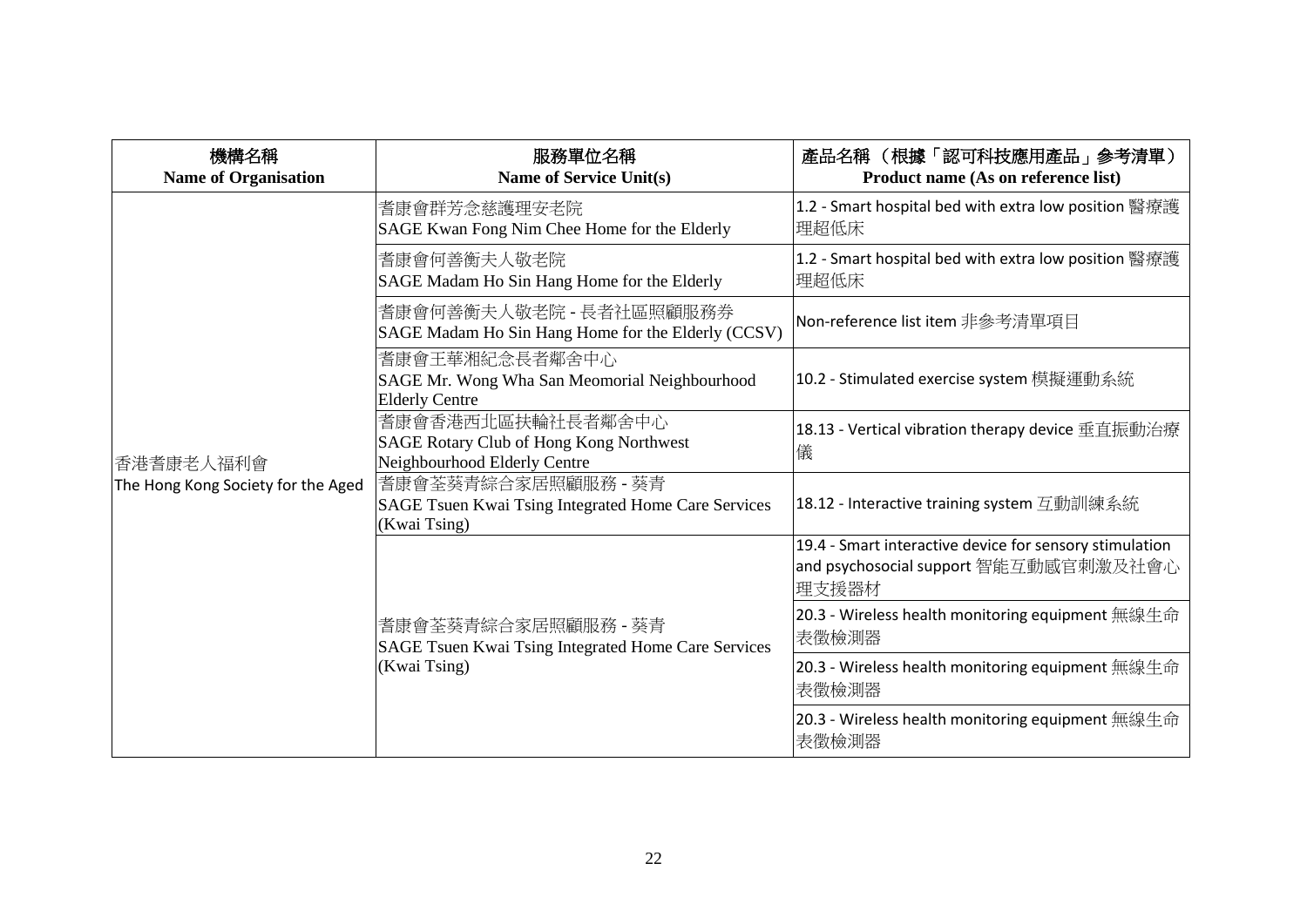| 機構名稱<br><b>Name of Organisation</b>                     | 服務單位名稱<br>Name of Service Unit(s)                                                | 產品名稱 (根據「認可科技應用產品」參考清單)<br>Product name (As on reference list)                    |
|---------------------------------------------------------|----------------------------------------------------------------------------------|-----------------------------------------------------------------------------------|
| 香港耆康老人福利會                                               | 耆康會東蓮覺苑護理安老院 - 長者社區照顧服務券<br>SAGE Tung Lin Kok Yuen Home for the Elderly          | 13.3 - Electric standing wheelchair 電動站立式輪椅                                       |
|                                                         | 耆康會東蓮覺苑護理安老院<br>SAGE Tung Lin Lok Yuen Home For The Elderly                      | 19.3 - Companion robot 陪伴機械人                                                      |
| The Hong Kong Society for the Aged                      |                                                                                  | Non-reference list item 非參考清單項目                                                   |
|                                                         | 耆康會馮艷管長者鄰舍中心<br>SAGE Y K Fung Neighbourhood Elderly Centre                       | 18.16 - Balance training system 平衡訓練系統                                            |
| 九龍樂善堂<br>The Lok Sin Tong Benevolent Society<br>Kowloon | 樂善堂朱定昌頤養院<br>Lok Sin Tong Chu Ting Cheong Home for the Aged                      | 18.13 - Vertical vibration therapy device 垂直振動治療<br>儀                             |
|                                                         |                                                                                  | 18.17 - Active passive trainer for upper and lower limbs<br>training 主動/被動式手腳訓練器材 |
|                                                         | 樂善堂朱定昌頤養院(長者社區照顧服務券)<br>Lok Sin Tong Chu Ting Cheong Home for the Aged<br>(CCSV) | 18.17 - Active passive trainer for upper and lower limbs<br>training 主動/被動式手腳訓練器材 |
|                                                         | 樂善堂黃大仙長者日間護理中心<br>Lok Sin Tong Wong Tai Sin Day Care Centre for the<br>Elderly   | 18.12 - Interactive training system 互動訓練系統                                        |
|                                                         |                                                                                  | 18.2 - Smart table/ Smart projector 智能桌/智能投影機                                     |
|                                                         |                                                                                  | 8.2 - Electronic stabilising handle with feeding<br>accessories 電子穩定食具手柄連食具配件     |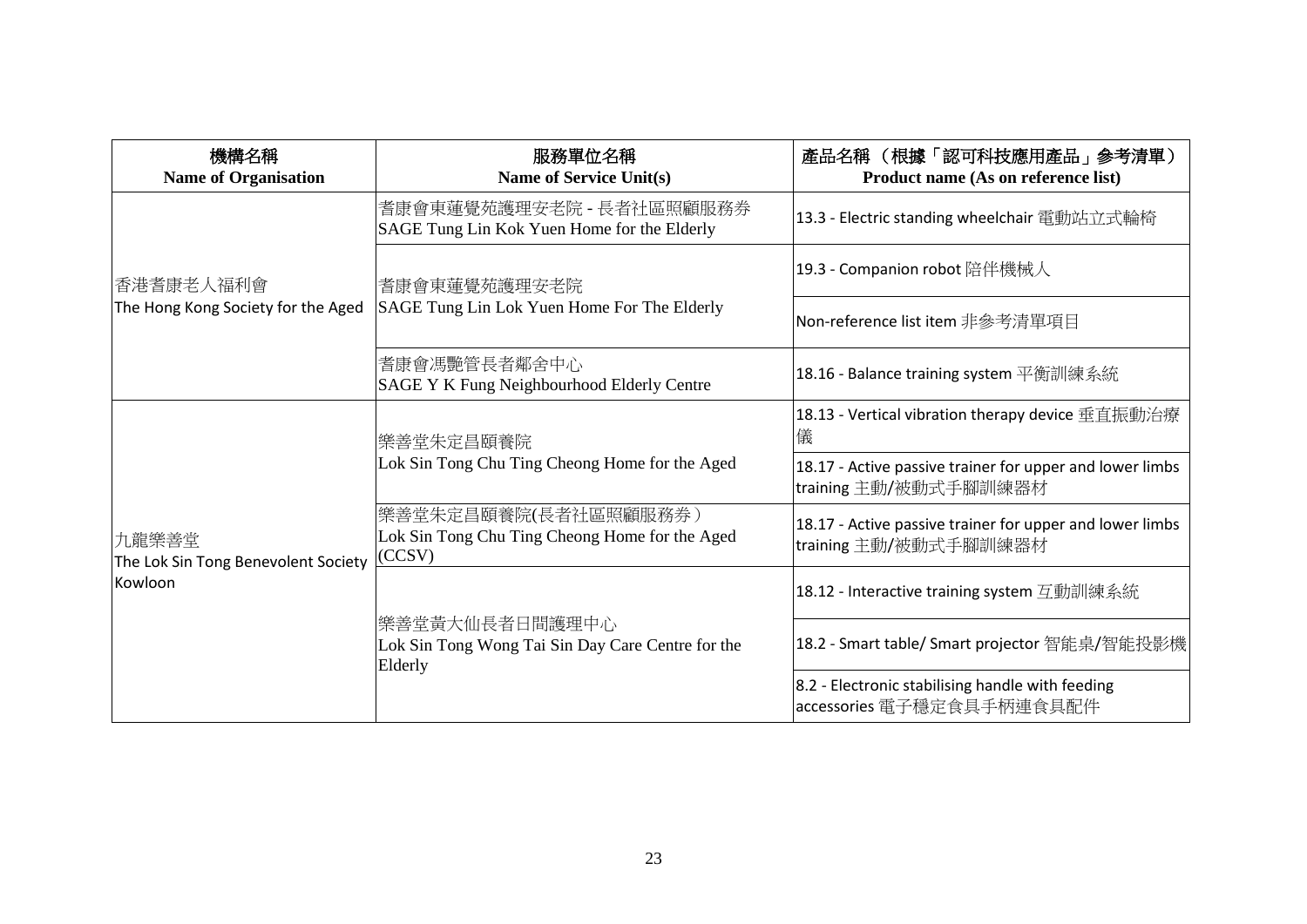| 機構名稱<br><b>Name of Organisation</b>                 | 服務單位名稱<br><b>Name of Service Unit(s)</b>                                                                                   | 產品名稱 (根據「認可科技應用產品」參考清單)<br>Product name (As on reference list)                                                            |
|-----------------------------------------------------|----------------------------------------------------------------------------------------------------------------------------|---------------------------------------------------------------------------------------------------------------------------|
|                                                     | 鄰舍輔導會林心雲伉儷長者日間護理中心<br>The Neighbourhood Advice-Action Council Mr and Mrs<br>Lam Sum Wan Day Care Centre for the Elderly    | 18.28 - Computerized evaluation and training system for<br>motor function 電腦化肌能評估及訓練系統                                    |
|                                                     | 鄰舍輔導會東涌綜合服務中心<br>The Neighbourhood Advice-Action Council Tung Chung<br><b>Integrated Services Centre (DCU)</b>             | 10.2 - Stimulated exercise system 模擬運動系統                                                                                  |
| 鄰舍輔導會<br>The Neighbourhood Advice-Action<br>Council |                                                                                                                            | 18.12 - Interactive training system 互動訓練系統                                                                                |
|                                                     |                                                                                                                            | 10.2 - Stimulated exercise system 模擬運動系統                                                                                  |
|                                                     | 屯門區長者日間護理服務中心<br>Tuen Mun District Day Care Centre for the Elderly                                                         | 18.15 - Gait and walking trainer 步態和步行訓練儀                                                                                 |
|                                                     |                                                                                                                            | 18.17 - Active passive trainer for upper and lower limbs<br>training 主動/被動式手腳訓練器材                                         |
| 基督教香港崇真會社會服務部                                       | 基督教香港崇真會廣福頤養院 <br>The Tsung Tsin Mission of Hong Kong Tsung Tsin Mission of Hong Kong Kwong Fuk Home for<br>the Elderly    | 18.25 - Biofeedback system that provides swallowing<br>training for patients with dysphagia 為有吞嚥功能障礙<br>的患者提供生物反饋式的吞嚥功能訓練 |
| Social Service                                      |                                                                                                                            | 4.2 - Cutter/Mixer for Soft Diet 軟餐攪拌機                                                                                    |
|                                                     |                                                                                                                            | Non-reference list item 非參考清單項目                                                                                           |
| 圓玄學院<br>The Yuen Yuen Institute                     | 圓玄護養院暨長者日間護理中心(梨木樹邨)<br>Yuen Yuen Nursing Home Cum Day Care Centre for the<br>Elderly (Lei Muk Shue Estate) (Nursing Home) | 1.2 - Smart hospital bed with extra low position 醫療護<br>理超低床                                                              |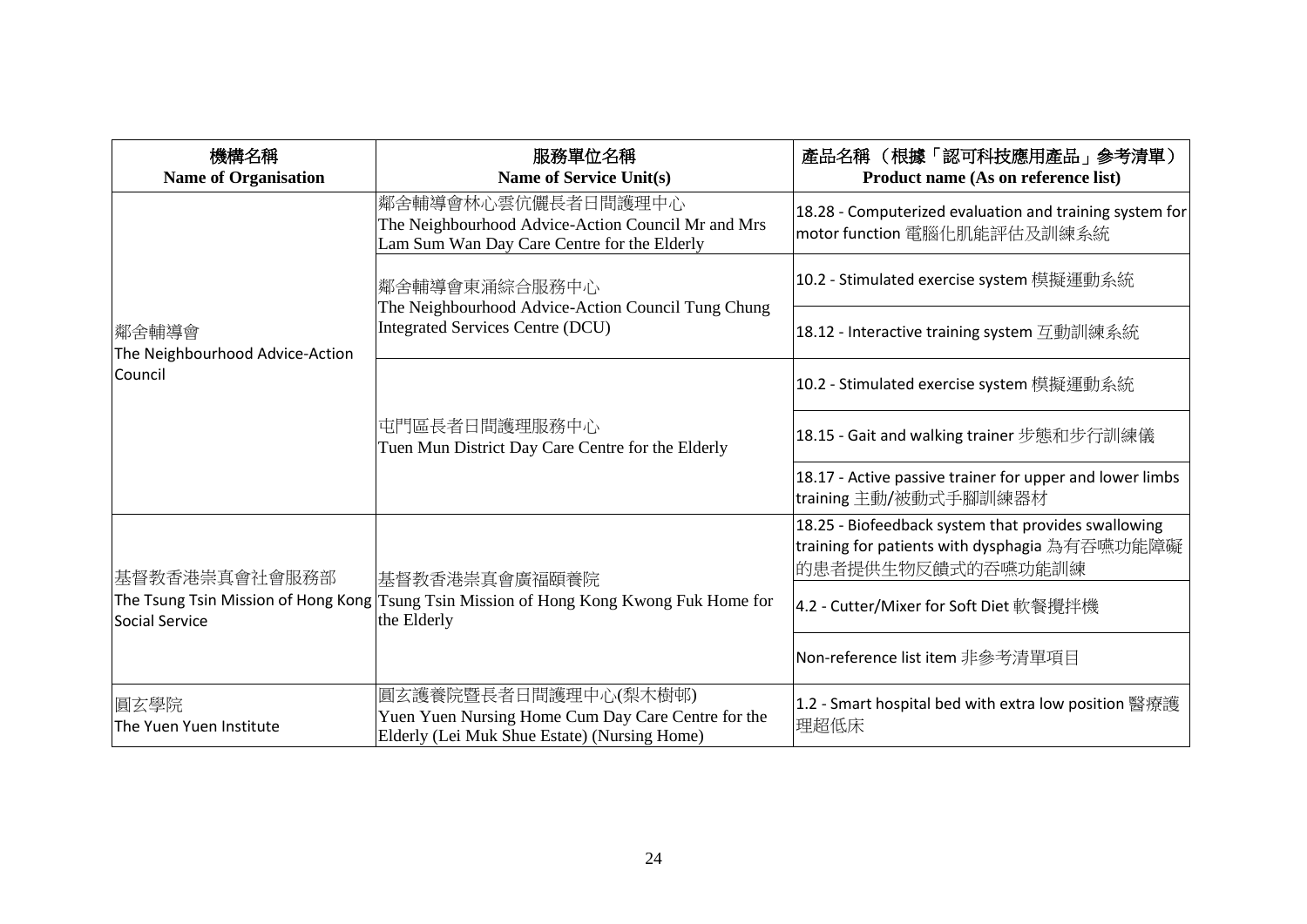| 機構名稱<br><b>Name of Organisation</b>            | 服務單位名稱<br><b>Name of Service Unit(s)</b>                                                                                 | 產品名稱 (根據「認可科技應用產品」參考清單)<br>Product name (As on reference list)                    |
|------------------------------------------------|--------------------------------------------------------------------------------------------------------------------------|-----------------------------------------------------------------------------------|
| 寶環有限公司                                         | 仁愛護老院第一分院                                                                                                                | 1.2 - Smart hospital bed with extra low position 醫療護<br>理超低床                      |
| <b>Treasure Ring Limited</b>                   | Yan Oi Home for the Aged                                                                                                 | 18.23 - Virtual reality- based rehabilitation system 虛擬<br>實境康復訓練系統               |
| 荃灣老人中心有限公司<br>Tsuen Wan Elderly Centre Limited | 荃灣老人中心有限公司<br>Tsuen Wan Elderly Centre Limited                                                                           | 18.12 - Interactive training system 互動訓練系統                                        |
|                                                | 荃灣老人中心有限公司 (長者日間護理單位買位計劃)<br>Tsuen Wan Elderly Centre Limited (Bought Place Scheme<br>on Day Care Units for the Elderly) | 18.12 - Interactive training system 互動訓練系統                                        |
| 松栢老人院<br>Tsung Bak Home For The Aged           | 松栢老人院<br>Tsung Bak Home For The Aged                                                                                     | 18.13 - Vertical vibration therapy device 垂直振動治療<br>儀                             |
| 東華三院<br>Tung Wah Group of Hospitals            | 東華三院 梅艷芳長者日間護理中心<br>TWGHs Anita Mui Day Care Centre for the Elderly                                                      | 18.17 - Active passive trainer for upper and lower limbs<br>training 主動/被動式手腳訓練器材 |
|                                                | 東華三院陳嫺安老院<br>TWGHs Chan Han Home for the Elderly                                                                         | 4.2 - Cutter/Mixer for Soft Diet 軟餐攪拌機                                            |
|                                                | 東華三院陳達墀薈智長者社區支援服務中心<br><b>TWGHs Chan Tat Chee Connect Community Support</b><br>Centre for the Elderly                    | 19.3 - Companion robot 陪伴機械人                                                      |
|                                                | 東華三院改善家居及社區照顧服務(東區)<br>TWGHs Enhanced Home and Community Care Services<br>(Eastern District)                             | 18.1 - Pressure assessment system 壓力評測系統                                          |
|                                                | 東華三院方樹泉護理安老院<br>TWGHs Fong Shu Chuen Care and Attention Home                                                             | 18.2 - Smart table/ Smart projector 智能桌/智能投影機                                     |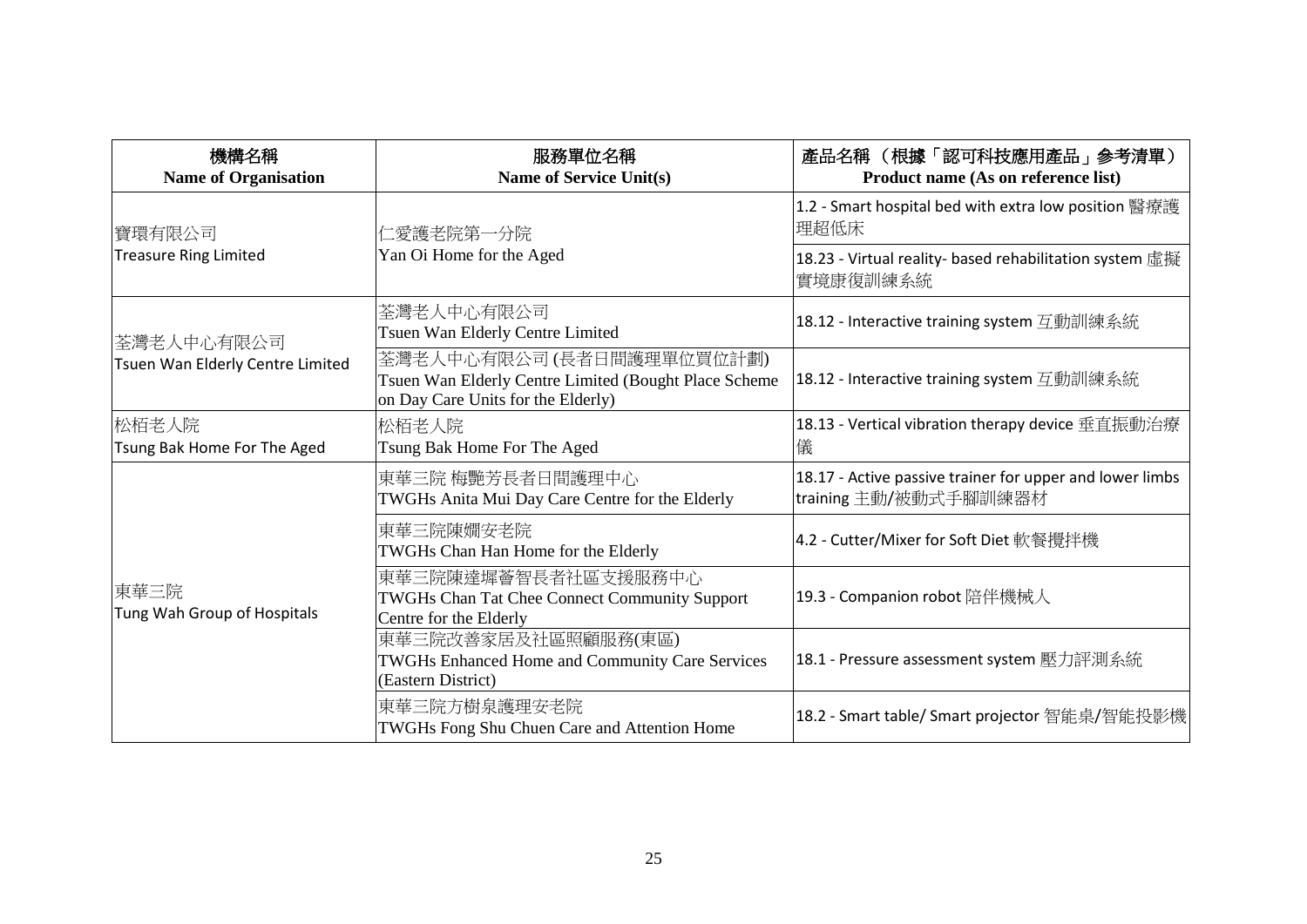| 機構名稱<br><b>Name of Organisation</b> | 服務單位名稱<br>Name of Service Unit(s)                                                         | 產品名稱 (根據「認可科技應用產品」參考清單)<br>Product name (As on reference list)                                                                                                   |
|-------------------------------------|-------------------------------------------------------------------------------------------|------------------------------------------------------------------------------------------------------------------------------------------------------------------|
| 東華三院<br>Tung Wah Group of Hospitals | 東華三院方樹泉長者日間護理中心<br>TWGHs Fong Shu Chuen Day Care Centre for the Elderly                   | 18.25 - Biofeedback system that provides swallowing<br>training for patients with dysphagia 為有吞嚥功能障礙<br>的患者提供生物反饋式的吞嚥功能訓練<br>23.3 - Telepractice platform 遠程科技平台 |
|                                     | 東華三院方樹泉長者地區中心<br>TWGHs Fong Shu Chuen District Elderly Community<br>Centre                | 18.12 - Interactive training system 互動訓練系統                                                                                                                       |
|                                     | 東華三院方王換娣安老院<br>TWGHs Fong Wong Woon Tei Home for the Elderly                              | 18.2 - Smart table/ Smart projector 智能桌/智能投影機                                                                                                                    |
|                                     | 東華三院方潤華長者鄰舍中心<br>TWGHs Fong Yun Wah Neighbourhood Elderly Centre                          | 18.12 - Interactive training system 互動訓練系統                                                                                                                       |
|                                     | 東華三院許麗娟安老院<br>TWGHs Hui Lai Kuen Home for the Elderly                                     | 22.1 - Smart Sensors 智能感應器                                                                                                                                       |
|                                     | 東華三院王李名珍荃灣長者鄰舍中心<br>TWGHs Mrs Wang Li Ming Tzun Tsuen Wan<br>Neighbourhood Elderly Centre | 18.13 - Vertical vibration therapy device 垂直振動治療<br>儀                                                                                                            |
|                                     |                                                                                           | 18.17 - Active passive trainer for upper and lower limbs<br>training 主動/被動式手腳訓練器材                                                                                |
|                                     |                                                                                           | 18.17 - Active passive trainer for upper and lower limbs<br>training 主動/被動式手腳訓練器材                                                                                |
|                                     |                                                                                           | 18.20 - Computerized system for assessment and/or<br>training of cognitive functions 認知評估及/或訓練之電<br>腦系統                                                          |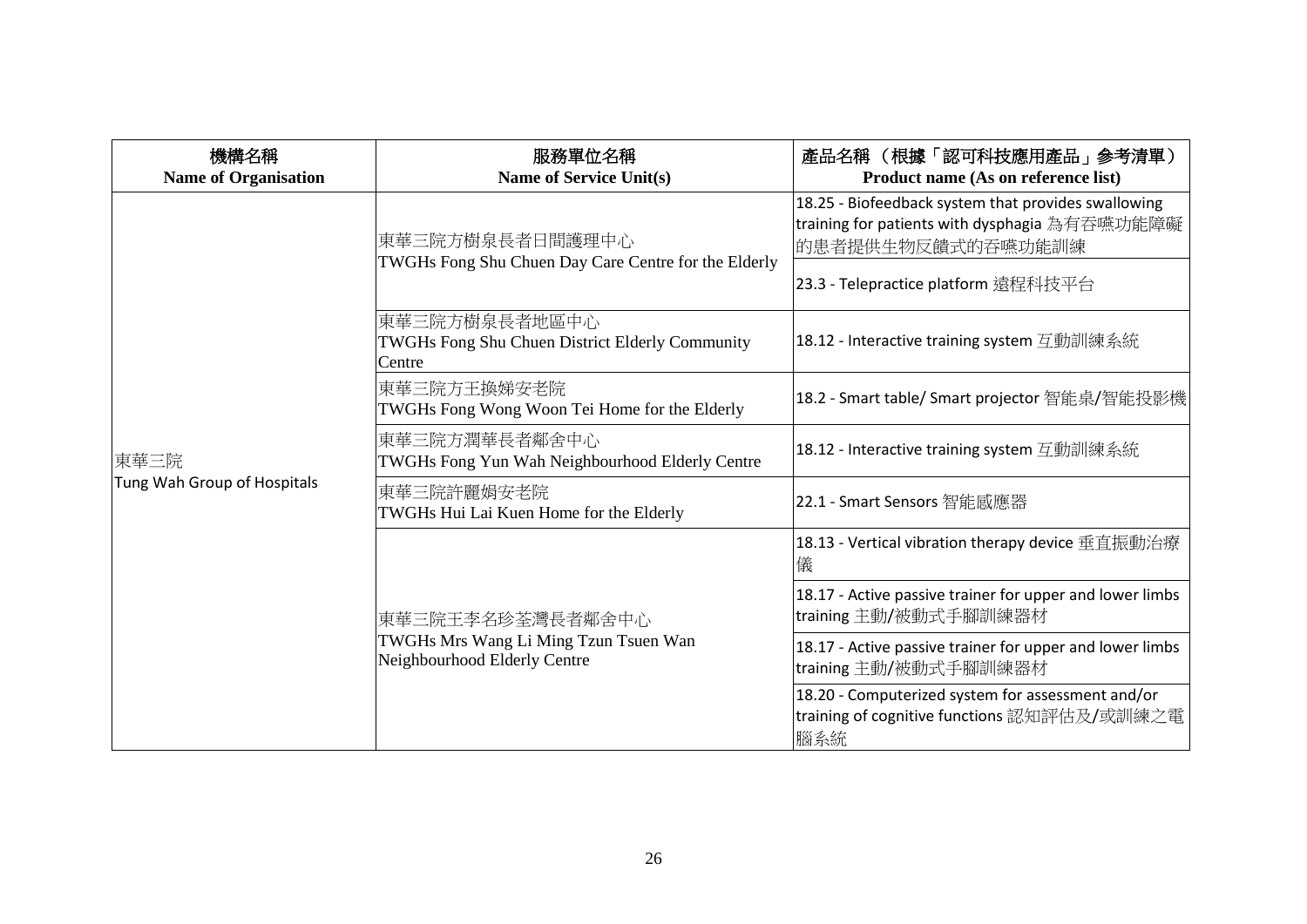| 機構名稱<br><b>Name of Organisation</b> | 服務單位名稱<br><b>Name of Service Unit(s)</b>                                                                             | 產品名稱 (根據「認可科技應用產品」參考清單)<br>Product name (As on reference list)                                          |
|-------------------------------------|----------------------------------------------------------------------------------------------------------------------|---------------------------------------------------------------------------------------------------------|
|                                     | 東華三院包兆龍護理安老院<br>TWGHs Pao Siu Loong Care and Attention Home                                                          | 18.19 - Airway clearance vest 智能拍痰背心                                                                    |
|                                     |                                                                                                                      | 20.4 - Portable ultrasound scanner 手提式超聲波掃瞄<br>儀                                                        |
|                                     | 東華三院龐永紹長者鄰舍中心<br>TWGHs Pong Wing Shiu Neighbourhood Elderly Centre                                                   | 10.1 - Exercise bicycle with physically activated screen<br>互動腳踏單車                                      |
| 東華三院<br>Tung Wah Group of Hospitals | 東華三院泉晴長者社區支援服務天地<br>TWGHs Spring of Life Community Support Unit for the<br>Elderly                                   | 23.3 - Telepractice platform 遠程科技平台                                                                     |
|                                     | 東華三院香港西區婦女福利會護養安老院<br>TWGHs Women's Welfare Club Western District Hong<br>Kong Residential Care Home for the Elderly | 18.20 - Computerized system for assessment and/or<br>training of cognitive functions 認知評估及/或訓練之電<br>腦系統 |
|                                     | 東華三院黃祖棠護理安老院<br>TWGHs Wong Cho Tong Care and Attention Home                                                          | 18.12 - Interactive training system 互動訓練系統                                                              |
|                                     |                                                                                                                      | 20.1 - Body composition analyser 身體成分分析儀                                                                |
|                                     | 東華三院黃祖棠長者日間護理中心<br>TWGHs Wong Cho Tong Day Care Centre for the Elderly                                               | 18.12 - Interactive training system 互動訓練系統                                                              |
|                                     | 東華三院黃祖棠綜合家居照顧服務中心<br>TWGHs Wong Cho Tong District Elderly Community<br>Centre - Integrated Home Care Services Team   | 18.7 - Interactive therapy surface for motor training $\overline{\mathcal{I}}$<br>動肌能訓練平台               |
|                                     | 東華三院伍蔣惠芳護理安老院<br>TWGHs Wu Chiang Wai Fong Care and Attention Home                                                    | 18.17 - Active passive trainer for upper and lower limbs<br>training 主動/被動式手腳訓練器材                       |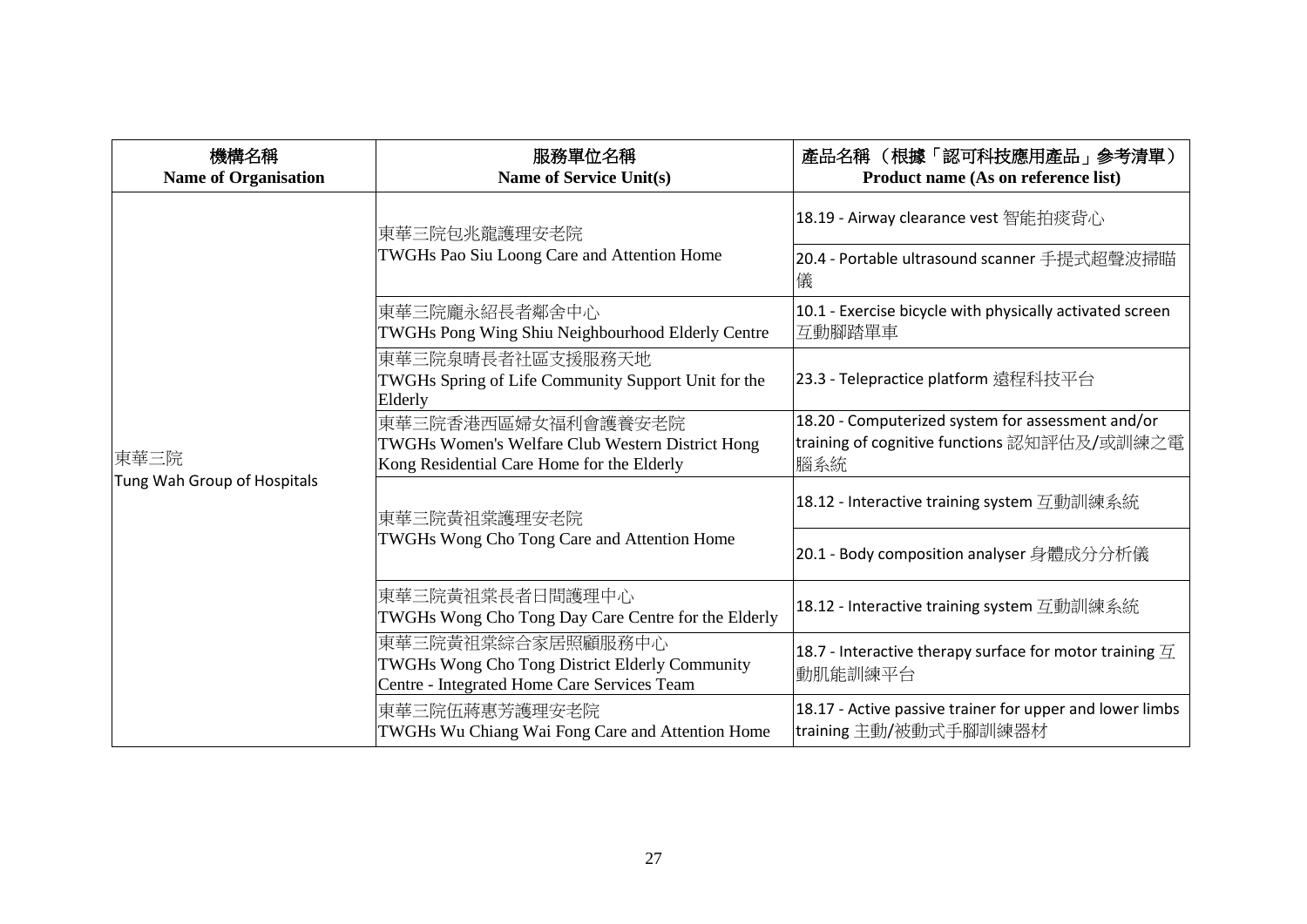| 機構名稱<br><b>Name of Organisation</b>            | 服務單位名稱<br>Name of Service Unit(s)                                                      | 產品名稱 (根據「認可科技應用產品」參考清單)<br>Product name (As on reference list)                                             |
|------------------------------------------------|----------------------------------------------------------------------------------------|------------------------------------------------------------------------------------------------------------|
| 東華三院                                           | 東華三院伍蔣惠芳護理安老院<br>TWGHs Wu Chiang Wai Fong Care and Attention Home                      | 19.4 - Smart interactive device for sensory stimulation<br>and psychosocial support 智能互動感官刺激及社會心<br> 理支援器材 |
| Tung Wah Group of Hospitals                    | 東華三院梁昌紀念安老院<br>TWGHs Y C Liang Memorial Home for the Elderly                           | 12.4 - Electric mobile hoist 電動移位機                                                                         |
|                                                | 華富護老中心<br>Wah Fu Elderly Centre                                                        | 12.3 - Electric raiser 電動站立機                                                                               |
| 華富護老中心有限公司 <br>Wah Fu Elderly Centre Limited   |                                                                                        | 18.12 - Interactive training system 互動訓練系統                                                                 |
|                                                |                                                                                        | 18.23 - Virtual reality- based rehabilitation system 虛擬<br>實境康復訓練系統                                        |
|                                                |                                                                                        | 19.3 - Companion robot 陪伴機械人                                                                               |
| 華豐護老中心有限公司 <br>Wah Fung Nursing Centre Limited | 華豐護老中心有限公司 <br>Wah Fung Nursing Centre Limited                                         | 18.13 - Vertical vibration therapy device 垂直振動治療<br>儀                                                      |
| 樂頤匯聚<br><b>Walking Easy</b>                    | 樂頤匯聚長者綜合復康及護理中心<br>Walking Easy Integrated Rehabilitation & Care Centre for<br>Elderly | 12.2 - Electric stair climber 樓梯機                                                                          |
|                                                |                                                                                        | 18.13 - Vertical vibration therapy device 垂直振動治療<br>儀                                                      |
|                                                |                                                                                        | 19.2 - Mobile interactive floor/ wall projector for mult-<br>sensory therapy 用作多感官治療的移動互動地面 / 牆<br>壁投影機    |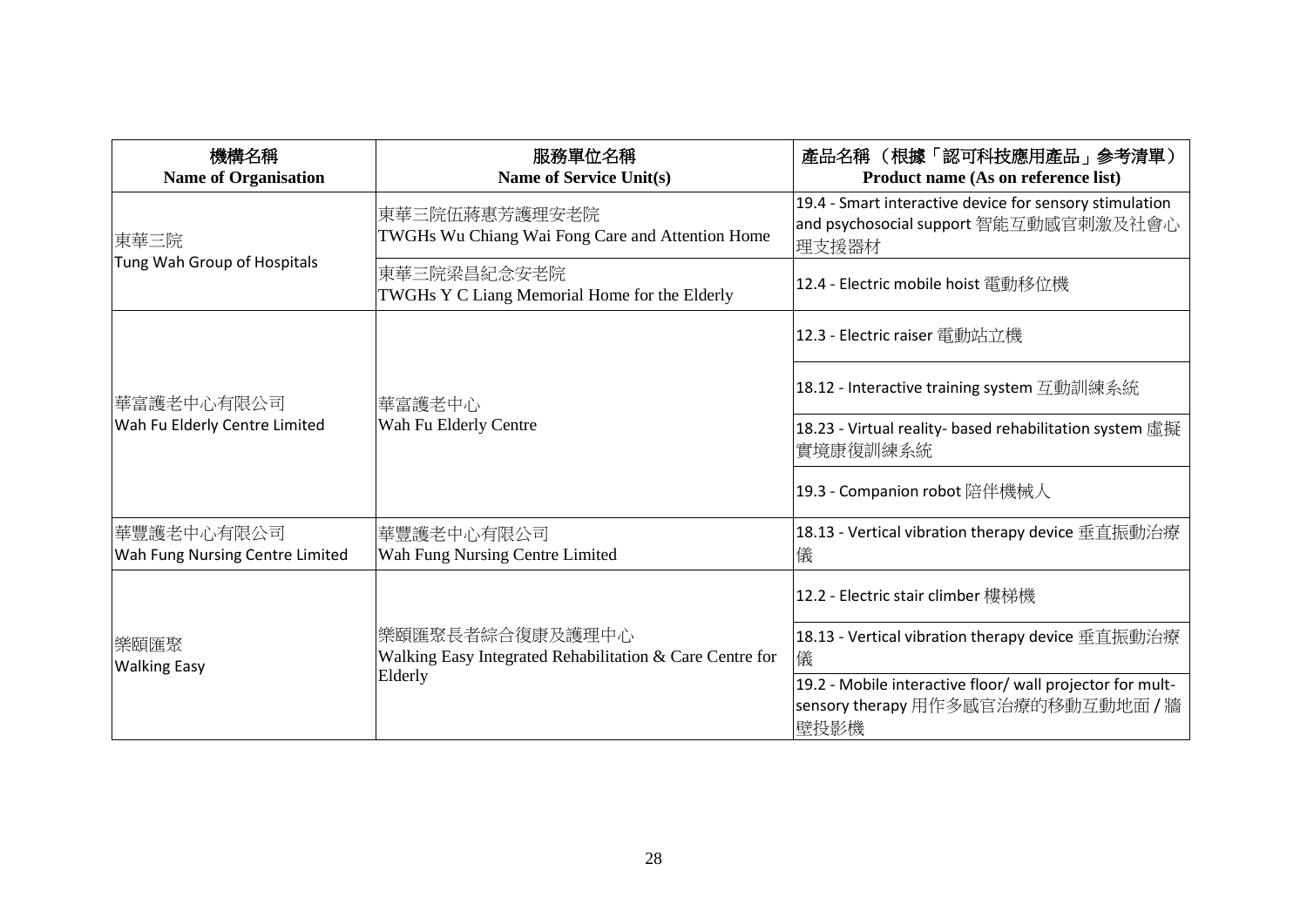| 機構名稱<br><b>Name of Organisation</b>                               | 服務單位名稱<br><b>Name of Service Unit(s)</b>                                                                            | 產品名稱 (根據「認可科技應用產品」參考清單)<br>Product name (As on reference list)                                                            |
|-------------------------------------------------------------------|---------------------------------------------------------------------------------------------------------------------|---------------------------------------------------------------------------------------------------------------------------|
| 香港東區婦女福利會<br>Women's Welfare Club (Eastern<br>District) Hong Kong | 香港東區婦女福利會伍少梅悠樂園<br>The Women's Welfare Club (Eastern District) Hong Kong<br>Ng Siu Mui Home Joyful Garden           | 18.17 - Active passive trainer for upper and lower limbs<br>training 主動/被動式手腳訓練器材                                         |
|                                                                   |                                                                                                                     | 18.25 - Biofeedback system that provides swallowing<br>training for patients with dysphagia 為有吞嚥功能障礙<br>的患者提供生物反饋式的吞嚥功能訓練 |
|                                                                   | 香港東區婦女福利會黃鳳亭頤安苑<br>Women's Welfare Club (Eastern District) Hong Kong<br>Wong Fung Ting Hostel for the Elderly (The) | 18.13 - Vertical vibration therapy device 垂直振動治療<br>儀                                                                     |
|                                                                   | 楊樹章長者鄰舍中心<br>Young Shu Cheung Neighbourhood Elderly Centre                                                          | 18.12 - Interactive training system 互動訓練系統                                                                                |
| 仁濟醫院社會服務部<br>Yan Chai Hospital Social Services<br>Department      | 仁濟醫院郭玉章夫人護理安老院(CCSV)<br>Yan Chai Hospital Mrs Kwok Yuk Cheung Care and<br>Attention Home (CCSV)                     | 4.2 - Cutter/Mixer for Soft Diet 軟餐攪拌機                                                                                    |
| 仁愛堂有限公司<br>Yan Oi Tong Limited                                    | 仁愛堂胡忠長者地區中心<br>Woo Chung District Elderly Community Centre                                                          | 18.12 - Interactive training system 互動訓練系統                                                                                |
|                                                                   |                                                                                                                     | 18.13 - Vertical vibration therapy device 垂直振動治療<br>儀                                                                     |
|                                                                   | 仁愛堂元朗改善家居及社區照顧服務<br>Yuen Long Enhanced Home and Community Care Services                                             | 18.25 - Biofeedback system that provides swallowing<br>training for patients with dysphagia 為有吞嚥功能障礙<br>的患者提供生物反饋式的吞嚥功能訓練 |
| 循道衛理楊震社會服務處<br>Yang Memorial Methodist Social<br>Service          | 彩虹長者綜合服務中心<br>Choi Hung Community Centre for Senior Citizens (District<br><b>Elderly Community Centre)</b>          | 20.1 - Body composition analyser 身體成分分析儀                                                                                  |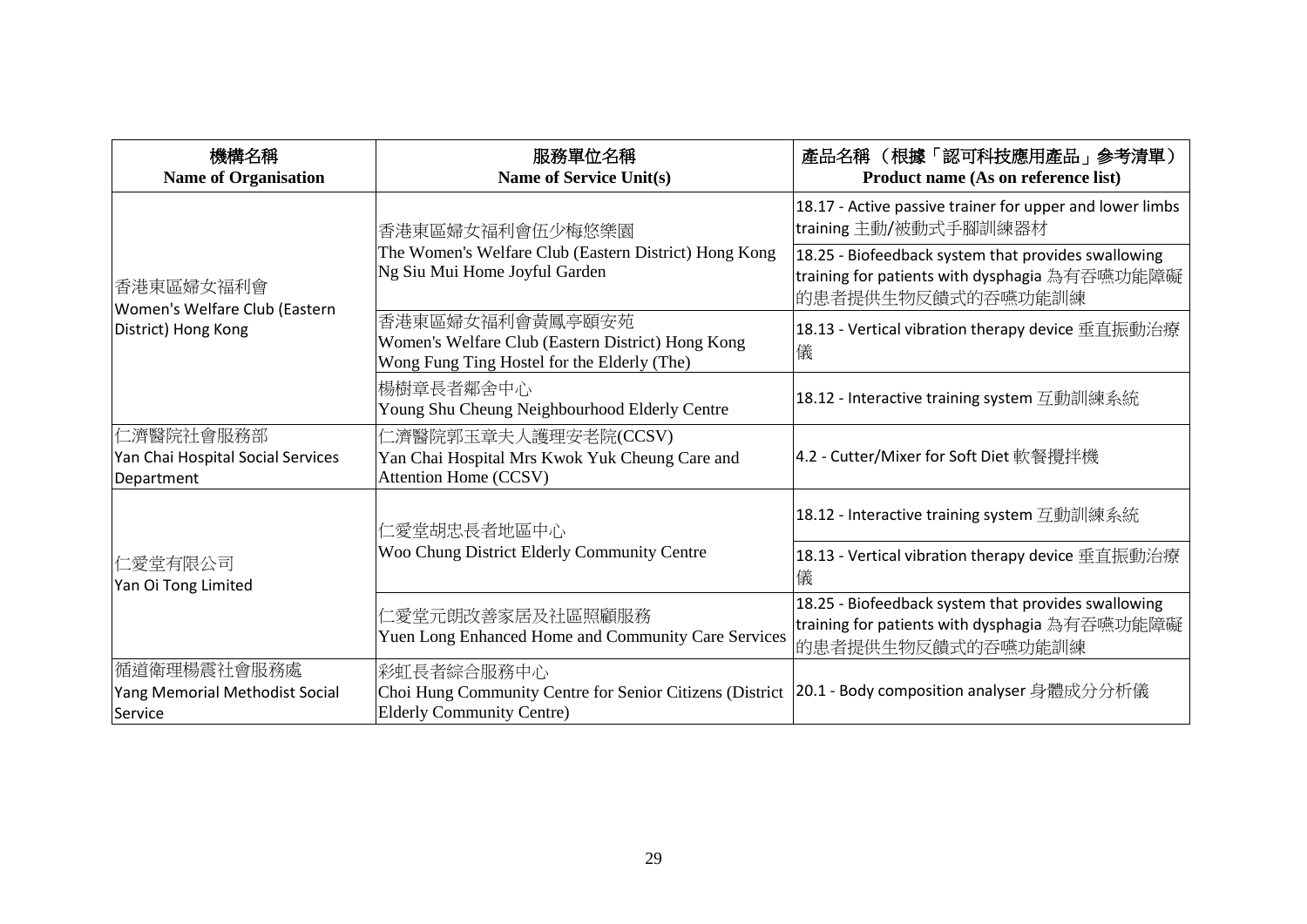| 機構名稱<br><b>Name of Organisation</b>                         | 服務單位名稱<br>Name of Service Unit(s)                                                                          | 產品名稱 (根據「認可科技應用產品」參考清單)<br>Product name (As on reference list) |
|-------------------------------------------------------------|------------------------------------------------------------------------------------------------------------|----------------------------------------------------------------|
|                                                             | 彩虹長者綜合服務中心<br>Choi Hung Community Centre for Senior Citizens (District<br><b>Elderly Community Centre)</b> | 20.1 - Body composition analyser 身體成分分析儀                       |
| 循道衛理楊震社會服務處                                                 | 彩雲長者社區照顧服務<br>Choi Wan Community Care Service                                                              | 18.2 - Smart table/ Smart projector 智能桌/智能投影機                  |
| Yang Memorial Methodist Social<br>Service                   | 油旺綜合家居照顧服務<br>Yau Mong Integrated Home Care Services                                                       | 20.1 - Body composition analyser 身體成分分析儀                       |
|                                                             |                                                                                                            | 23.3 - Telepractice platform 遠程科技平台                            |
|                                                             |                                                                                                            | 4.2 - Cutter/Mixer for Soft Diet 軟餐攪拌機                         |
| 頤和園護老中心有限公司<br>Yi Wo Yuen Aged Sanatorium Centre<br>Limited | 頤和園護老中心有限公司<br>Yi Wo Yuen Aged Sanatorium Centre Limited                                                   | 1.2 - Smart hospital bed with extra low position 醫療護<br> 理超低床  |
| 聖隆國際集團有限公司                                                  | 東江(上水)安老院<br>Zenith International Holdings Limited Tung Kong (Sheung Shui) Sanatorium                      | 1.2 - Smart hospital bed with extra low position 醫療護<br>理超低床   |

*Note: Applicant organisations will be informed of the result of their applications in writing.*

註*:* 社會福利署會以書面通知申請機構審批結果。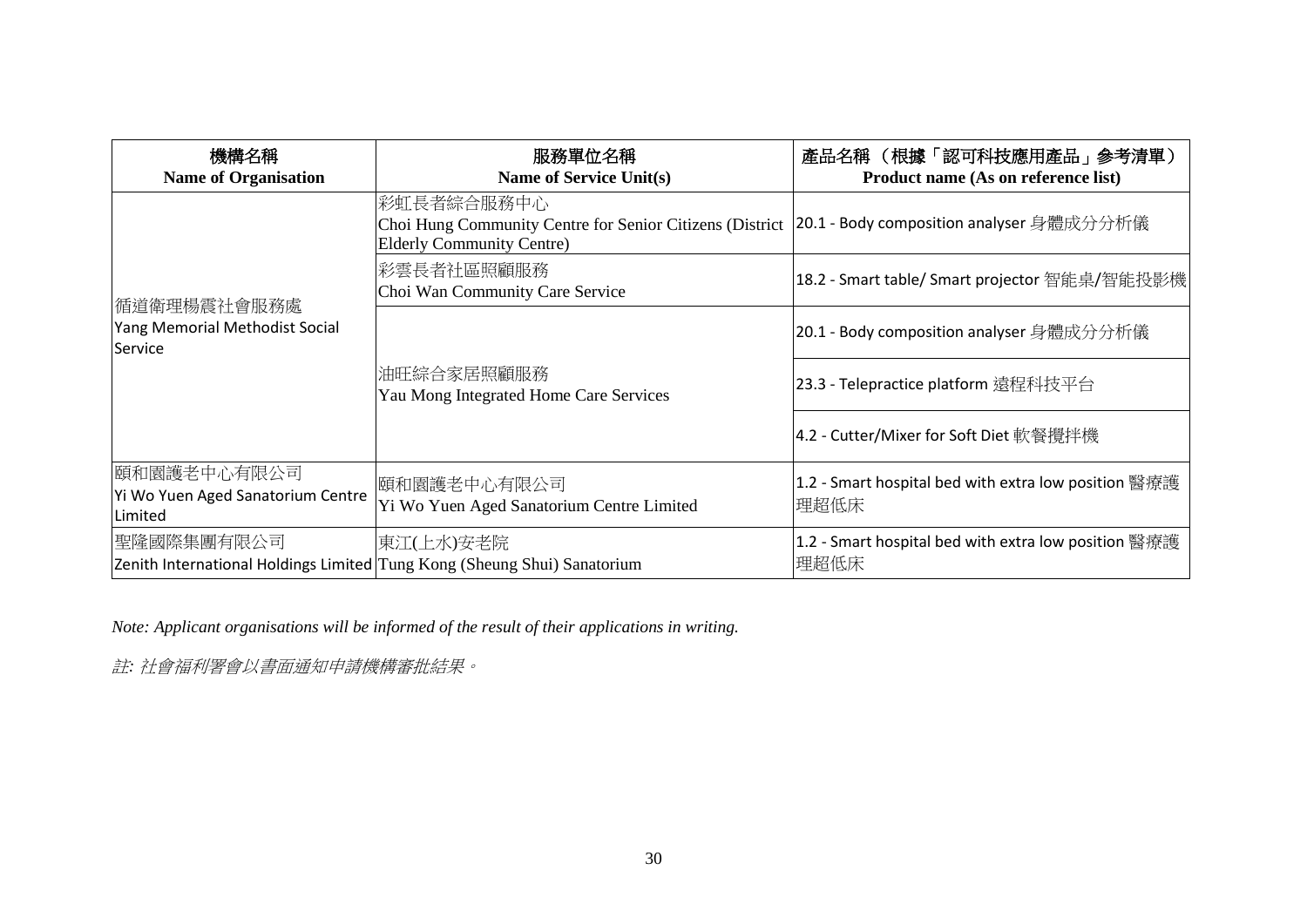## 康復服務 **Rehabilitation Services**

| 機構名稱<br><b>Name of Organisation</b>                                        | 服務單位名稱<br>Name of Service Unit(s)                                    | 產品名稱 (根據「認可科技應用產品」參考清單)<br>Product name (As on reference list)                                                            |
|----------------------------------------------------------------------------|----------------------------------------------------------------------|---------------------------------------------------------------------------------------------------------------------------|
| 浸信會愛羣社會服務處<br>Baptist Oi Kwan Social Service                               | 欣羣樓宿舍<br>Yan Kwan Halfway House                                      | 18.11 - Virtual reality device 虛擬現實復康設備                                                                                   |
|                                                                            | 旭羣樓宿舍<br>Yuk Kwan Halfway House                                      | 18.11 - Virtual reality device 虛擬現實復康設備                                                                                   |
| 香港明愛<br>Caritas - Hong Kong                                                | 明愛樂欣軒 (嚴重弱智人士宿舍)<br>Caritas Cheer Home (HSMH)                        | 14.1 - Bedside sensor alarm system 床邊感測監察系<br>統                                                                           |
|                                                                            | 明愛樂頌宿舍<br>Caritas Lok Chung Hostel                                   | 14.1 - Bedside sensor alarm system 床邊感測監察系<br>統                                                                           |
| 香港中華基督教青年會<br>Chinese YMCA of Hong Kong                                    | 華愛之家宿舍<br>Home of Love - Wah Fu Hostel                               | 20.1 - Body composition analyser 身體成分分析儀                                                                                  |
| 基督教香港信義會社會服務部<br>Evangelical Lutheran Church Social<br>Service - Hong Kong | 基督教香港信義會葵涌地區支援中心<br><b>ELCHK, Kwai Chung District Support Centre</b> | 18.13 - Vertical vibration therapy device 垂直振動治<br>療儀                                                                     |
|                                                                            |                                                                      | 18.25 - Biofeedback system that provides swallowing<br>training for patients with dysphagia 為有吞嚥功能障<br>礙的患者提供生物反饋式的吞嚥功能訓練 |
| 扶康會<br>Fu Hong Society                                                     | 澤安成人訓練中心<br>Chak On Adult Training Centre                            | 2.2 - Multi- function electric chair 多功能電動躺坐椅                                                                             |
|                                                                            |                                                                      | 4.2 - Cutter/Mixer for Soft Diet 軟餐攪拌機                                                                                    |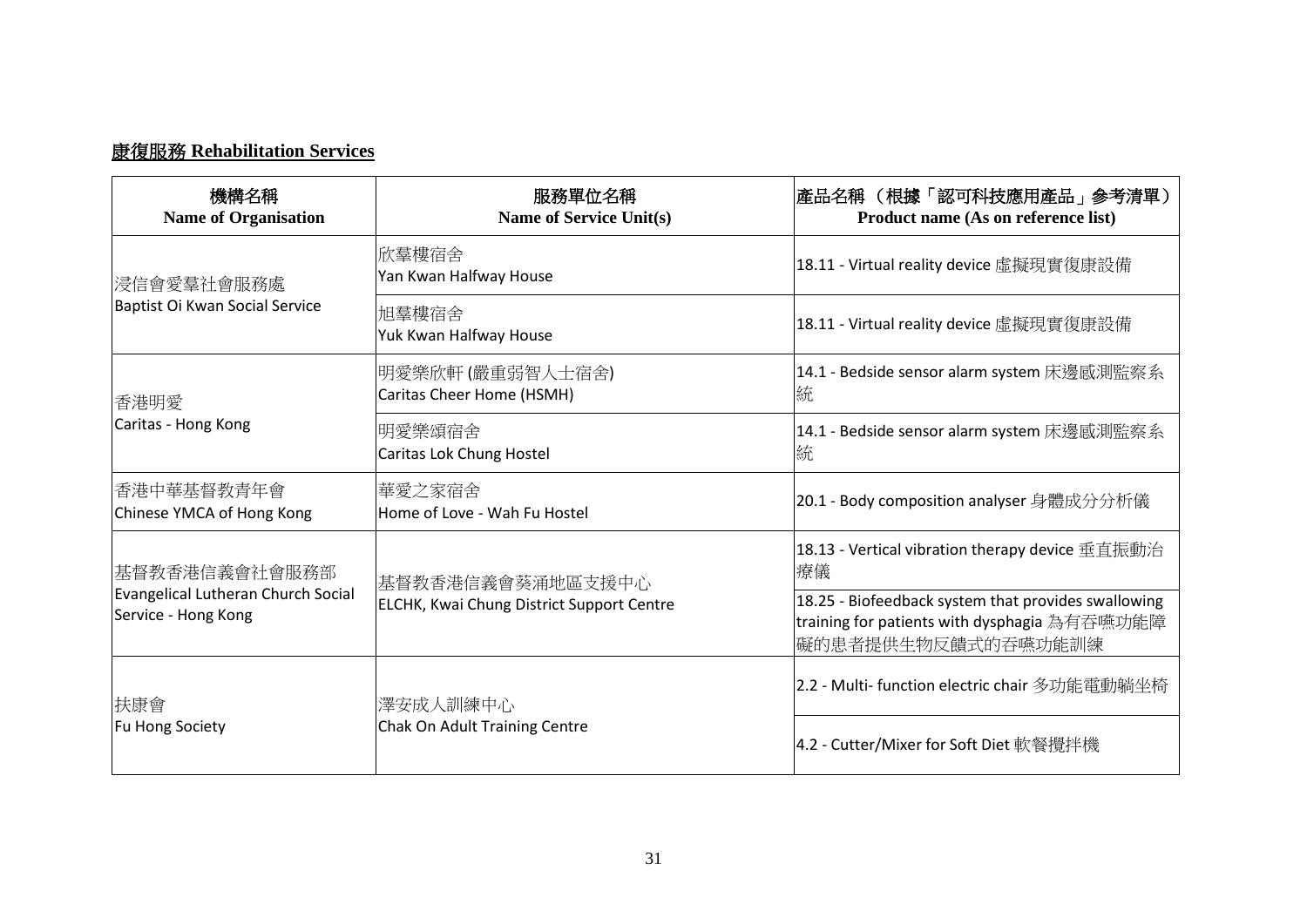| 機構名稱<br><b>Name of Organisation</b> | 服務單位名稱<br><b>Name of Service Unit(s)</b>         | 產品名稱 (根據「認可科技應用產品」參考清單)<br>Product name (As on reference list)                                         |
|-------------------------------------|--------------------------------------------------|--------------------------------------------------------------------------------------------------------|
| 扶康會<br>Fu Hong Society              | 秦石成人訓練中心<br>Chun Shek Adult Training Centre      | 18.12 - Interactive training system 互動訓練系統                                                             |
|                                     |                                                  | 19.2 - Mobile interactive floor/ wall projector for mult-<br>sensory therapy 用作多感官治療的移動互動地面 /<br>牆壁投影機 |
|                                     | 友愛之家<br><b>Father Tapella Home</b>               | 1.2 - Smart hospital bed with extra low position 醫療<br> 護理超低床                                          |
|                                     |                                                  | 12.3 - Electric raiser 電動站立機                                                                           |
|                                     |                                                  | 4.2 - Cutter/Mixer for Soft Diet 軟餐攪拌機                                                                 |
|                                     | 啟悅成人訓練中心<br>Kai Yuet Adult Training Centre (DAC) | 10.1 - Exercise bicycle with physically activated screen<br>互動腳踏單車                                     |
|                                     | 良景成人訓練中心<br>Leung King Adult Training Centre     | 18.28 - Computerized evaluation and exercise system<br>for limbs 電腦化手腳評估及訓練系統                          |
|                                     |                                                  | 20.4 - Portable ultrasound scanner 手提式超聲波掃瞄<br>儀                                                       |
|                                     | 賽馬會石圍角工場<br>Shek Wai Kok Workshop                | 4.2 - Cutter/Mixer for Soft Diet 軟餐攪拌機                                                                 |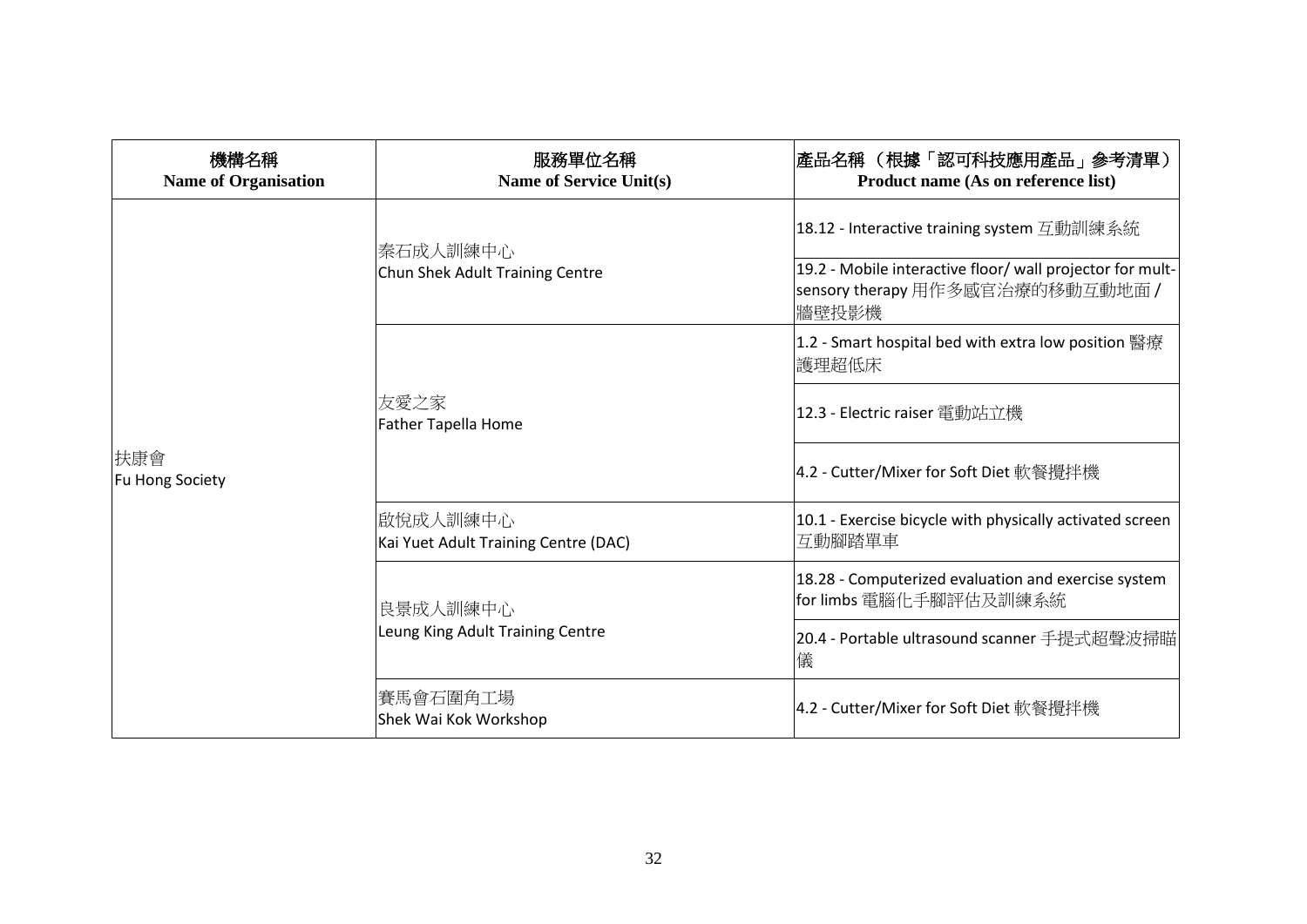| 機構名稱<br><b>Name of Organisation</b>        | 服務單位名稱<br><b>Name of Service Unit(s)</b>                                              | 產品名稱 (根據「認可科技應用產品」參考清單)<br>Product name (As on reference list)                                         |
|--------------------------------------------|---------------------------------------------------------------------------------------|--------------------------------------------------------------------------------------------------------|
|                                            | 順利成人訓練中心<br>Shun Lee Adult Training Centre                                            | 19.2 - Mobile interactive floor/ wall projector for mult-<br>sensory therapy 用作多感官治療的移動互動地面 /<br>牆壁投影機 |
|                                            |                                                                                       | 10.1 - Exercise bicycle with physically activated screen<br>互動腳踏單車                                     |
| 扶康會<br>Fu Hong Society                     | 天水圍地區支援中心<br>Tin Shui Wai District Support Centre                                     | 18.13 - Vertical vibration therapy device 垂直振動治<br>療儀                                                  |
|                                            | 禾輋成人訓練中心<br>Wo Che Adult Training Centre                                              | 19.2 - Mobile interactive floor/ wall projector for mult-<br>sensory therapy 用作多感官治療的移動互動地面 /<br>牆壁投影機 |
|                                            | 怡諾成人訓練中心<br>Yi Lok Adult Training Centre                                              | 19.2 - Mobile interactive floor/ wall projector for mult-<br>sensory therapy 用作多感官治療的移動互動地面 /<br>牆壁投影機 |
| 基督教靈實協會<br>Haven of Hope Christian Service | 靈實日間社區康復中心<br>Haven of Hope Community Rehabilitation Day Centre                       | 18.23 - Virtual Reality-based Rehabilitation System 虚<br>擬實境康復訓練系統                                     |
|                                            | 靈實明德日間活動中心暨宿舍<br>Haven of Hope Ming Tak Day Activity Centre and Hostel                | 18.15 - Gait and walking trainer 步態和步行訓練儀                                                              |
| 協康會<br><b>Heep Hong Society</b>            | 協康會東涌中心<br>Heep Hong Society Tung Chung Centre (Special Child Care<br>Centre)         | 18.29 - Functional electrical stimulation device 功能性<br>電剌激儀器                                          |
|                                            | 協康會環翠中心<br>Heep Hong Society Wan Tsui Centre (Early Education and<br>Training Centre) | 18.4 - Multi-function coordination and agility trainer<br>多功能協調和敏捷性培訓儀                                 |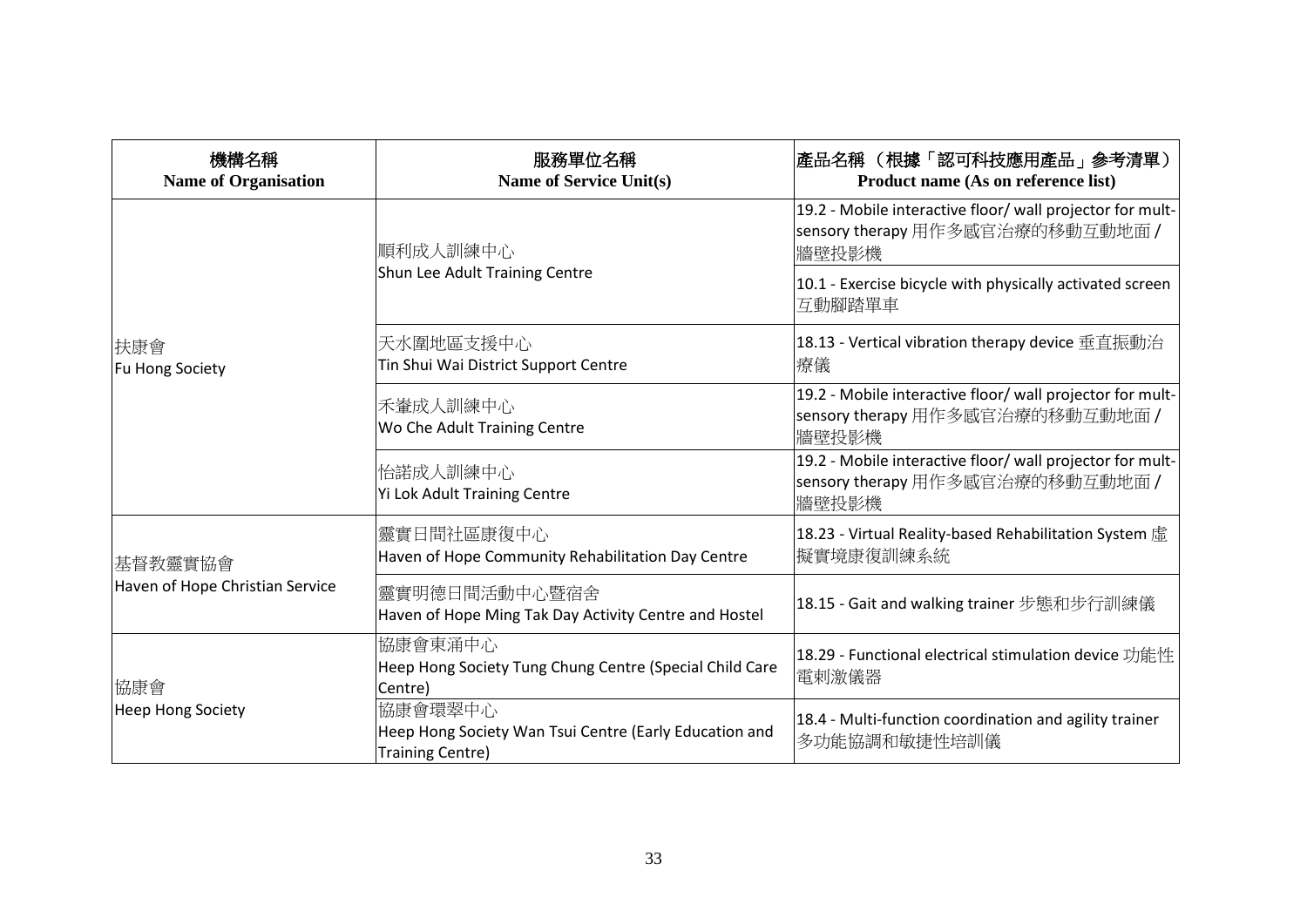| 機構名稱<br><b>Name of Organisation</b> | 服務單位名稱<br><b>Name of Service Unit(s)</b>                                                  | 產品名稱 (根據「認可科技應用產品」參考清單)<br>Product name (As on reference list)                                                            |
|-------------------------------------|-------------------------------------------------------------------------------------------|---------------------------------------------------------------------------------------------------------------------------|
| 協康會<br><b>Heep Hong Society</b>     | 協康會環翠中心<br>Heep Hong Society Wan Tsui Centre (Special Child Care<br>Centre)               | 18.4 - Multi-function coordination and agility trainer<br>多功能協調和敏捷性培訓儀                                                    |
|                                     | 滙豐銀行慈善基金匡智東頭宿舍<br>HKBF Hong Chi Fung Tak Day Activity Centre & Tung Tau<br>Hostel         | 12.3 - Electric raiser 電動站立機                                                                                              |
|                                     | 匡智地區支援中心(觀塘西)<br>Hong Chi District Support Centre (Kwun Tong West)                        | 18.13 - Vertical vibration therapy device 垂直振動治<br>療儀                                                                     |
| 匡智會<br>Hong Chi Association         | 匡智地區支援中心(新界北區)<br>Hong Chi District Support Centre-N.T (North District)                   | 18.25 - Biofeedback system that provides swallowing<br>training for patients with dysphagia 為有吞嚥功能障<br>礙的患者提供生物反饋式的吞嚥功能訓練 |
|                                     | 匡智賽馬會松嶺日間活動及住宿大樓<br>Hong Chi Jockey Club Pinehill Day Activity and Residential<br>Complex | Non-reference list item 非參考清單項目                                                                                           |
|                                     | 匡智梨木樹中心<br>Hong Chi Lei Muk Shue Centre                                                   | 12.3 - Electric raiser 電動站立機                                                                                              |
|                                     |                                                                                           | 13.3 - Electric standing wheelchair 電動站立式輪椅                                                                               |
|                                     | 匡智松嶺綜合職業訓練中心<br>Hong Chi Pinehill Integrated Vocational Training Centre                   | Non-reference list item 非參考清單項目                                                                                           |
|                                     |                                                                                           | 18.12 - Interactive training system 互動訓練系統                                                                                |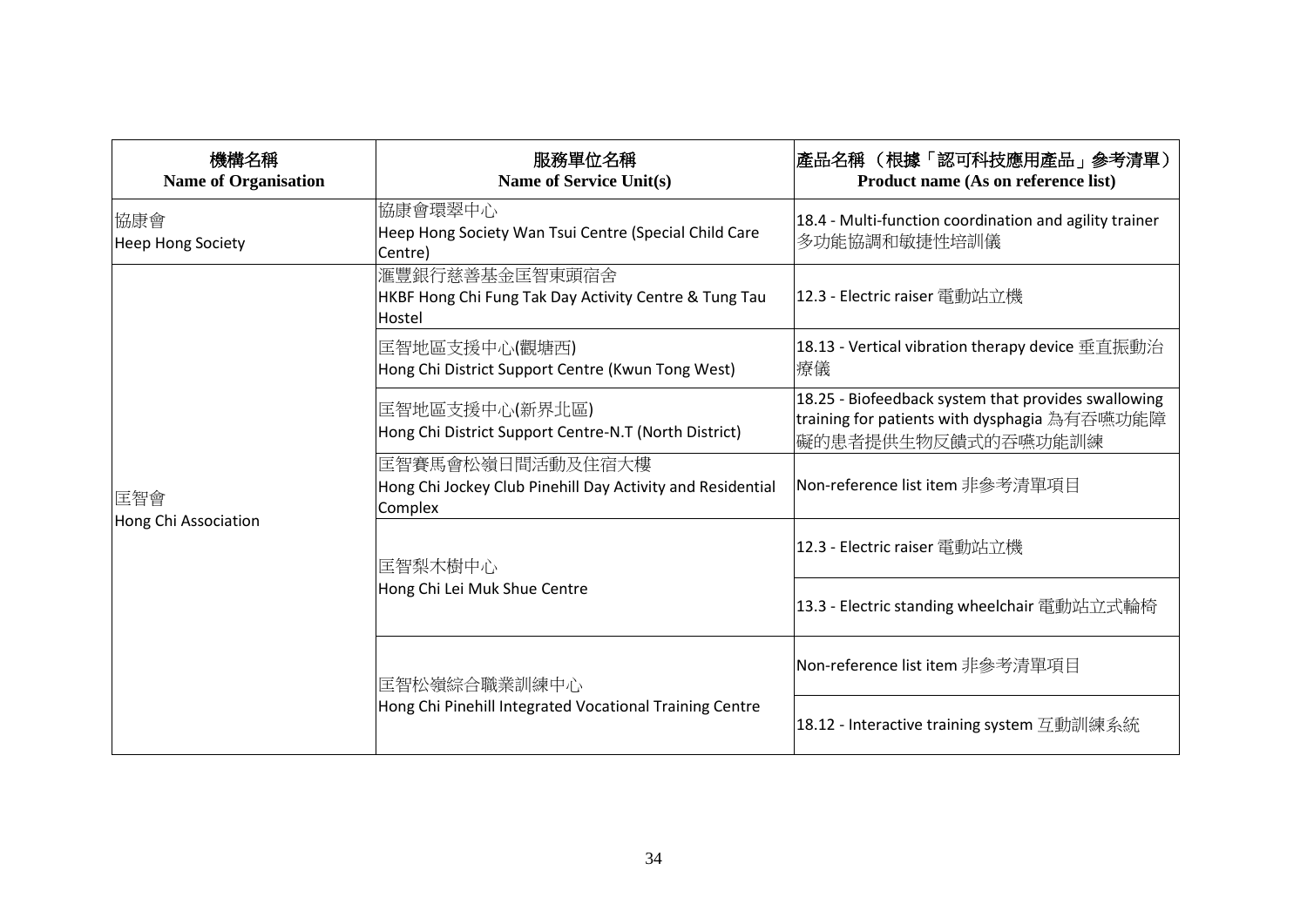| 機構名稱<br><b>Name of Organisation</b> | 服務單位名稱<br><b>Name of Service Unit(s)</b>                                                                         | 產品名稱 (根據「認可科技應用產品」參考清單)<br>Product name (As on reference list)                                         |
|-------------------------------------|------------------------------------------------------------------------------------------------------------------|--------------------------------------------------------------------------------------------------------|
|                                     | 匡智松嶺綜合職業訓練中心<br>Hong Chi Pinehill Integrated Vocational Training Centre                                          | 20.1 - Body composition analyser 身體成分分析儀                                                               |
|                                     |                                                                                                                  | 5.1 - Portable hair washer 便攜式洗頭器                                                                      |
| 匡智會<br>Hong Chi Association         | 匡智松嶺綜合職業訓練中心-廣福宿舍<br>Hong Chi Pinehill Integrated Vocational Training Centre -<br><b>Kwong Fuk Hostel</b>        | 18.2 - Smart table/ Smart projector 智能桌/智能投影<br>機                                                      |
|                                     | 匡智松嶺綜合職業訓練中心-松嶺宿舍(小屋)<br>Hong Chi Pinehill Integrated Vocational Training Centre -<br>Pinehill Hostel (Cottages) | 18.2 - Smart table/ Smart projector 智能桌/智能投影<br>機                                                      |
|                                     | 匡智山景中心<br>Hong Chi Shan King Centre                                                                              | 12.3 - Electric raiser 電動站立機                                                                           |
|                                     |                                                                                                                  | 18.12 - Interactive training system 互動訓練系統                                                             |
|                                     | 匡智之家<br>Hong Chi Children Home                                                                                   | 19.2 - Mobile interactive floor/ wall projector for mult-<br>sensory therapy 用作多感官治療的移動互動地面 /<br>牆壁投影機 |
|                                     |                                                                                                                  | 18.23 - Virtual reality- based rehabilitation system<br>擬實境康復訓練系統                                      |
|                                     | 匡智匡晴計劃<br>Sunshine Project                                                                                       | 18.12 - Interactive training system 互動訓練系統                                                             |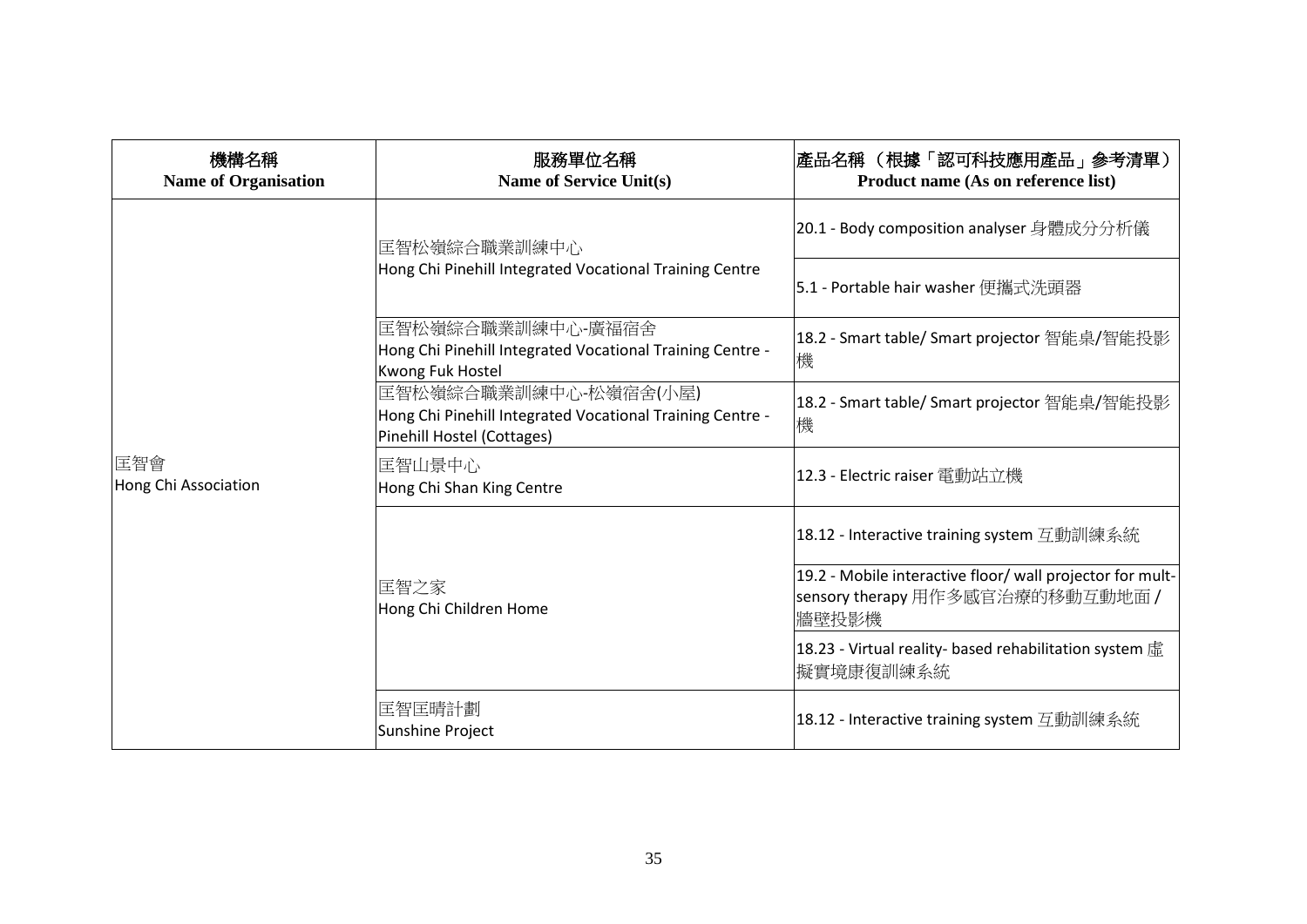| 機構名稱<br><b>Name of Organisation</b>                            | 服務單位名稱<br><b>Name of Service Unit(s)</b>                                                           | 產品名稱 (根據「認可科技應用產品」參考清單)<br>Product name (As on reference list)                    |
|----------------------------------------------------------------|----------------------------------------------------------------------------------------------------|-----------------------------------------------------------------------------------|
| 匡智會<br>Hong Chi Association                                    | 匡智匡晴計劃<br><b>Sunshine Project</b>                                                                  | 18.16 - Balance training system 平衡訓練系統                                            |
| 香港基督教服務處摩理臣山兒童發<br>展中心<br>Hong Kong Christian Service          | 香港基督教服務處摩理臣山兒童發展中心<br>Hong Kong Christian Service Morrison Hill Child<br>Development Centre (SCCC) | 18.12 - Interactive training system 互動訓練系統                                        |
| 香港傷健協會<br>Hong Kong PHAB Association                           | 香港傷健協會 九龍西傷健中心<br>Kowloon West PHAB Centre                                                         | 18.17 - Active passive trainer for upper and lower<br>limbs training 主動/被動式手腳訓練器材 |
| 新生精神康復會 <br>New Life Psychiatric Rehabilitation<br>Association | 竹園綜合培訓中心<br>Chuk Yuen Integrated Work Centre                                                       | 18.12 - Interactive training system 互動訓練系統                                        |
| 保良局<br>Po Leung Kuk                                            | 保良局八二顯徑中心<br>Po Leung Kuk 82 Hin Keng Centre                                                       | 18.12 - Interactive training system 互動訓練系統                                        |
|                                                                | 地區支援中心(沙田)<br>Po Leung Kuk District Support Centre (Shatin)                                        | 18.12 - Interactive training system 互動訓練系統                                        |
|                                                                | 劉陳小寶綜合復康中心<br>Po Leung Kuk Lau Chan Siu Po Integrated Rehabilitation<br>Centre (HMMH)              | 1.2 - Smart hospital bed with extra low position 醫療<br>護理超低床                      |
|                                                                | 保良局安泰復康中心<br>Po Leung Kuk On Tai Rehabilitation Centre                                             | 18.19 - Airway clearance vest 智能拍痰背心                                              |
|                                                                | 保良局深水埗綜合復康中心<br>Po Leung Kuk Sham Shui Po Integrated Rehabilitation<br>Centre (C&A/SD)             | 12.3 - Electric raiser 電動站立機                                                      |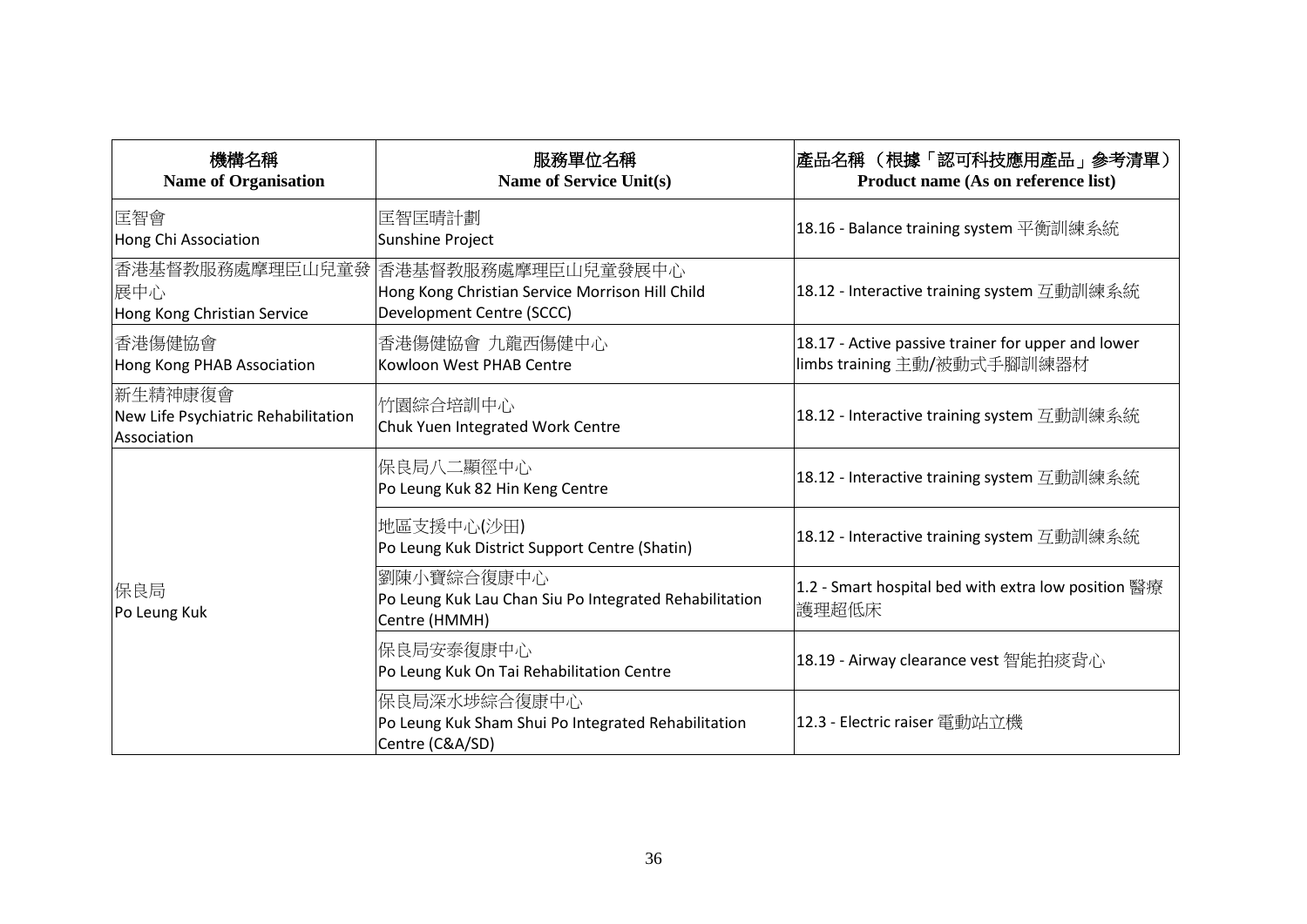| 機構名稱<br><b>Name of Organisation</b> | 服務單位名稱<br><b>Name of Service Unit(s)</b>                                             | 產品名稱 (根據「認可科技應用產品」參考清單)<br>Product name (As on reference list)                                          |
|-------------------------------------|--------------------------------------------------------------------------------------|---------------------------------------------------------------------------------------------------------|
| 保良局<br>Po Leung Kuk                 | 保良局深水埗綜合復康中心<br>Po Leung Kuk Sham Shui Po Integrated Rehabilitation<br>Centre (HMMH) | 1.2 - Smart hospital bed with extra low position 醫療<br>護理超低床                                            |
|                                     | 保良局深水埗綜合復康中心<br>Po Leung Kuk Sham Shui Po Integrated Rehabilitation<br>Centre (HSMH) | 1.2 - Smart hospital bed with extra low position 醫療<br>護理超低床                                            |
|                                     |                                                                                      | 23.2 - Continuous contact-free smart monitoring<br>system 持續非觸式智能監控系統                                   |
|                                     | 保良局天澤職業服務中心<br>Po Leung Kuk Tin Chak Vocational Services Centre                      | 20.3 - Wireless health monitoring equipment 無線生<br>命表徵檢測器                                               |
|                                     | 保良局永隆銀行金禧庇護工場及宿舍                                                                     | 18.4 - Multi-function coordination and agility trainer<br>多功能協調和敏捷性培訓儀                                  |
|                                     | Po Leung Kuk Wing Lung Bank Golden Jubilee Sheltered<br>Workshop                     | 18.20 - Computerized system for assessment and/or<br>training of cognitive functions 認知評估及/或訓練之<br>電腦系統 |
|                                     | 保良局姚連生宿舍<br>Po Leung Kuk Yao Ling Sun Hostel                                         | 18.16 - Balance training system 平衡訓練系統                                                                  |
|                                     | 保良局原馮寶添紀念宿舍<br>Po Leung Kuk Yuen Fung Po Tim Memorial Hostel                         | 10.2 - Stimulated exercise system 模擬運動系統                                                                |
|                                     |                                                                                      | 18.17 - Active passive trainer for upper and lower<br>limbs training 主動/被動式手腳訓練器材                       |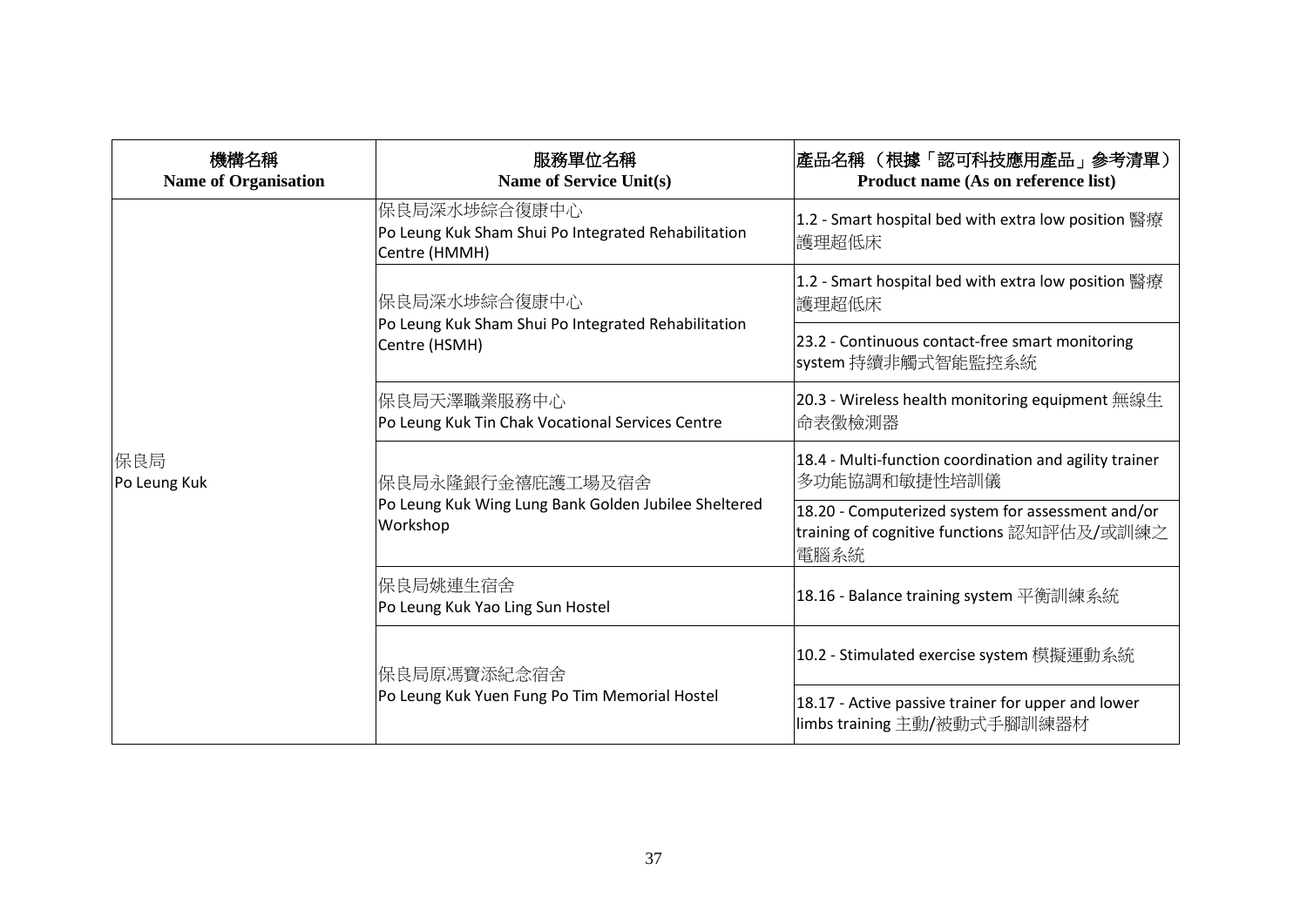| 機構名稱<br><b>Name of Organisation</b> | 服務單位名稱<br><b>Name of Service Unit(s)</b>                     | 產品名稱 (根據「認可科技應用產品」參考清單)<br>Product name (As on reference list)                         |
|-------------------------------------|--------------------------------------------------------------|----------------------------------------------------------------------------------------|
| 保良局<br>Po Leung Kuk                 | 保良局原馮寶添紀念宿舍<br>Po Leung Kuk Yuen Fung Po Tim Memorial Hostel | 18.4 - Multi-function coordination and agility trainer<br>多功能協調和敏捷性培訓儀                 |
|                                     | 友樂坊 (港島東)<br>ALOHA (Eastern)                                 | 23.3 - Telepractice platform 遠程科技平台                                                    |
| 利民會                                 | 利民會友樂坊(黃大仙)<br>ALOHA (Wong Tai Sin)                          | 20.1 - Body composition analyser 身體成分分析儀                                               |
| Richmond Fellowship of Hong Kong    | 新翠實業社<br>NEW JADE MANUFACTURING CENTRE                       | 18.28 - Computerized evaluation and training system<br>for motor function 電腦化肌能評估及訓練系統 |
|                                     | 環翠之家<br>Wan Tsui House                                       | 20.1 - Body composition analyser 身體成分分析儀                                               |
| 香港耀能協會<br><b>SAHK</b>               | 白普理黃大仙宿舍<br>SAHK Bradbury Wong Tai Sin Hostel                | 18.12 - Interactive training system 互動訓練系統                                             |
|                                     |                                                              | 10.2 - Stimulated exercise system 模擬運動系統                                               |
|                                     | 柴灣宿舍<br><b>SAHK Chaiwan Hostel</b>                           | 19.3 - Companion robot 陪伴機械人                                                           |
|                                     |                                                              | 18.2 - Smart table/ Smart projector 智能桌/智能投影<br>機                                      |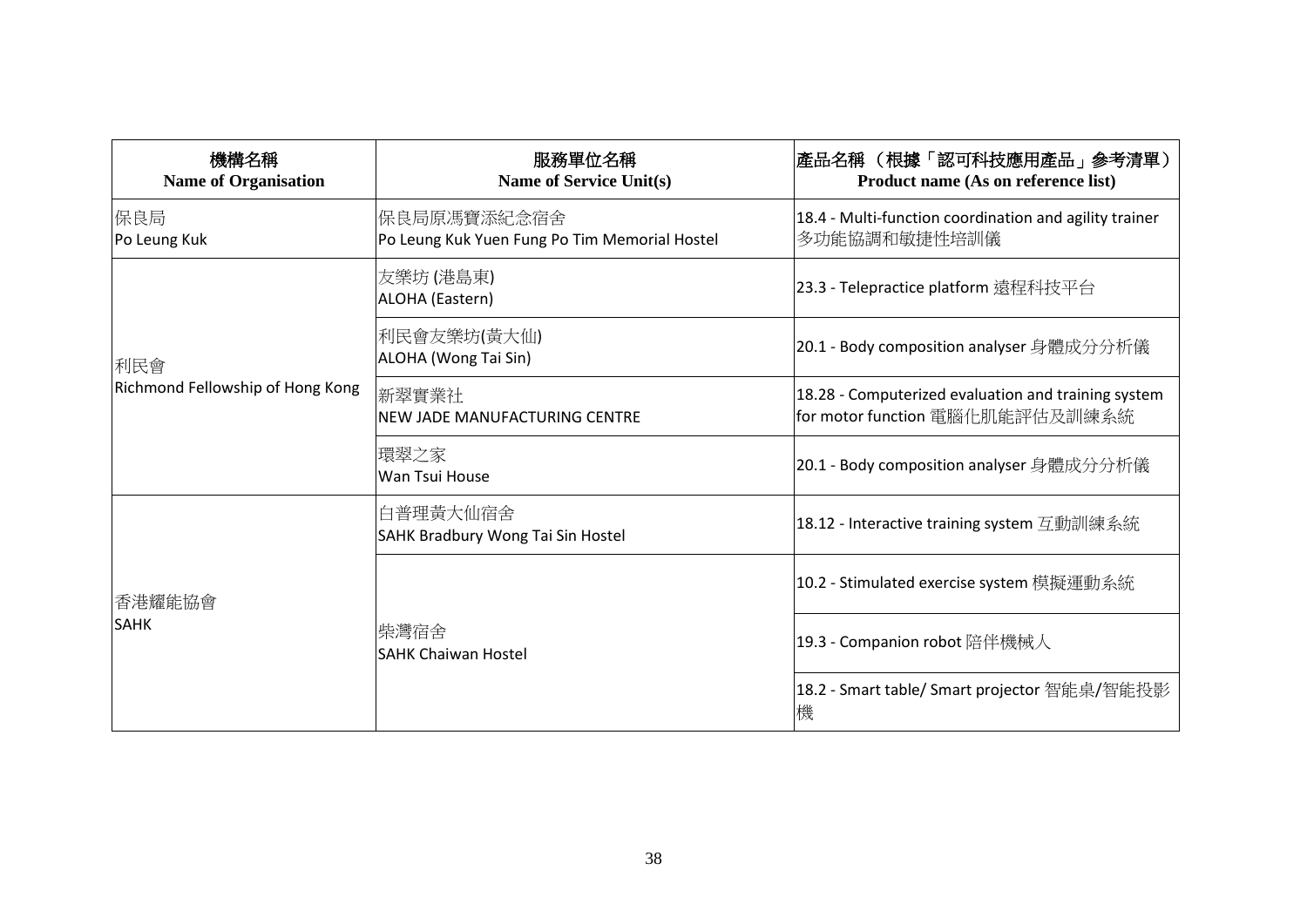| 機構名稱<br><b>Name of Organisation</b> | 服務單位名稱<br><b>Name of Service Unit(s)</b>                             | 產品名稱 (根據「認可科技應用產品」參考清單)<br>Product name (As on reference list)     |
|-------------------------------------|----------------------------------------------------------------------|--------------------------------------------------------------------|
|                                     | 柴灣宿舍<br><b>SAHK Chaiwan Hostel</b>                                   | 10.1 - Exercise bicycle with physically activated screen<br>互動腳踏單車 |
|                                     | 懷熙早期教育及訓練中心<br>SAHK Chan Tseng Hsi Early Education & Training Centre | 18.2 - Smart table/ Smart projector 智能桌/智能投影<br>機                  |
|                                     | 象山幼兒中心<br>SAHK Cheung Shan Pre-school Centre                         | 18.2 - Smart table/ Smart projector 智能桌/智能投影<br>機                  |
| 香港耀能協會<br><b>SAHK</b>               | 愛睿宿舍                                                                 | Non-reference list item 非參考清單項目                                    |
|                                     | <b>SAHK Erik Kvan Hostel</b>                                         | 5.1 - Portable hair washer 便攜式洗頭器                                  |
|                                     | 香港耀能協會富東宿舍<br><b>SAHK Fu Tung Hostel</b>                             | 12.3 - Electric raiser 電動站立機                                       |
|                                     |                                                                      | 10.1 - Exercise bicycle with physically activated screen<br>互動腳踏單車 |
|                                     |                                                                      | <b>5.1 - Portable hair washer</b> 便攜式洗頭器                           |
|                                     | 賽馬會柴灣工場<br>SAHK Jockey Club Chai Wan Workshop                        | 10.2 - Stimulated exercise system 模擬運動系統                           |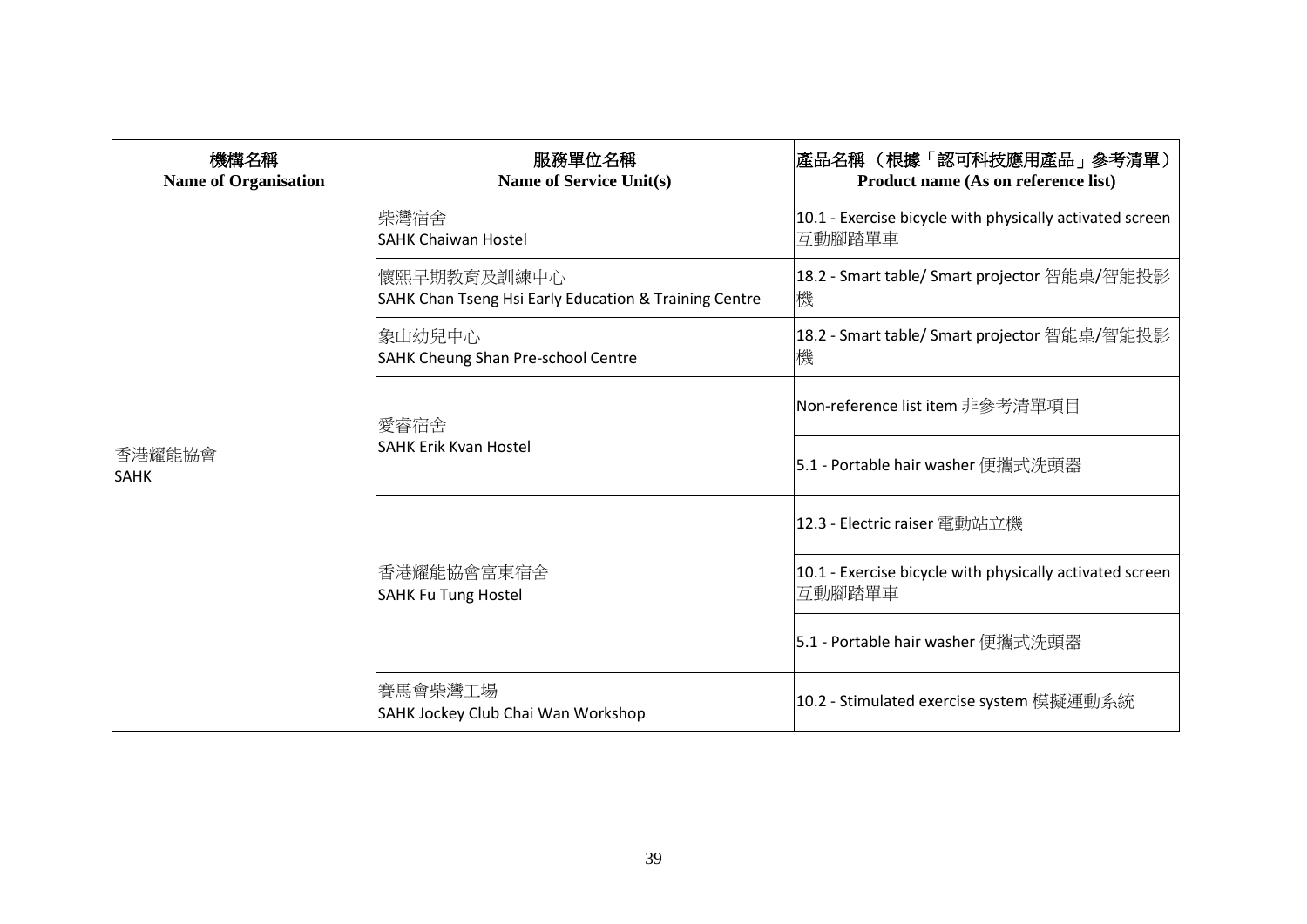| 機構名稱<br><b>Name of Organisation</b> | 服務單位名稱<br><b>Name of Service Unit(s)</b>                                                           | 產品名稱 (根據「認可科技應用產品」參考清單)<br>Product name (As on reference list)                    |
|-------------------------------------|----------------------------------------------------------------------------------------------------|-----------------------------------------------------------------------------------|
| 香港耀能協會<br><b>SAHK</b>               | 賽馬會柴灣工場<br>SAHK Jockey Club Chai Wan Workshop                                                      | 18.17 - Active passive trainer for upper and lower<br>limbs training 主動/被動式手腳訓練器材 |
|                                     | 賽馬會方心淑引導式教育中心<br>SAHK Jockey Club Marion Fang Conductive Learning Centre                           | 18.12 - Interactive training system 互動訓練系統                                        |
|                                     |                                                                                                    | 18.2 - Smart table/ Smart projector 智能桌/智能投影<br>機                                 |
|                                     | 賽馬會方心淑引導式教育中心(幼兒部)<br>SAHK Jockey Club Marion Fang Conductive Learning Centre<br>(Pre-school Unit) | 18.2 - Smart table/ Smart projector 智能桌/智能投影<br>機                                 |
|                                     | 葵盛早期教育及訓練中心<br>SAHK Kwai Shing Early Education & Training Centre                                   | 18.2 - Smart table/ Smart projector 智能桌/智能投影<br>機                                 |
|                                     | 樂華宿舍                                                                                               | 18.2 - Smart table/ Smart projector 智能桌/智能投影<br>機                                 |
|                                     | <b>SAHK Lok Wah Hostel</b>                                                                         | 11.1 - Eye tracking technological communication<br>system 眼動追蹤技術通信系統              |
|                                     | 隆亨幼兒中心<br><b>SAHK Lung Hang Pre-School Centre</b>                                                  | 18.12 - Interactive training system 互動訓練系統                                        |
|                                     | 隆亨幼兒中心<br>SAHK Lung Hang Pre-School Centre (EETC)                                                  | 18.16 - Balance training system 平衡訓練系統                                            |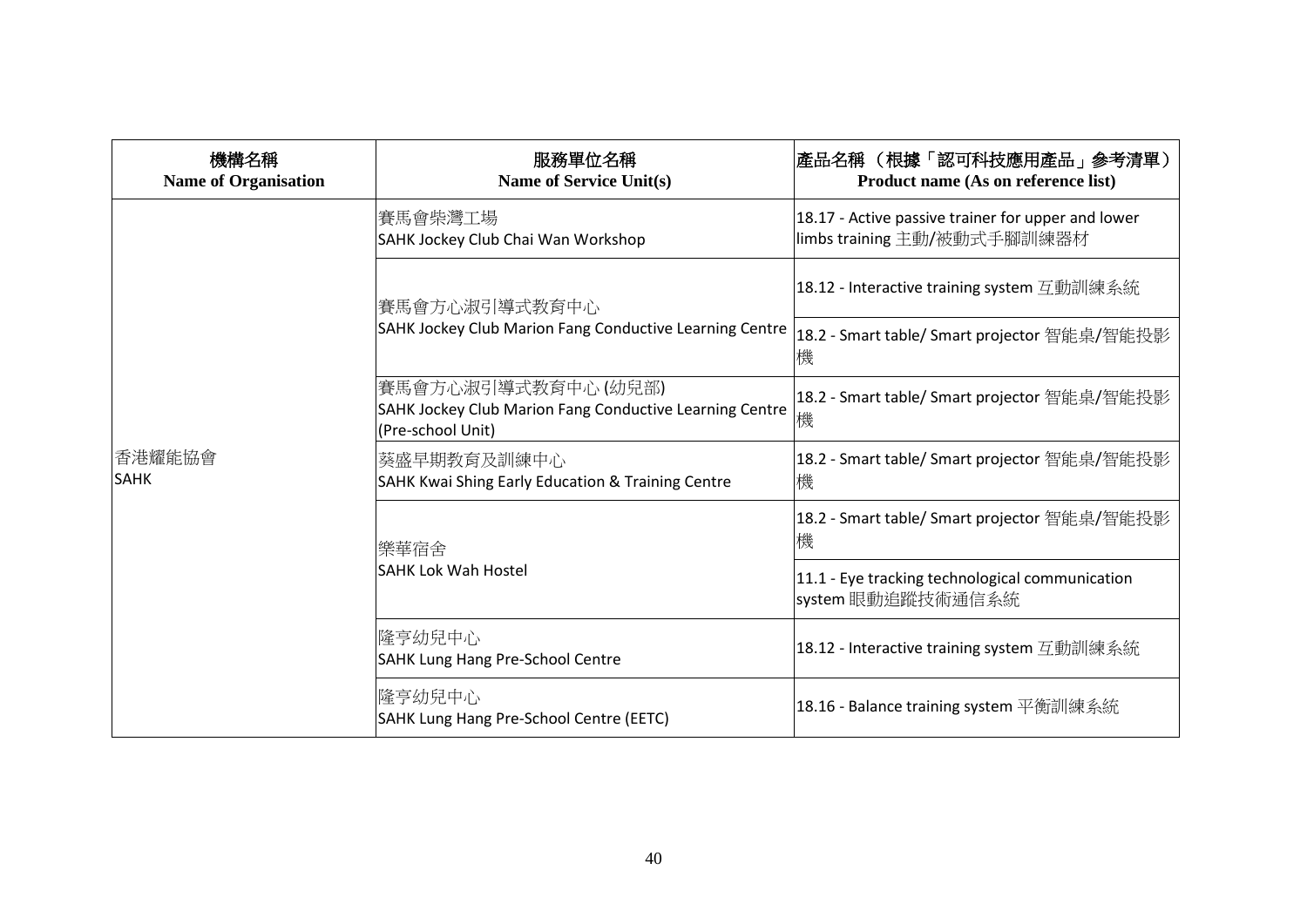| 機構名稱<br><b>Name of Organisation</b> | 服務單位名稱<br><b>Name of Service Unit(s)</b>                           | 產品名稱 (根據「認可科技應用產品」參考清單)<br>Product name (As on reference list)                                                            |
|-------------------------------------|--------------------------------------------------------------------|---------------------------------------------------------------------------------------------------------------------------|
| 香港耀能協會<br><b>SAHK</b>               | 新界東日間社區康復中心<br><b>SAHK NTE Community Rehabilitation Day Centre</b> | 12.3 - Electric raiser 電動站立機                                                                                              |
|                                     |                                                                    | 18.21 - Real-time biofeedback device training for<br>cognitive or motor function 實時生物反饋認知或肌<br>能訓練器材                      |
|                                     | 香港耀能協會安泰宿舍<br>SAHK On Tai Hostel and Training Centre               | 18.12 - Interactive training system 互動訓練系統                                                                                |
|                                     |                                                                    | 18.16 - Balance training system 平衡訓練系統                                                                                    |
|                                     |                                                                    | 20.1 - Body composition analyser 身體成分分析儀                                                                                  |
|                                     | 安泰幼兒中心<br>SAHK On Tai Pre-school Centre (SCCC)                     | 18.2 - Smart table/ Smart projector 智能桌/智能投影<br>機                                                                         |
|                                     | 安定宿舍 <br><b>SAHK On Ting Hostel</b>                                | 18.25 - Biofeedback system that provides swallowing<br>training for patients with dysphagia 為有吞嚥功能障<br>礙的患者提供生物反饋式的吞嚥功能訓練 |
|                                     | 石硤尾幼兒中心<br>SAHK Shek Kip Mei Pre-School Centre                     | 18.2 - Smart table/ Smart projector 智能桌/智能投影<br>機                                                                         |
|                                     |                                                                    | 18.4 - Multi-function coordination and agility trainer<br>多功能協調和敏捷性培訓儀                                                    |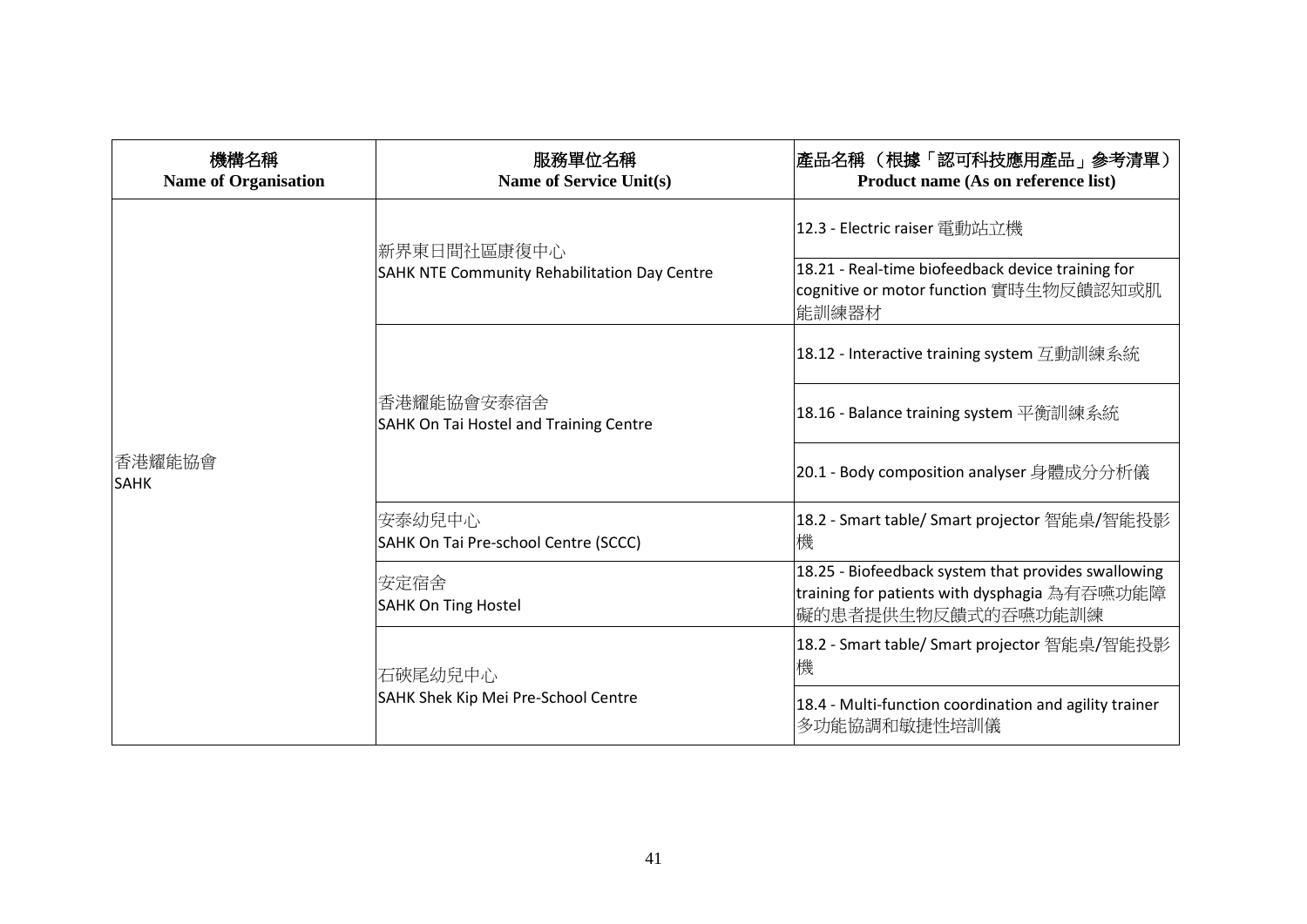| 機構名稱<br><b>Name of Organisation</b>                               | 服務單位名稱<br><b>Name of Service Unit(s)</b>                                                               | 產品名稱 (根據「認可科技應用產品」參考清單)<br>Product name (As on reference list)                                         |
|-------------------------------------------------------------------|--------------------------------------------------------------------------------------------------------|--------------------------------------------------------------------------------------------------------|
|                                                                   | 石圍角幼兒中心<br>SAHK Shek Wai Kok Pre-school Centre                                                         | 18.2 - Smart table/ Smart projector 智能桌/智能投影<br>機                                                      |
| 香港耀能協會                                                            | 德田早期教育及訓練中心<br>SAHK Tak Tin Early Education & Training Centre                                          | 18.2 - Smart table/ Smart projector 智能桌/智能投影<br>機                                                      |
| <b>SAHK</b>                                                       | 天耀宿舍<br><b>SAHK Tin Yiu Hostel</b>                                                                     | 18.11 - Virtual reality device 虛擬現實復康設備                                                                |
|                                                                   | 禾輋宿舍<br><b>SAHK WoChe Hostel</b>                                                                       | 18.13 - Vertical vibration therapy device 垂直振動治<br>療儀                                                  |
| 聖雅各福群會<br>St. James' Settlement                                   | 雅逸居及雅逸綜合服務隊 (日間服務)<br>Parkside Residence and Parkside Integrated Service Team<br>(Day Activity Centre) | 12.3 - Electric raiser 電動站立機                                                                           |
|                                                                   |                                                                                                        | 18.12 - Interactive training system 互動訓練系統                                                             |
| 香港小童群益會<br>The Boys' and Girls' Clubs<br>Association of Hong Kong | 香港小童群益會樂牽到校學前綜合服務(隊一)<br>"Smile" On-site Pre-school Integrated Services (Team 1)                       | 19.2 - Mobile interactive floor/ wall projector for mult-<br>sensory therapy 用作多感官治療的移動互動地面 /<br>牆壁投影機 |
|                                                                   |                                                                                                        | 18.23 - Virtual reality- based rehabilitation system 虚<br>擬實境康復訓練系統                                    |
| 香港盲人輔導會<br>The Hong Kong Society for the Blind                    | 朝陽中心暨宿舍<br>Morning Glory Day Activity Centre & Hostel (Hostel)                                         | 18.7 - Interactive therapy surface for motor training $\overline{\mathcal{I}}$<br>動肌能訓練平台              |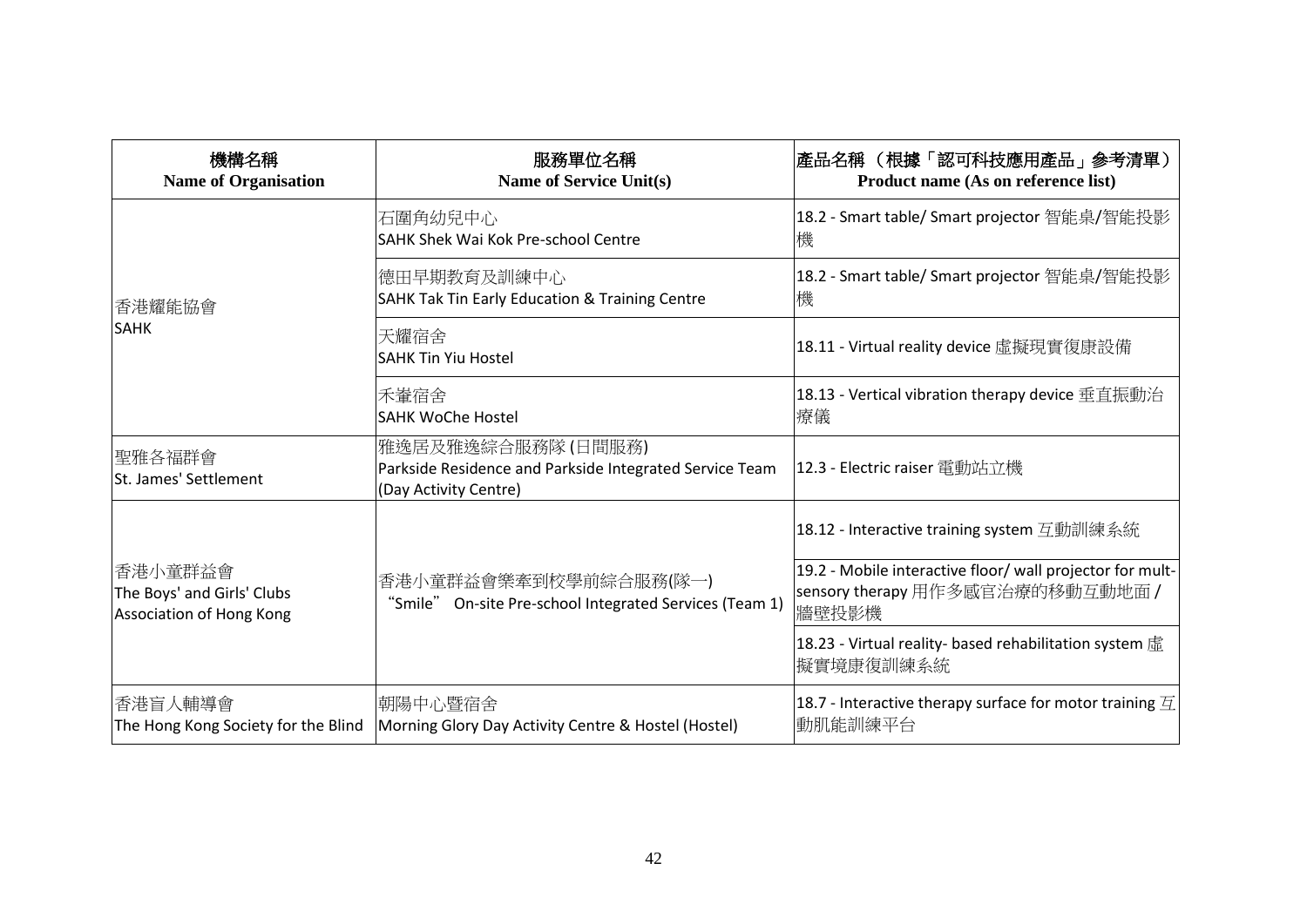| 機構名稱<br><b>Name of Organisation</b>                 | 服務單位名稱<br><b>Name of Service Unit(s)</b>                                                                                                     | 產品名稱 (根據「認可科技應用產品」參考清單)<br>Product name (As on reference list)                                            |
|-----------------------------------------------------|----------------------------------------------------------------------------------------------------------------------------------------------|-----------------------------------------------------------------------------------------------------------|
| 香港盲人輔導會<br>The Hong Kong Society for the Blind      | 盲人工廠<br><b>Factory for the Blind</b>                                                                                                         | 18.13 - Vertical vibration therapy device 垂直振動治<br>療儀                                                     |
|                                                     | 鄰舍輔導會怡樂居<br>The Neighbourhood Advice-Action Council Cheery Manor                                                                             | 19.4 - Smart interactive device for sensory stimulation<br>and psychosocial support 智能互動感官刺激及社會<br>心理支援器材 |
|                                                     | 鄰舍輔導會黃大仙下邨展能中心暨宿舍(中心)<br>The Neighbourhood Advice-Action Council Lower<br>Wongtaisin Day Activity Centre Cum Hostel (Day Activity<br>Centre) | 18.15 - Gait and walking trainer 步態和步行訓練儀                                                                 |
| 鄰舍輔導會<br>The Neighbourhood Advice-Action<br>Council |                                                                                                                                              | 18.17 - Active passive trainer for upper and lower<br>limbs training 主動/被動式手腳訓練器材                         |
|                                                     |                                                                                                                                              | 18.27 - Massage/ percussion therapeutic device 按摩 /<br>拍擊治療儀                                              |
|                                                     |                                                                                                                                              | 18.15 - Gait and walking trainer 步熊和步行訓練儀                                                                 |
|                                                     | 鄰舍輔導會黃大仙下邨展能中心暨宿舍(宿舍)<br>The Neighbourhood Advice-Action Council Lower<br>Wongtaisin Day Activity Centre Cum Hostel (hostel)                 | 18.17 - Active passive trainer for upper and lower<br>limbs training 主動/被動式手腳訓練器材                         |
|                                                     |                                                                                                                                              | 18.27 - Massage/ percussion therapeutic device 按摩 /<br>拍擊治療儀                                              |
|                                                     | 鄰舍輔導會順天宿舍<br>THE NEIGHBOURHOOD ADVICE-ACTION COUNCIL SHUN<br><b>TIN HOSTEL</b>                                                               | 19.4 - Smart interactive device for sensory stimulation<br>and psychosocial support 智能互動感官刺激及社會<br>心理支援器材 |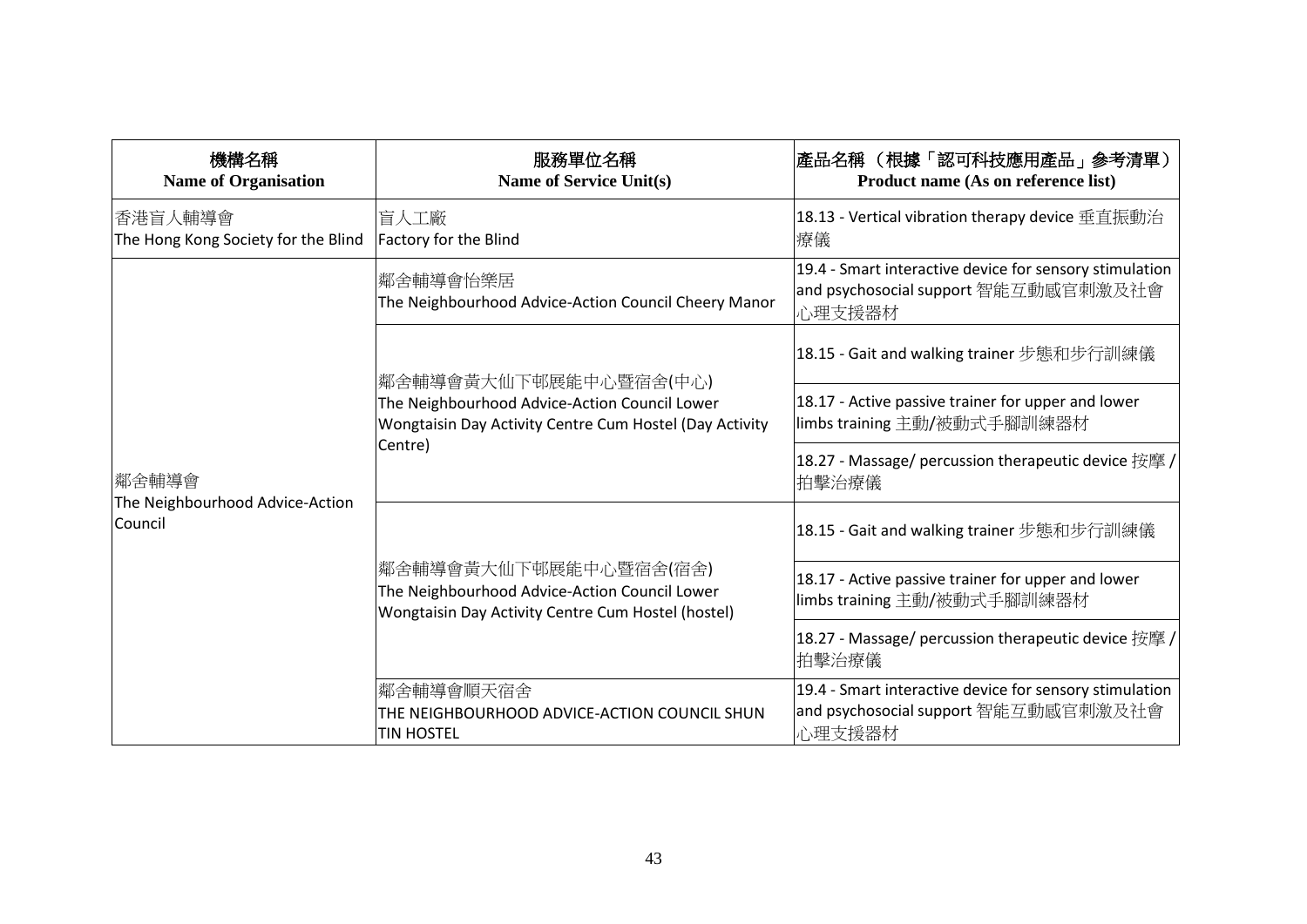| 機構名稱<br><b>Name of Organisation</b>                                       | 服務單位名稱<br><b>Name of Service Unit(s)</b>                                                                                     | 產品名稱 (根據「認可科技應用產品」參考清單)<br>Product name (As on reference list)                    |
|---------------------------------------------------------------------------|------------------------------------------------------------------------------------------------------------------------------|-----------------------------------------------------------------------------------|
|                                                                           | 鄰舍輔導會怡晴居<br>The Neighbourhood Advice-Action Council Sunny Manor                                                              | 18.11 - Virtual reality device 虛擬現實復康設備                                           |
|                                                                           | 大興宿舍<br>The Neighbourhood Advice-Action Council Tai Hing Hostel                                                              | 18.13 - Vertical vibration therapy device 垂直振動治<br>療儀                             |
| 鄰舍輔導會<br>The Neighbourhood Advice-Action<br>Council                       | 鄰舍輔導會怡康居<br>The Neighbourhood Advice-Action Council Wellness Manor                                                           | 18.15 - Gait and walking trainer 步態和步行訓練儀                                         |
|                                                                           | 鄰舍輔導會友愛展能中心暨宿舍<br>The Neighbourhood Advice-Action Council Yau Oi Day<br>Activity Centre Cum Hostel (Hostel)                  | 18.17 - Active passive trainer for upper and lower<br>limbs training 主動/被動式手腳訓練器材 |
|                                                                           | 鄰舍輔導會黃大仙下邨展能中心暨宿舍(宿舍)<br>The Neighbourhood Advice-Action Council Lower<br>Wongtaisin Day Activity Centre Cum Hostel (hostel) | 1.1 - Electric nursing / wheelchair bed 電動輪椅護理<br>床                               |
| 救世軍<br>The Salvation Army                                                 | 救世軍荔景院<br>Lai King Home                                                                                                      | 12.1 - Robotic transfer aid 機械轉移輔具                                                |
| 香港善導會<br>The Society of Rehabilitation and<br>Crime Prevention, Hong Kong | 陳震夏怡翠軒<br>Chan Chun Ha Yee Tsui House                                                                                        | 20.1 - Body composition analyser 身體成分分析儀                                          |
|                                                                           | 秦石中途宿舍<br>Chun Shek Halfway House                                                                                            | 20.1 - Body composition analyser 身體成分分析儀                                          |
|                                                                           | 筲箕灣宿舍<br>Shaukeiwan House                                                                                                    | 20.1 - Body composition analyser 身體成分分析儀                                          |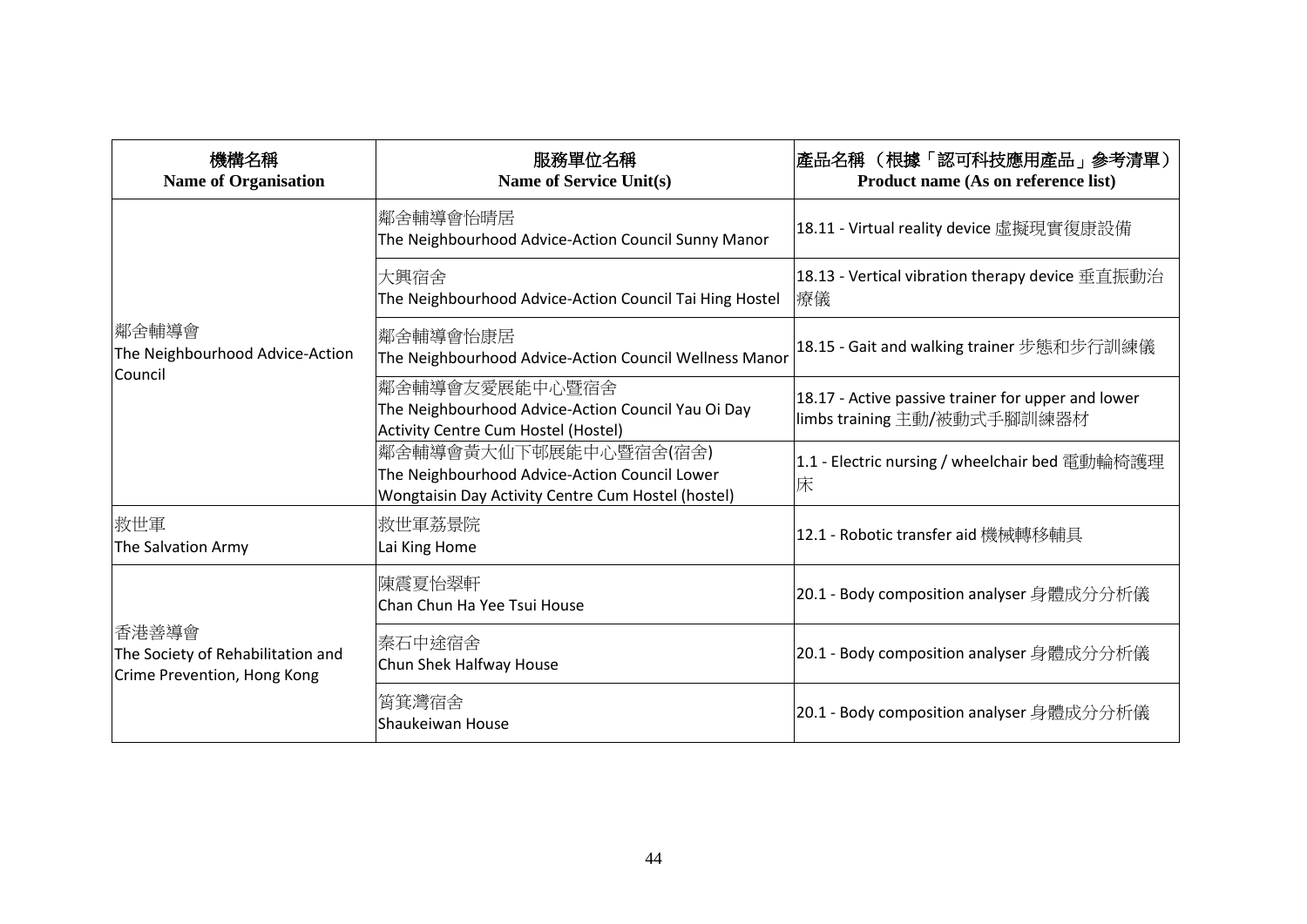| 機構名稱<br><b>Name of Organisation</b>                                       | 服務單位名稱<br><b>Name of Service Unit(s)</b>                                                                                                                | 產品名稱 (根據「認可科技應用產品」參考清單)<br>Product name (As on reference list)                                                            |
|---------------------------------------------------------------------------|---------------------------------------------------------------------------------------------------------------------------------------------------------|---------------------------------------------------------------------------------------------------------------------------|
| 香港善導會<br>The Society of Rehabilitation and<br>Crime Prevention, Hong Kong | 朗日居<br><b>Sunrise House</b>                                                                                                                             | 20.1 - Body composition analyser 身體成分分析儀                                                                                  |
|                                                                           | 東華三院洪福綜合職業復康中心暨宿舍<br>Hung Fuk Integrated Vocational Rehabilitation Centre                                                                               | 18.12 - Interactive training system 互動訓練系統                                                                                |
|                                                                           |                                                                                                                                                         | 18.4 - Multi-function coordination and agility trainer<br>多功能協調和敏捷性培訓儀                                                    |
| 東華三院<br>Tung Wah Group of Hospitals                                       | 東華三院賽馬會展毅日間活動中心暨宿舍<br>Jockey Club Tsin Ngai Day Activity Centre cum Hostel (Day<br>Activity Centre)                                                     | 18.23 - Virtual reality- based rehabilitation system 虚<br>擬實境康復訓練系統                                                       |
|                                                                           | 東華三院賽馬會展誠日間活動中心暨宿舍<br> Jockey Club Tsin Shing Day Activity Centre cum Hostel (Day  18.15 - Gait and walking trainer 步態和步行訓練儀<br><b>Activity Centre)</b> |                                                                                                                           |
|                                                                           | 東華三院賽馬會展賢日間活動中心暨宿舍<br>Jockey Club Tsin Yin Day Activity Centre cum Hostel (Day<br><b>Activity Centre)</b>                                               | 20.4 - Portable ultrasound scanner 手提式超聲波掃瞄<br>儀                                                                          |
|                                                                           | 東華三院賽馬會頤康護理安老院<br>Jockey Club Yee Hong Care and Attention Home                                                                                          | 18.25 - Biofeedback system that provides swallowing<br>training for patients with dysphagia 為有吞嚥功能障<br>礙的患者提供生物反饋式的吞嚥功能訓練 |
|                                                                           | 東華三院賽馬會頤景護理安老院<br>Jockey Club Yee King Care and Attention Home                                                                                          | 18.25 - Biofeedback system that provides swallowing<br>training for patients with dysphagia 為有吞嚥功能障<br>礙的患者提供生物反饋式的吞嚥功能訓練 |
|                                                                           | 東華三院賽馬會頤安護理安老院<br>Jockey Club Yee On Care and Attention Home                                                                                            | 18.25 - Biofeedback system that provides swallowing<br>training for patients with dysphagia 為有吞嚥功能障<br>礙的患者提供生物反饋式的吞嚥功能訓練 |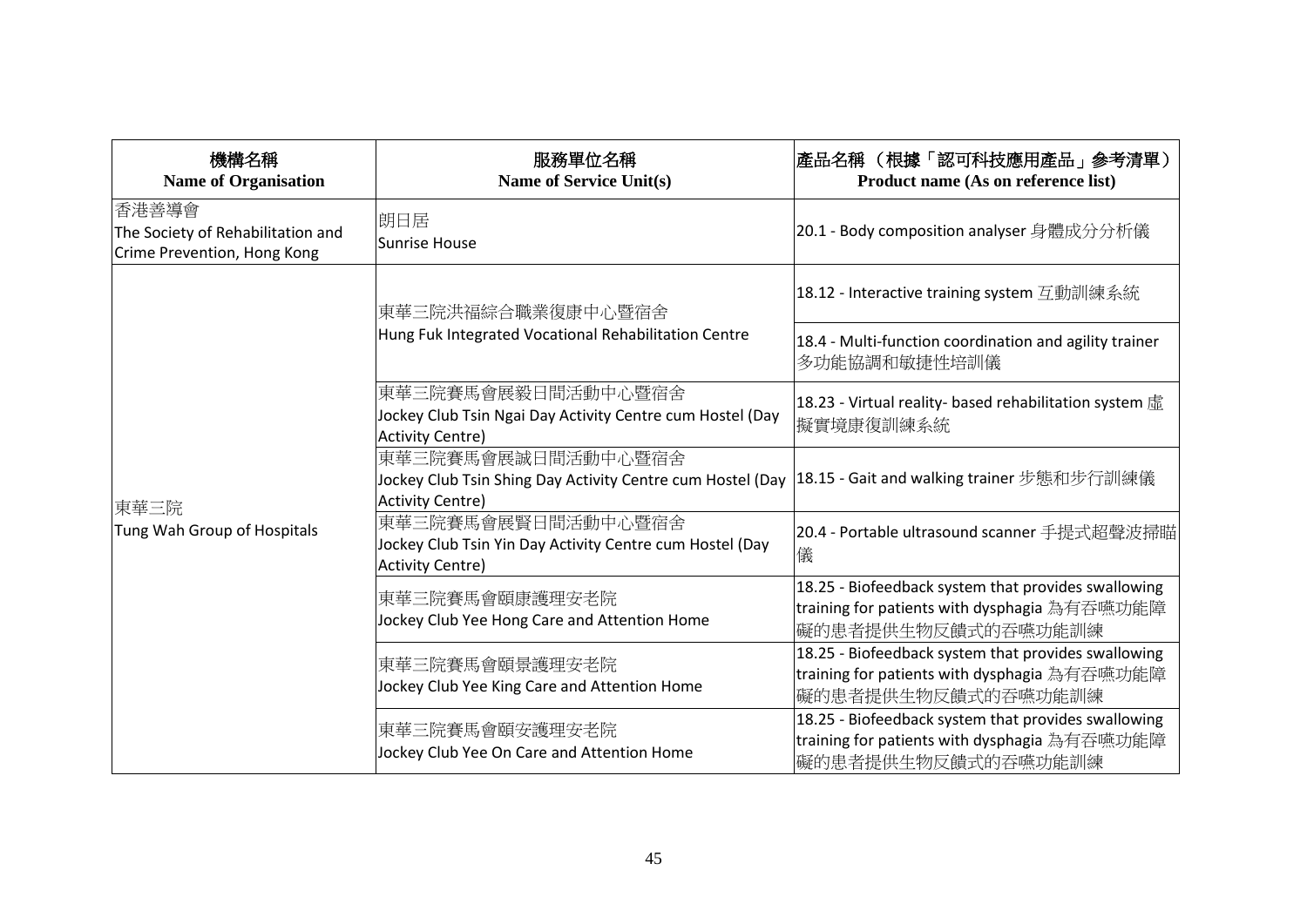| 機構名稱<br><b>Name of Organisation</b> | 服務單位名稱<br><b>Name of Service Unit(s)</b>                                                                                        | 產品名稱 (根據「認可科技應用產品」參考清單)<br>Product name (As on reference list)                                                            |
|-------------------------------------|---------------------------------------------------------------------------------------------------------------------------------|---------------------------------------------------------------------------------------------------------------------------|
|                                     | 東華三院賽馬會頤泰護理安老院<br>Jockey Club Yee Tai Care and Attention Home                                                                   | 18.25 - Biofeedback system that provides swallowing<br>training for patients with dysphagia 為有吞嚥功能障<br>礙的患者提供生物反饋式的吞嚥功能訓練 |
|                                     | 東華三院戴東培日間活動中心暨宿舍                                                                                                                | 18.12 - Interactive training system 互動訓練系統                                                                                |
|                                     | Tai Tung Pui Day Activity Centre cum Hostel (Hostel)                                                                            | 18.15 - Gait and walking trainer 步態和步行訓練儀                                                                                 |
|                                     | 東華三院姚連生紀念日間活動中心暨宿舍<br>機<br>Yao Ling Sun Memorial Day Activity Centre cum Hostel (Day<br><b>Activity Centre)</b><br>多功能協調和敏捷性培訓儀 | 18.12 - Interactive training system 互動訓練系統                                                                                |
| 東華三院<br>Tung Wah Group of Hospitals |                                                                                                                                 | 18.16 - Balance training system 平衡訓練系統                                                                                    |
|                                     |                                                                                                                                 | 18.2 - Smart table/ Smart projector 智能桌/智能投影                                                                              |
|                                     |                                                                                                                                 | 18.17 - Active passive trainer for upper and lower<br>limbs training 主動/被動式手腳訓練器材                                         |
|                                     |                                                                                                                                 | 18.4 - Multi-function coordination and agility trainer                                                                    |
|                                     |                                                                                                                                 | 4.2 - Cutter/Mixer for Soft Diet 軟餐攪拌機                                                                                    |